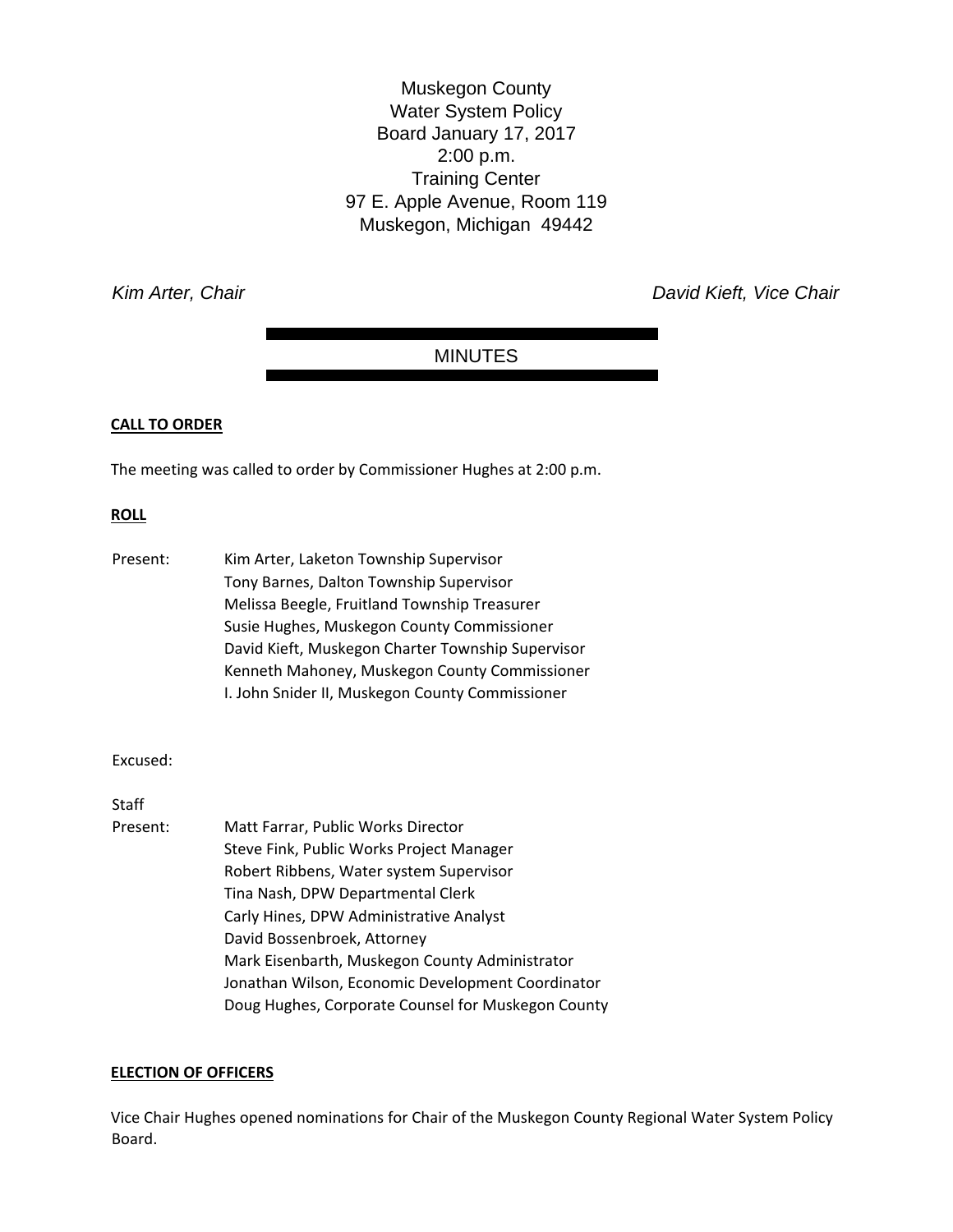### **ELECTION OF OFFICERS CONT'D**

David Kieft nominated Commissioner Hughes for Chair. Commissioner Mahoney nominated Kim Arter for Chair. There were no other nominations for Chair.

Vice Chair Hughes closed the nomination for Chair.

WSPB‐17‐001 Moved by David Kieft, seconded by Tony Barnes to elect Commissioner Hughes for Chair of the Muskegon County Regional Water System Policy Board.

> Moved by Commissioner Mahoney, seconded by Commissioner Snider to elect Kim Arter for Chair of the Muskegon County Regional Water System Policy Board.

Roll Call: Votes for Commissioner Hughes: Hughes, Kieft Votes for Kim Arter: Beegle, Mahoney, Snider, Arter, Barnes

Kim Arter assumed the Chair. Chair Arter presiding.

Chair Arter opened nominations for Vice Chair of the Muskegon County Regional Water System Policy Board.

Commissioner Hughes nominated David Kieft for Vice Chair. David Kieft nominated Commissioner Hughes for Vice Chair. There were no other nominations for Vice Chair. Commissioner Hughes declined the nomination.

Chair Arter closed the nomination for Vice Chair.

WSPB‐17‐002 Moved by Tony Barnes, seconded by Commissioner Hughes to elect David Kieft for Vice Chair of the Muskegon County Regional Water System Policy Board.

### Voice Vote: **Motion Carried**

David Kieft accepted the position as Vice Chair.

Chair Kim Arter opened designations for Secretary of the Muskegon County Regional Water System Policy Board.

Commissioner Hughes nominated Tina Nash for Secretary. There were no other nominations. Chair Arter closed the nominations.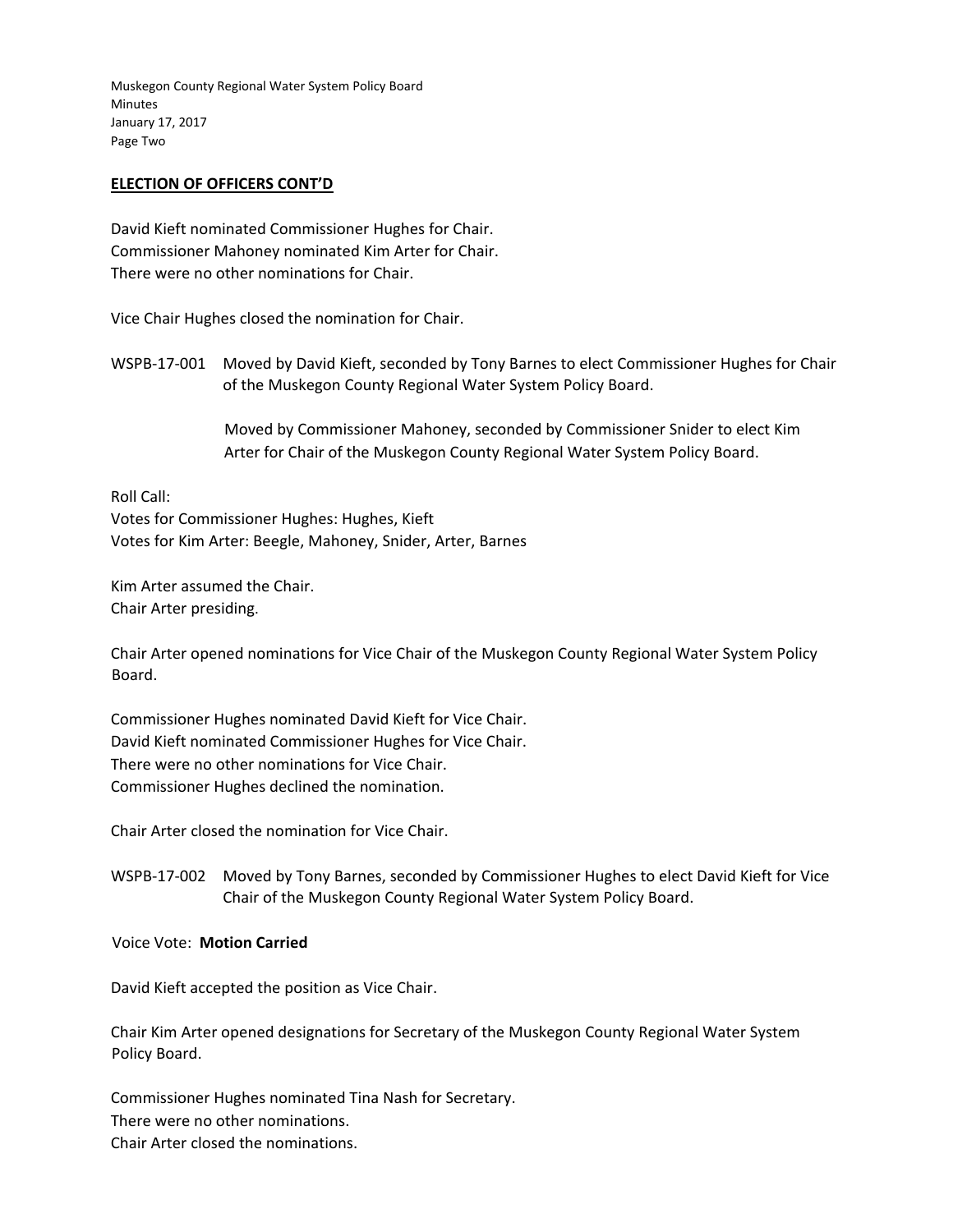Muskegon County Regional Water System Policy Board Minutes January 17, 2017 Page Three

### **ELECTION OF OFFICERS CONT'D**

WSPB‐17‐003 Moved by Commissioner Hughes, seconded by Tony Barnes to designate Tina Nash for Secretary of the Muskegon County Regional Water System Policy Board.

Voice Vote: **Motion Carried** 

Tina Nash accepted the position as Secretary.

Chair Kim Arter opened designations for Fiscal Officer of the Muskegon County Regional Water System Policy Board.

Commissioner Hughes nominated Carly Hines for Fiscal Officer. There were no other nominations. Chair Arter closed the nominations.

WSPB‐17‐004 Moved by Commissioner Hughes, seconded by Commissioner Mahoney to designate Carly Hines for Fiscal Officer of the Muskegon County Regional Water System Policy Board.

Voice Vote: **Motion Carried**

Cary Hines accepted the position as Fiscal Officer.

### **APPROVAL OF AGENDA**

WSPB‐17‐005 Moved by Commissioner Hughes, seconded by Melissa Beegle, to approve the agenda with the addition of item G. 5 / Amendment to the Water Reliability Studies Agreement.

Voice Vote: **Motion Carried**

#### **APPROVAL OF MINUTES**

WSPB‐17‐006 Moved by Commissioner Mahoney, seconded by Commissioner Hughes, to approve the minutes of the meeting held September 13, 2016 and October 13, 2016.

Voice Vote: **Motion Carried**

### **PUBLIC COMMENT (on an agenda item)**

None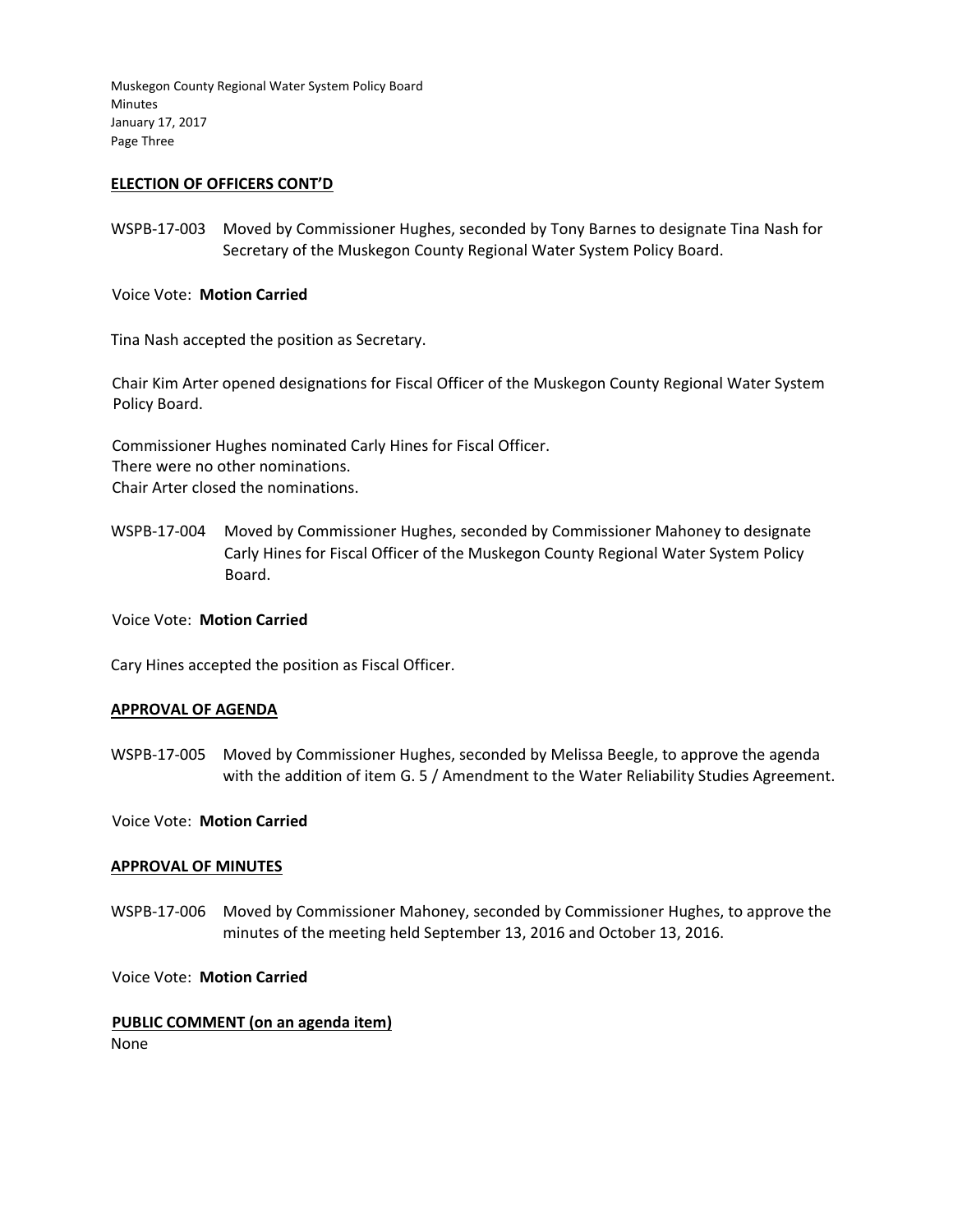Muskegon County Regional Water System Policy Board Minutes January 17, 2017 Page Four

### **ITEM FOR CONSIDERATION**

### **Approve 2017 Meeting Schedule**

WSPB‐17‐007 Moved by Commissioner Hughes, seconded by Commissioner Mahoney, to adopt the attached 2017 meeting schedule for the Muskegon County Regional Water System Policy Board.

> Commissioner Hughes made a friendly amendment to move the meetings to the County Board room.

WSPB‐17‐007 Moved by Commissioner Hughes, seconded by Commissioner Mahoney, to adopt the attached 2017 meeting schedule for the Muskegon County Regional Water System Policy Board and to hold the meetings in the County Board room.

### Voice Vote: **Motion Carried**

### **Solicit Proposals for Second Connection Route and Feasibility Study**

WSPB‐17‐008 Moved by Commissioner Hughes, seconded by David Kieft, to authorize staff to develop a Request for Qualifications and Proposals for the performance of a route and feasibility study for the second connection to the County Northside System with costs for the work paid from the pooled account, fund 5910.

Roll call:

Yes – Barnes, Beegle, Hughes, Kieft, Mahoney, Snider, Arter

 $No -$ 

### **Motion carried**

### **Solicit Proposals for Asset Management Plan**

WSPB‐17‐009 Moved by Commissioner Hughes, seconded by Tony Barnes, to authorize staff to develop a Request for Qualifications and Proposals for the performance of the required asset management plan for the Northside and Eastside portions of the Muskegon County Regional Water System with costs for the work to be paid from the pooled account, fund 5910.

Voice Vote: **Motion Carried**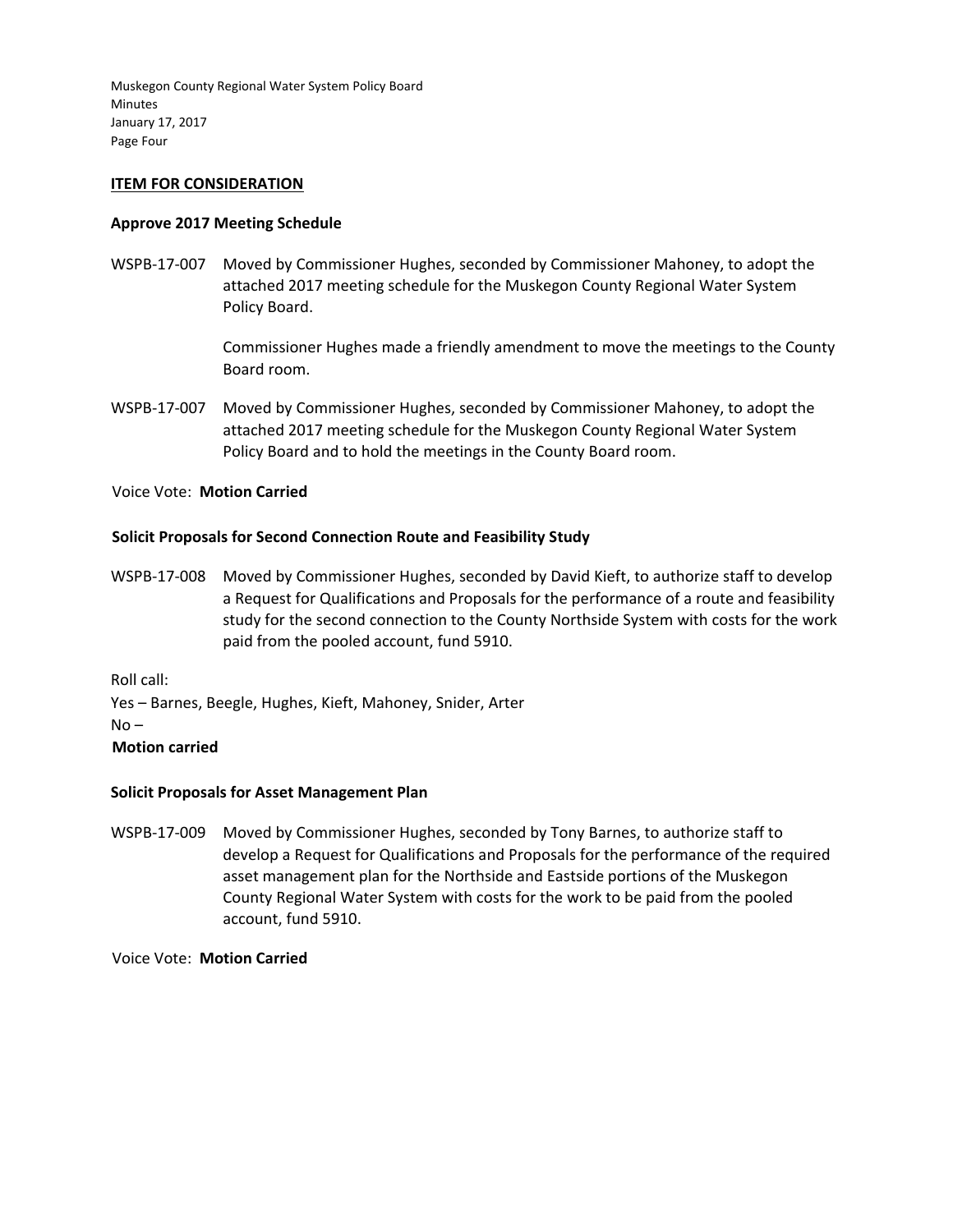Muskegon County Regional Water System Policy Board Minutes January 17, 2017 Page Five

### **Rose & Rose Invoices**

Chair Arter referred to the April 2015 minutes and stated the invoices are a continuation of the lawsuit. Commissioner Hughes stated the motion was for the lawsuit and a decision has been made. David Kieft commented on the spending authority of this Board. Commissioner Hughes asked how much has been spent on the lawsuit. Matt Farrar stated that information would be sent to the members. Chair Arter asked Dave Bossenbroek for his opinion. Dave Bossenbroek stated the invoices are for the motion for reconsideration. Matt Farrar stated staff needs authorization to pay invoices for the appeal.

### Discussion ensued.

Copies of the invoices were distributed to the Board member. Commissioner Snider requested more time to review the information.

WSPB‐17‐010 Moved by Commissioner Snider, seconded by Commissioner Hughes, to table this item for the next meeting.

Voice Vote: **Motion Carried**

### **Amendment to the Water Reliability Studies Agreement**

Matt Farrar explained this was for more data to the reliability study for the eastside water system pertaining to watermain breaks. Matt Farrar stated the cost is an additional \$400.00.

WSPB‐17‐011 Moved by David Kieft, Seconded by Commissioner Hughes, to approve the amendment to the Water Reliability Study Agreement with Prein&Newhof.

### Voice Vote: **Motion Carried**

### **INFORMATION ITEMS**

- WSPB‐17‐012 Moved by David Kieft, seconded by Commissioner Mahoney, that the following information items be received and placed on file:
	- 1. New Meter Set List for December 2016
	- 2. Local Fund Balance Sheet for December 2016
	- 3. Cost of Service Study

### Voice Vote: **Motion Carried**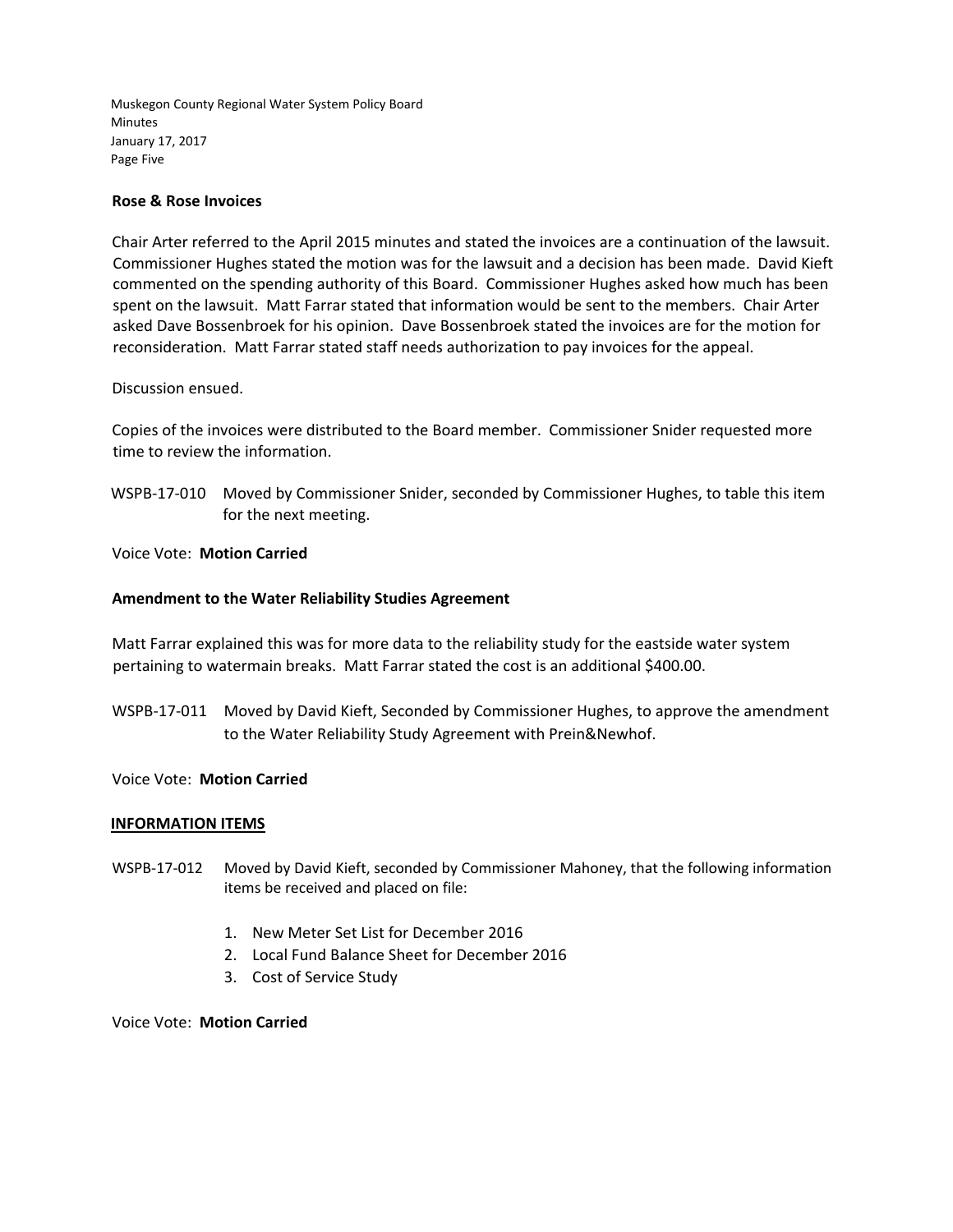### **REPORTS**

### **Water System Update**

The Water System Update was accepted as written and distributed in a memo for information.

David Kieft asked Robert Ribbens about the email he had sent out regarding a scam. Robert Ribbens stated this scam usually targets people 55 and older to purchase insurance for water line breaks. Robert Ribbens stated he gets a number of calls from the elderly regarding this and he sent the email to make the townships aware of the scam. Commissioner Hughes asked Robert Ribbens to send her the email so she can post it to her social media page.

### **OLD BUSINESS**

None

### **NEW BUSINESS**

David Kieft requested clarification regarding the Board's authority to spend money on items other than a system expense.

Matt Farrar stated if the Board member had any questions for staff, to send those questions to Tina Nash and we will send the information to all the Board members.

### **AUDIENCE PARTICIPATION**

Chris Hall suggested, due to new members, everyone introduce themselves. Chair Arter started the introductions.

Marcia Jeske asked Matt Farrar if the additional \$400.00 to Prein&Newhof was a one-time payment. Matt Farrar stated it was.

Commissioner Hughes requested Dave Bossenbroek send the Board members the documentation showing where this Board is able to spend money.

### **ADJOURN**

There being no further business to come before the Water System Policy Board, the meeting adjourned at 2:39 p.m.

Kim Arter, Chair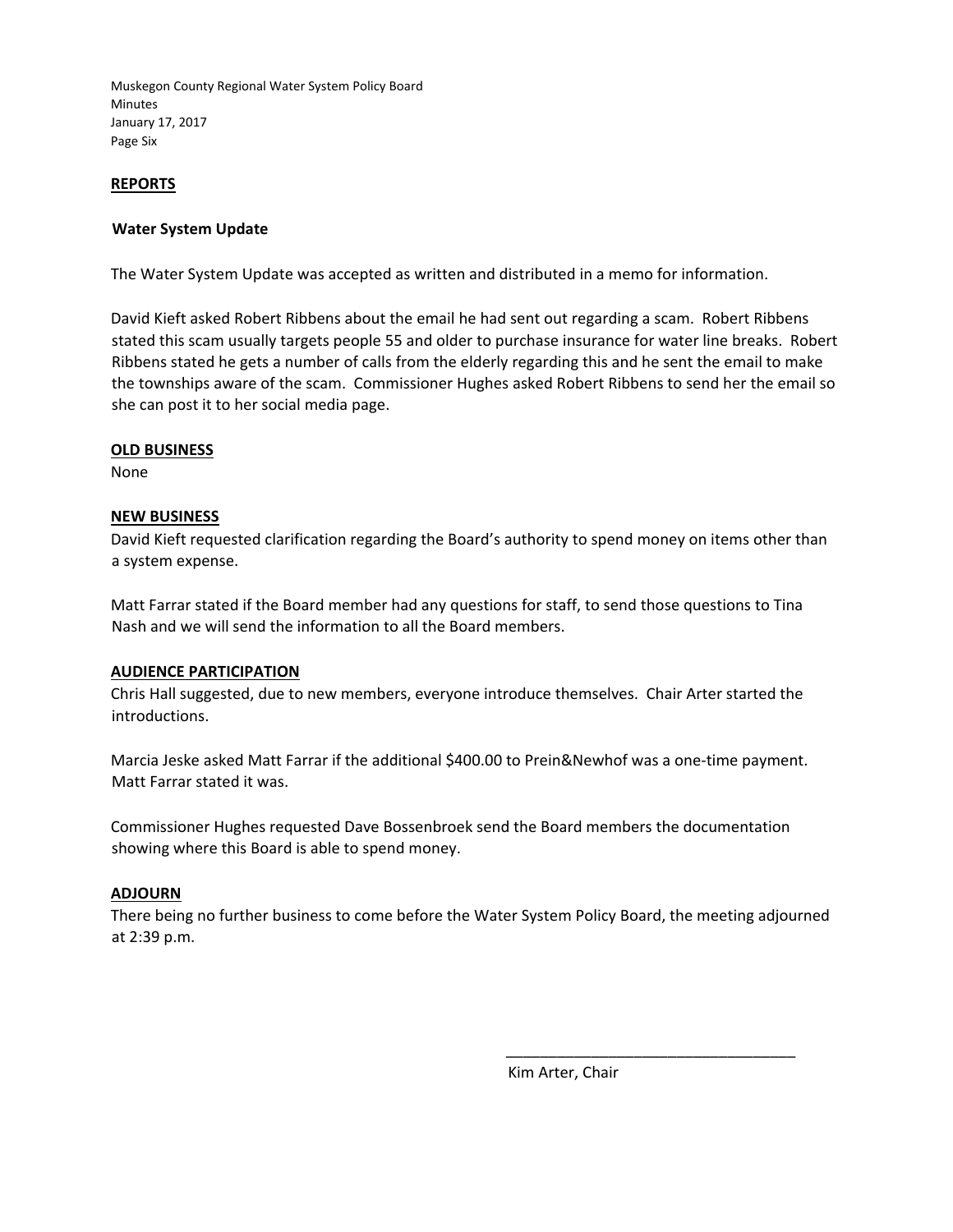Muskegon County Water System Policy Board February 15, 2017 2:00 p.m. Muskegon Water Filtration Plant 1900 Beach Street Muskegon, MI 49441

*Kim Arter, Chair David Kieft, Vice Chair* 

### MINUTES

#### **CALL TO ORDER**

The meeting was called to order by Chair Arter at 2:00 p.m.

### **ROLL**

Present: Kim Arter, Laketon Township Supervisor Tony Barnes, Dalton Township Supervisor Melissa Beegle, Fruitland Township Treasurer Susie Hughes, Muskegon County Commissioner David Kieft, Muskegon Charter Township Supervisor Kenneth Mahoney, Muskegon County Commissioner I. John Snider II, Muskegon County Commissioner

#### Excused:

**Staff** 

Present: Matt Farrar, Public Works Director Steve Fink, Public Works Project Manager Tina Nash, DPW Departmental Clerk Carly Hines, DPW Administrative Analyst David Bossenbroek, Attorney Mark Eisenbarth, Muskegon County Administrator Doug Hughes, Corporate Counsel for Muskegon County Anita Peters, Water Department Account Clerk Sara Damm, Sustainability Coordinator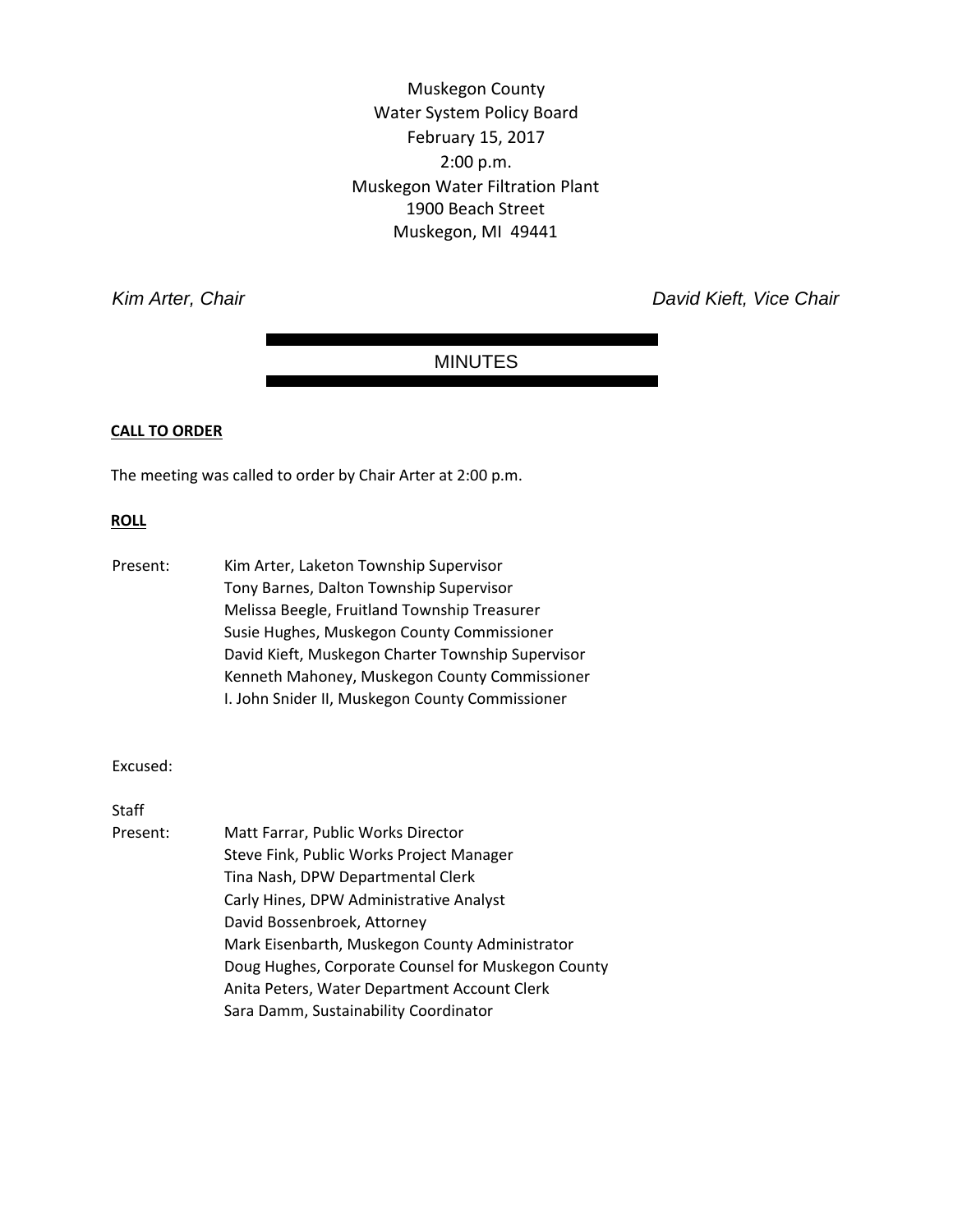### **APPROVAL OF AGENDA**

WSPB-17-013 Moved by Commissioner Hughes, seconded by Tony Barnes, to approve the agenda as presented.

Voice Vote: **Motion Carried**

### **APPROVAL OF MINUTES**

WSPB‐17‐014 Moved by Commissioner Hughes, seconded by Tony Barnes, to approve the minutes of the Muskegon County Regional Water Policy Board meeting held on January 17, 2017.

### Voice Vote: **Motion Carried**

### **PUBLIC COMMENT (on an agenda item)**

Matt Farrar introduced Ernie Sarkipato from the DEQ‐Office of Drinking Water and Municipal Assistance. Mr. Sarkipato updated the Board on the following topics:

- Drinking water program summary
- Drinking Water and Municipal Assistance Division and the changes they are going through,
- Proposed Michigan lead, copper, corrosion control regulations
- Asset Management Program

(See attached)

### **INFORMATION ITEMS**

- WSPB‐17‐015 Moved by David Kieft, seconded by Tony Barnes, that the following information items be received and placed on file:
	- 1. Local Fund Balance Sheet for January 2017

Voice Vote: **Motion Carried**

### **REPORTS**

### **Water System Update**

The Water System Update was accepted as written and distributed in a memo for information.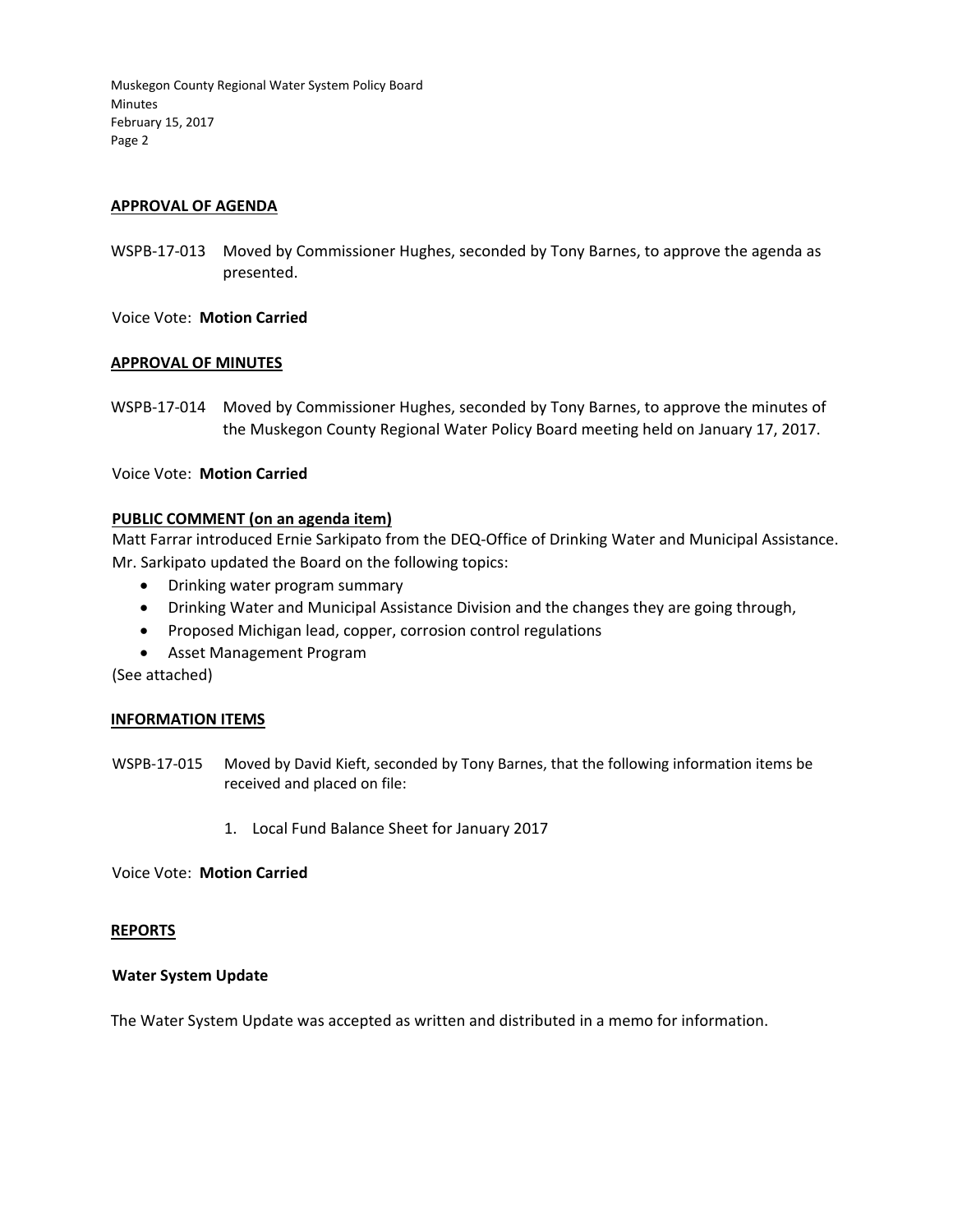### **OLD BUSINESS**

Rose & Rose Invoices

WSPB-17-016 Moved by Commissioner Hughes, seconded by Melissa Beegle, to take from table to continue discussion.

Voice Vote: **Motion Carried**

Discussion ensued regarding the invoices and what the billed items pertained to.

WSPB-17-017 Moved by Commissioner Hughes, seconded by David Kieft, to hold the invoices until it is determined if the invoices are for the previous lawsuit and the reconsideration and not for anything passed that.

Roll call: Yes –Mahoney, Kieft, Barnes, Hughes No – Snider, Beegle, Arter **Motion carried**

Based on the motion, staff was directed to research the invoices and report back to the Board. Matt Farrar stated staff will get that information.

### **NEW BUSINESS**

Administrator Eisenbarth stated they had the opportunity to meet with Laketon Township, Muskegon Charter Township, Dalton Township and Fruitland Township. Administrator Eisenbarth stated he put together a memorandum that summarizes what was discussed at each meeting. The memorandum has three scenarios (see attached). Administrator Eisenbarth spoke about the Rate Study which will look at a new rate structure. Administrator Eisenbarth stated the lawsuit is slowing down some projects. Administrator Eisenbarth stated he has seen a positive outlook from the Townships and believes the lawsuit could be settled. The Board was informed the Rate Study would take about 3 months from the time of award. The Board was encouraged to review the scenarios.

### **AUDIENCE PARTICIPATION**

Jan Duer informed the Board he was no longer a Trustee for Fruitland Township. He thanked the Board and wished them well.

Jeff Wood addressed Marcia Jeske and stated Muskegon Charter Township has never signed a contract to pay a hydrant fee.

### **ADJOURN**

There being no further business to come before the Water System Policy Board, the meeting adjourned at 2:59 p.m.

Kim Arter, Chair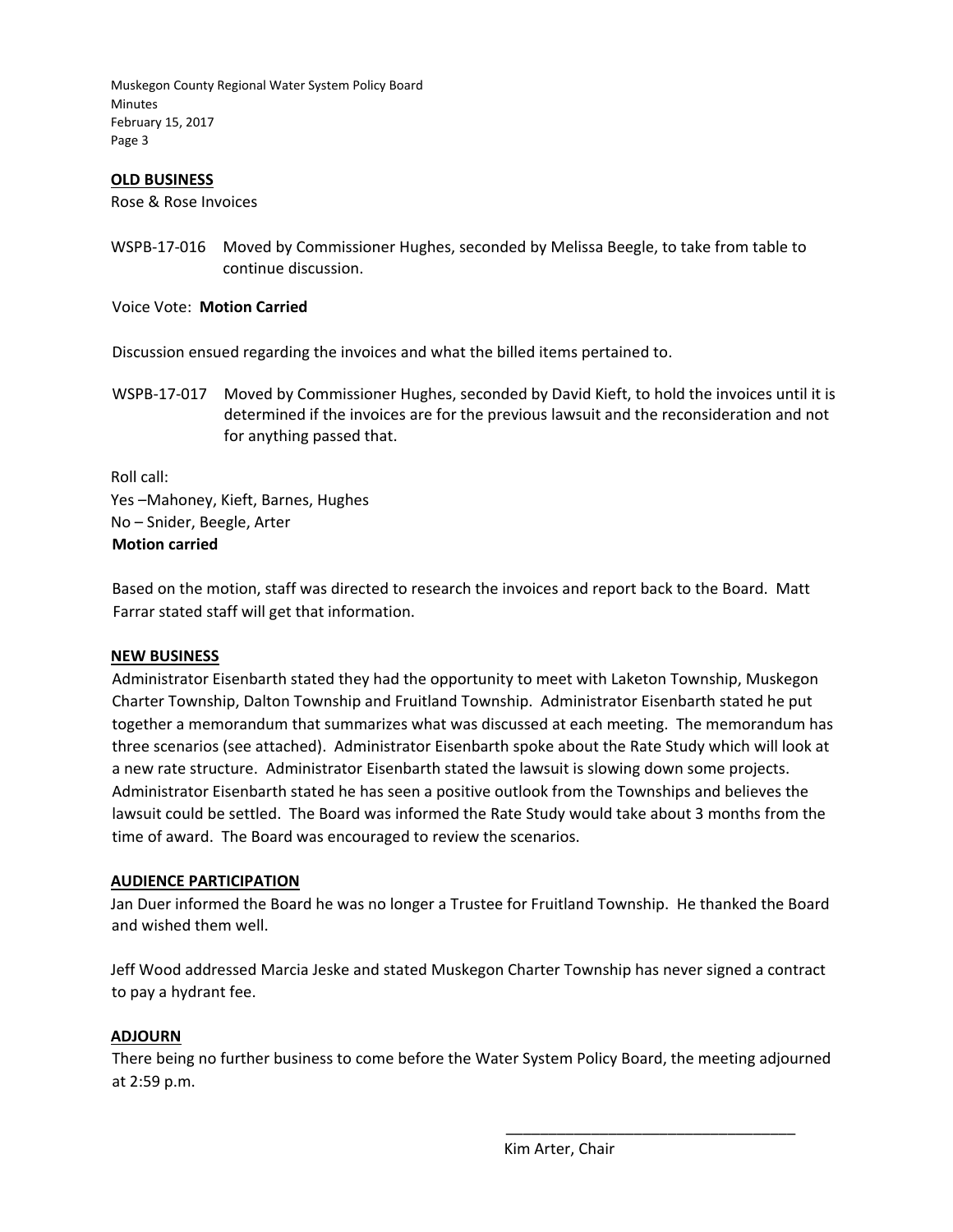Muskegon County Water System Policy Board March 21, 2017 2:00 p.m. Michael E. Kobza Hall of Justice 990 Terrace Street Board of Commissioners Room, 4<sup>th</sup> Floor

*Kim Arter, Chair David Kieft, Vice Chair* 

### MINUTES

### **CALL TO ORDER**

The meeting was called to order by Chair Arter at 2:00 p.m.

#### **ROLL**

Present: Kim Arter, Laketon Township Supervisor Tony Barnes, Dalton Township Supervisor Marcia Jeske, Fruitland Township Supervisor Susie Hughes, Muskegon County Commissioner David Kieft, Muskegon Charter Township Supervisor Kenneth Mahoney, Muskegon County Commissioner I. John Snider II, Muskegon County Commissioner

#### Excused:

**Staff** 

Present: Matt Farrar, Public Works Director Steve Fink, Public Works Project Manager Robert Ribbens, Water System Supervisor Tina Nash, DPW Departmental Clerk Carly Hines, DPW Administrative Analyst David Bossenbroek, Attorney Mark Eisenbarth, Muskegon County Administrator Doug Hughes, Corporate Counsel for Muskegon County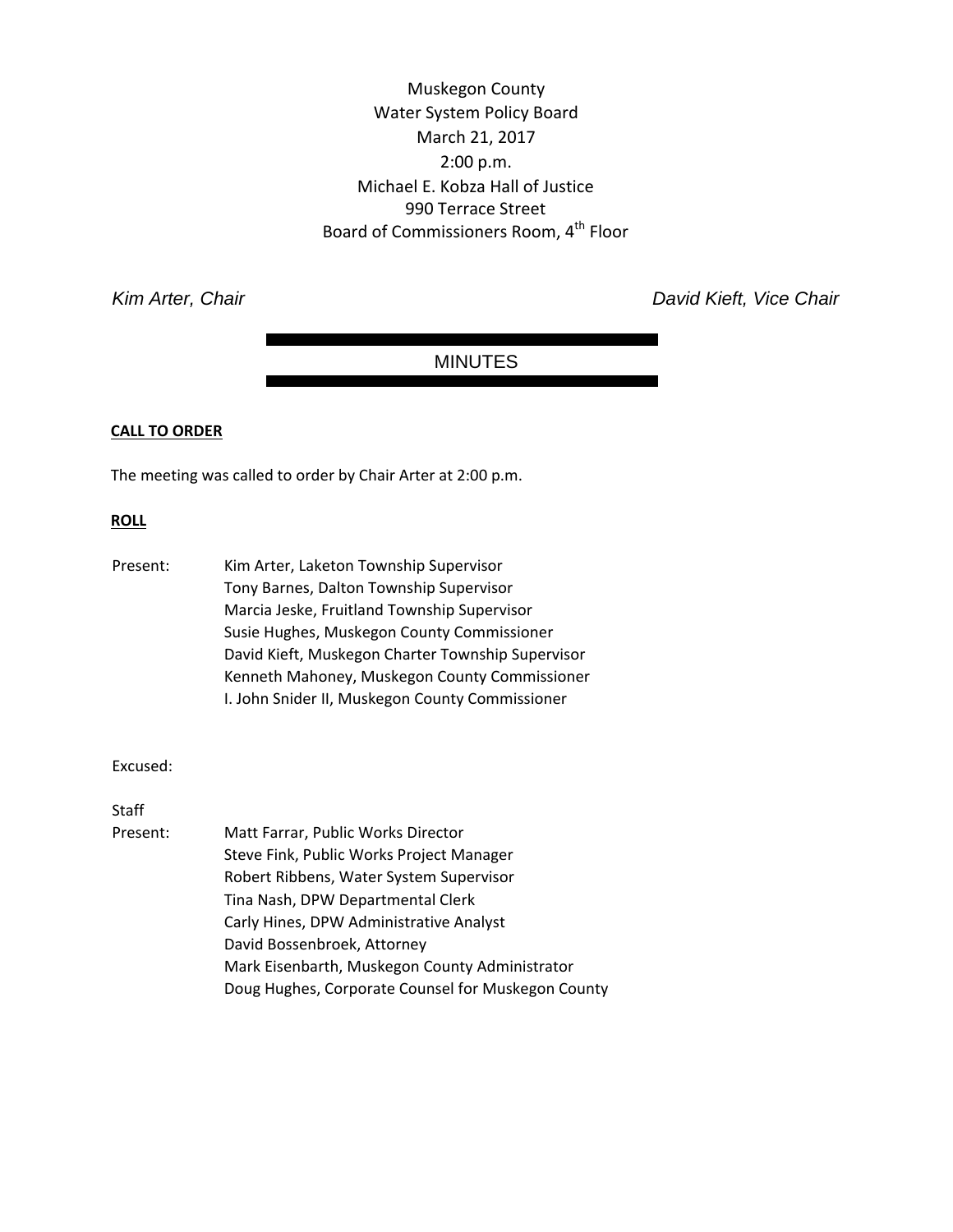### **APPROVAL OF AGENDA**

WSPB-17-018 Moved by Tony Barnes, seconded by Commissioner Mahoney, to approve the agenda as presented.

Voice Vote: **Motion Carried**

#### **APPROVAL OF MINUTES**

WSPB-17-019 Moved by Commissioner Hughes, seconded by Tony Barnes, to approve the minutes of the Muskegon County Regional Water Policy Board meeting held on February 15, 2017.

#### Voice Vote: **Motion Carried**

# **PUBLIC COMMENT (on an agenda item)**

### None

#### **INFORMATION ITEMS**

- WSPB‐17‐020 Moved by David Kieft, seconded by Commissioner Snider, that the following information items be received and placed on file:
	- 1. Local Fund Balance Sheet for February 2017

Voice Vote: **Motion Carried**

### **REPORTS**

#### **Water System Update**

The Water System Update, Regional Water Fund Statements, Annual Pumpage/Usage Reports for Community Water Supply and the 2016 Water Supply Cross Connection Reports were accepted as written and distributed for information.

Marcia Jeske asked about the check to William Hughes Law Offices and what that bill was for. Matt Farrar stated he would get the information to the Board.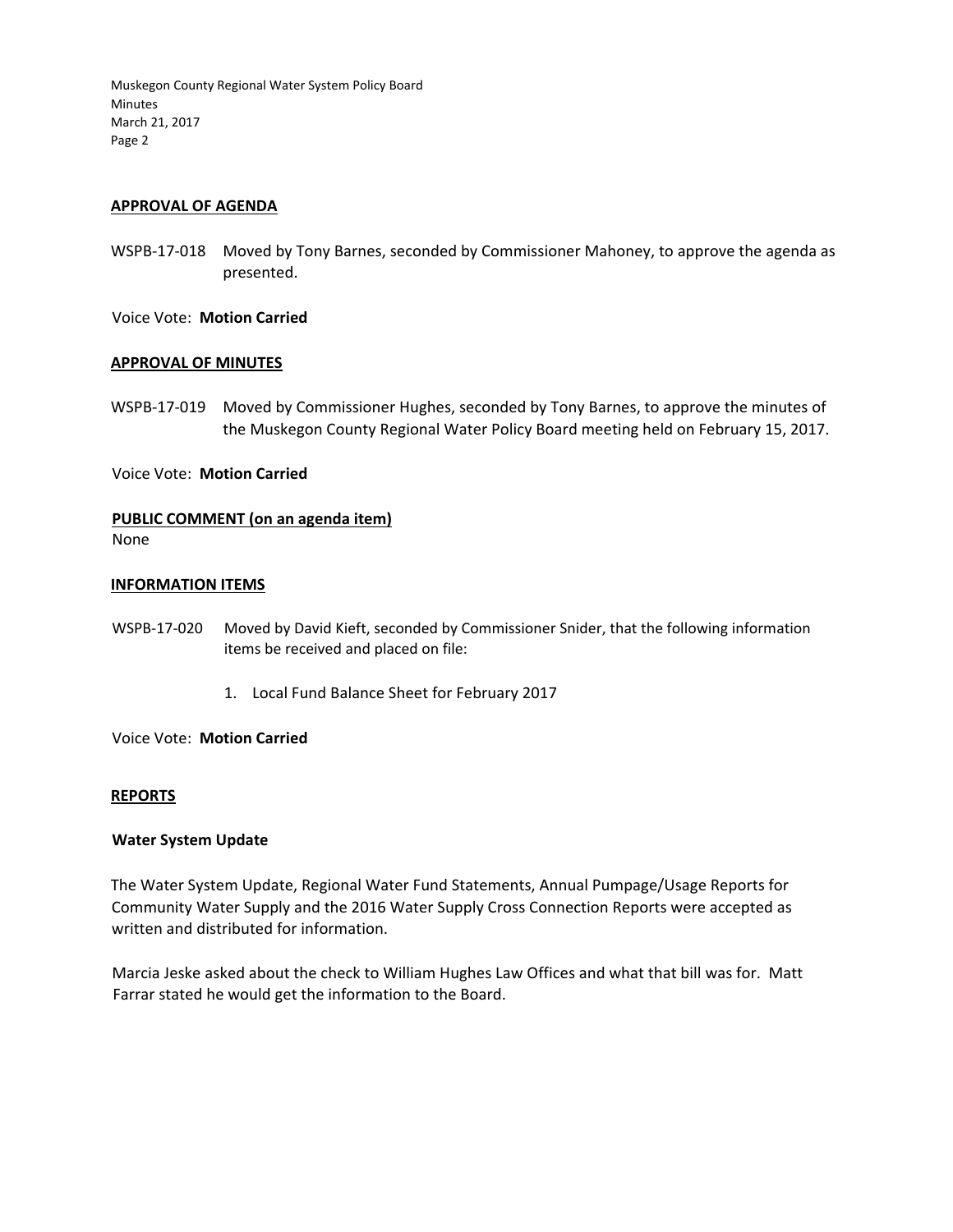### **OLD BUSINESS**

Moved by Tony Barnes, seconded by David Kieft, to approve the reimbursement of all legal fees Muskegon Township incurred in relation to the lawsuit brought against them by Fruitland, Laketon and Dalton Townships; the reimbursement of any hydrant fees/system maintenance fees paid by each municipality between 2014‐2016; the payment in full of the outstanding legal invoices for Jim Rose; and that no additional water system funds shall be expended for legal expenses incurred by any of the parties in relation to the Fruitland/Laketon/Dalton Townships vs Muskegon Township lawsuit/appeal if such fee was incurred after March 21, 2017.

Discussion ensued on whether the motion was properly made. No action was taken.

### **NEW BUSINESS**

Schedule Work Session to Discuss Future

WSPB‐17‐021 Moved by Commissioner Mahoney, seconded by Commissioner Snider, to hold a Work Session in the Board of Commissioners Room on Monday, April 17, 2017 at 2:00 p.m.

### Voice Vote: **Motion Carried**

WSPB‐17‐022 Moved by Tony Barnes, seconded by David Kieft, to approve the reimbursement of all legal fees Muskegon Township incurred in relation to the lawsuit brought against them by Fruitland, Laketon and Dalton Townships; the reimbursement of any hydrant fees/system maintenance fees paid by each municipality between 2014‐2016; the payment in full of the outstanding legal invoices for Jim Rose; and that no additional water system funds shall be expended for legal expenses incurred by any of the parties in relation to the Fruitland/Laketon/Dalton Townships vs Muskegon Township lawsuit/appeal if such fee was incurred after March 21, 2017.

There was further discussion on whether the motion was a proper motion or not. Chair Arter requested action items be submitted to her to be included on the agendas.

WSPB-17-023 Moved by Commissioner Snider, seconded by Marcia Jeske, to table the motion.

### Voice Vote: **Motion Carried**

Moved by Tony Barnes, to immediately remove Dave Bossenbroek as the legal consultant to the Water Policy Board; to instruct staff to seek a RFQ for legal consultation only from attorneys that do not represent nor have any other relationship with any of the parties involved in the Muskegon County Regional Water System.

Chair Arter reiterated that action items be submitted to her to be included on the agendas.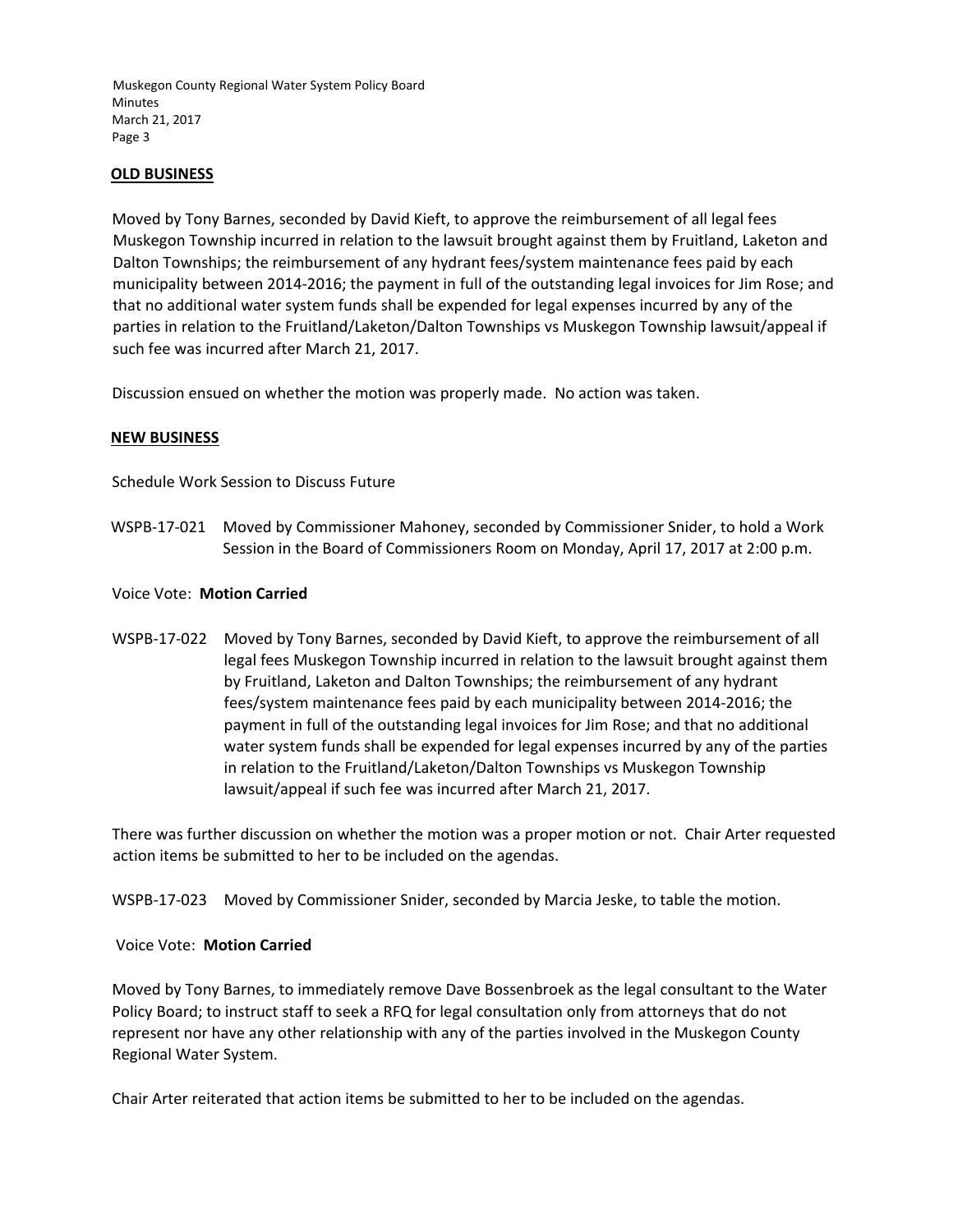### **AUDIENCE PARTICIPATION**

None

### **ADJOURN**

There being no further business to come before the Water System Policy Board, the meeting adjourned at 2:16 p.m.

Kim Arter, Chair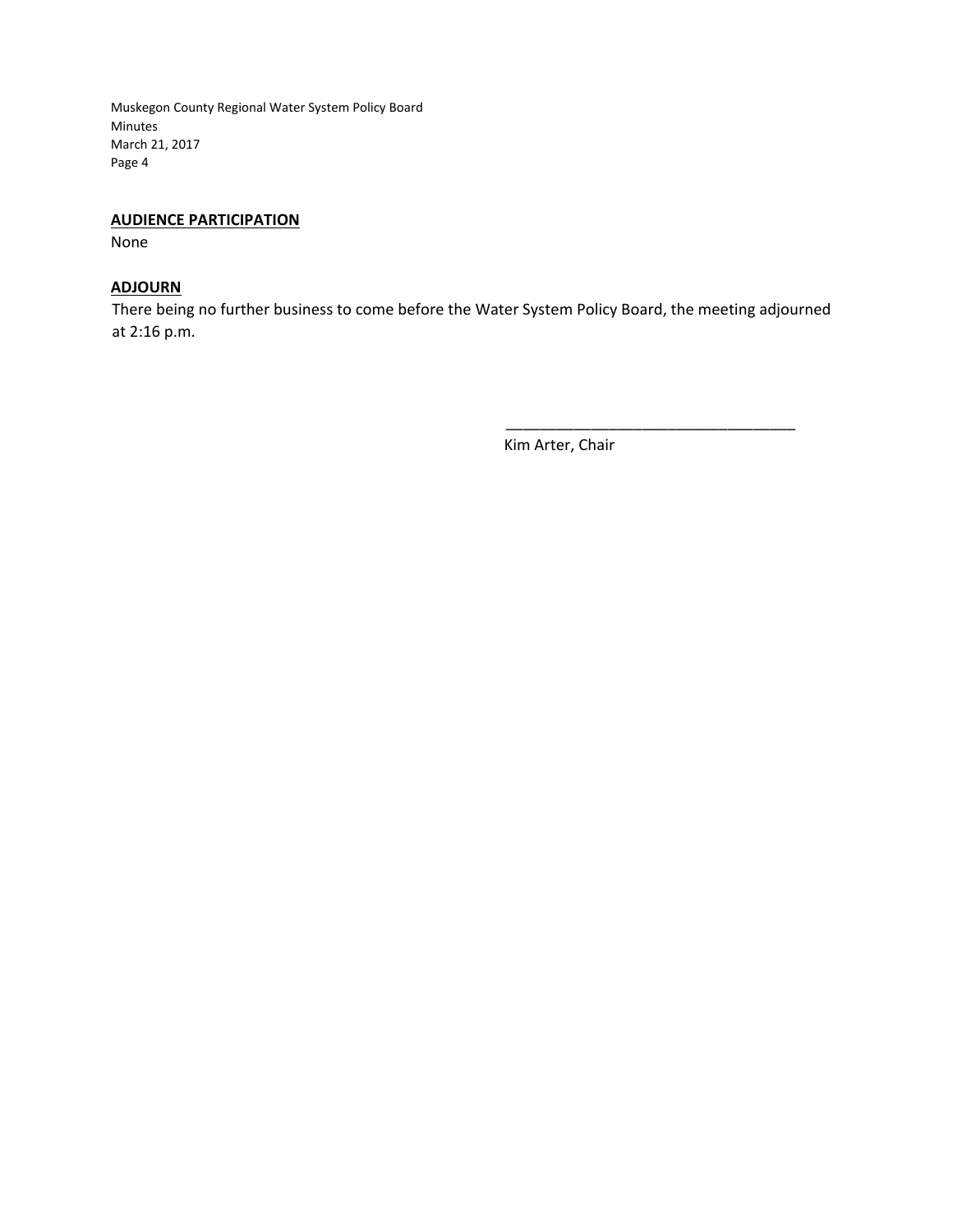Muskegon County Water System Policy Board April 24, 2017 11:00 a.m. Michael E. Kobza Hall of Justice 990 Terrace Street Board of Commissioners Room, 4<sup>th</sup> Floor

*Kim Arter, Chair David Kieft, Vice Chair* 

### MINUTES

### **CALL TO ORDER**

The meeting was called to order by Chair Arter at 11:05 p.m.

#### **ROLL**

| Present: | Kim Arter, Laketon Township Supervisor            |
|----------|---------------------------------------------------|
|          | Tony Barnes, Dalton Township Supervisor           |
|          | Marcia Jeske, Fruitland Township Supervisor       |
|          | Susie Hughes, Muskegon County Commissioner        |
|          | David Kieft, Muskegon Charter Township Supervisor |
|          | Kenneth Mahoney, Muskegon County Commissioner     |
|          | I. John Snider II, Muskegon County Commissioner   |

Excused:

Staff

Present: Matt Farrar, Public Works Director Tina Nash, DPW Departmental Clerk Carly Hines, DPW Administrative Analyst Gary Foster, Muskegon County Commissioner David Bossenbroek, Attorney Doug Hughes, Corporate Counsel for Muskegon County

### **APPROVAL OF AGENDA**

WSPB‐17‐024 Moved by Commissioner Hughes, seconded by Commissioner Snider, to approve the agenda as presented.

Voice Vote: **Motion Carried**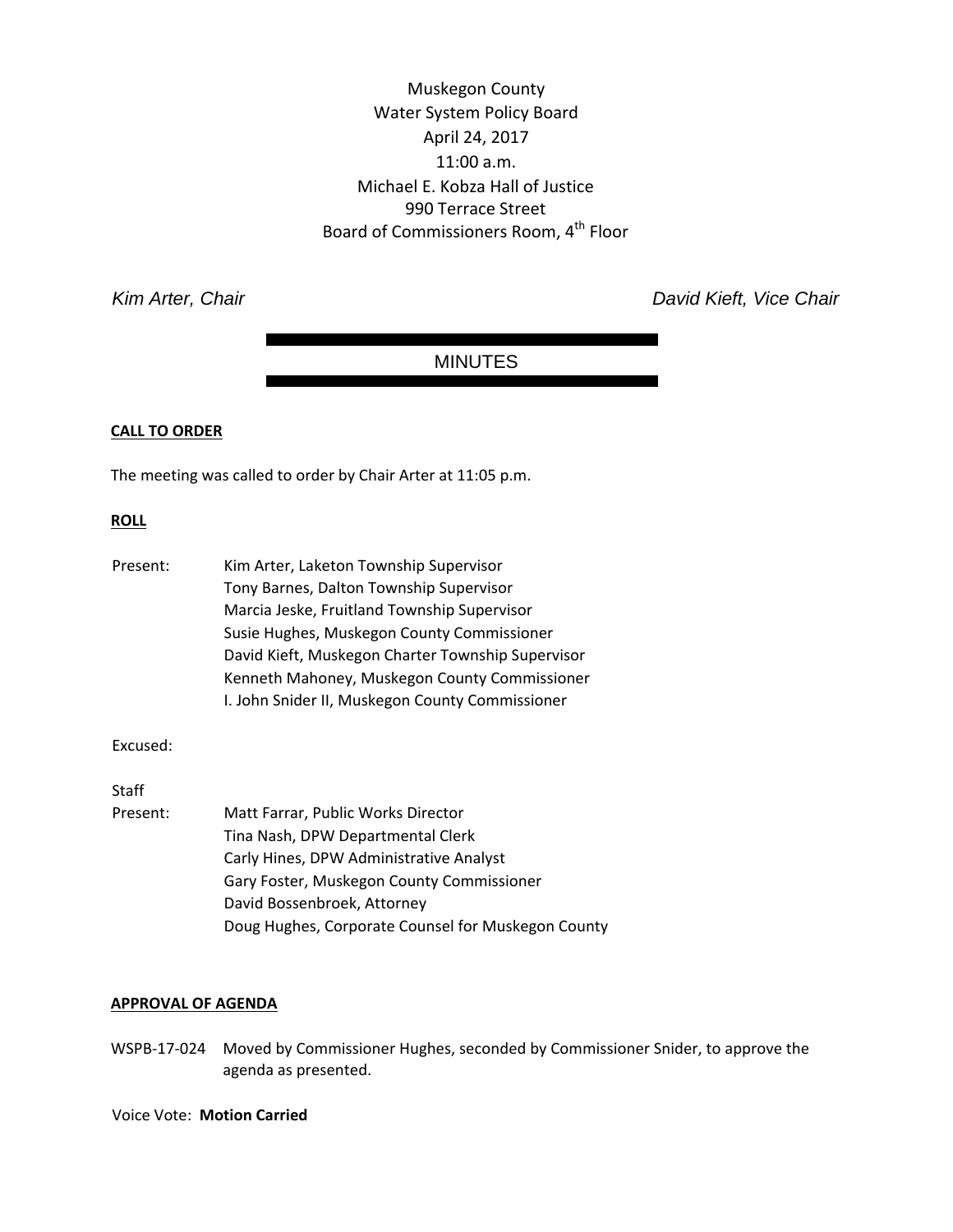### **APPROVAL OF MINUTES**

WSPB-17-025 Moved by Commissioner Hughes, seconded by Marcia Jeske, to approve the minutes of the Muskegon County Regional Water Policy Board meeting held on March 21, 2017 with the correction of Supervisor Tony Barnes name under Approval of the Agenda.

Voice Vote: **Motion Carried**

# **PUBLIC COMMENT (on an agenda item)**

None

### **ITEMS FOR CONSIDERATION**

### **Dispute Resolution**

Matthew Farrar informed the Board of the Resolution changes. David Kieft asked if the Resolution would need to be approved by each of the Township's boards. Matthew Farrar stated it would and also by the Board of Public Works. Discussion ensued regarding items in the resolution and what was discussed at the work session. Board members suggested changes to some of the items in the Resolution. There was also discussion regarding the pending lawsuit and changes to the current Management Contract.

Commissioner Snider asked Matthew Farrar about the Rate Study. Matthew Farrar stated they received four (4) proposals and are in the process of reviewing them. Commissioner Snider asked Matthew Farrar when he thought they would have a recommendation. Matthew Farrar stated a recommendation would be brought to the Board at May's meeting. Commissioner Snider asked how long the Rate Study would take to complete. Matthew Farrar stated ninety (90) days.

Roll call: Yes – Hughes, Jeske, Mahoney, Snider, Kieft, Arter No – Barnes **Motion carried**

### **OLD BUSINESS**

None

### **NEW BUSINESS**

None

WSPB‐17‐026 Moved by Commissioner Mahoney, seconded by Commissioner Snider, to postpone the Resolution.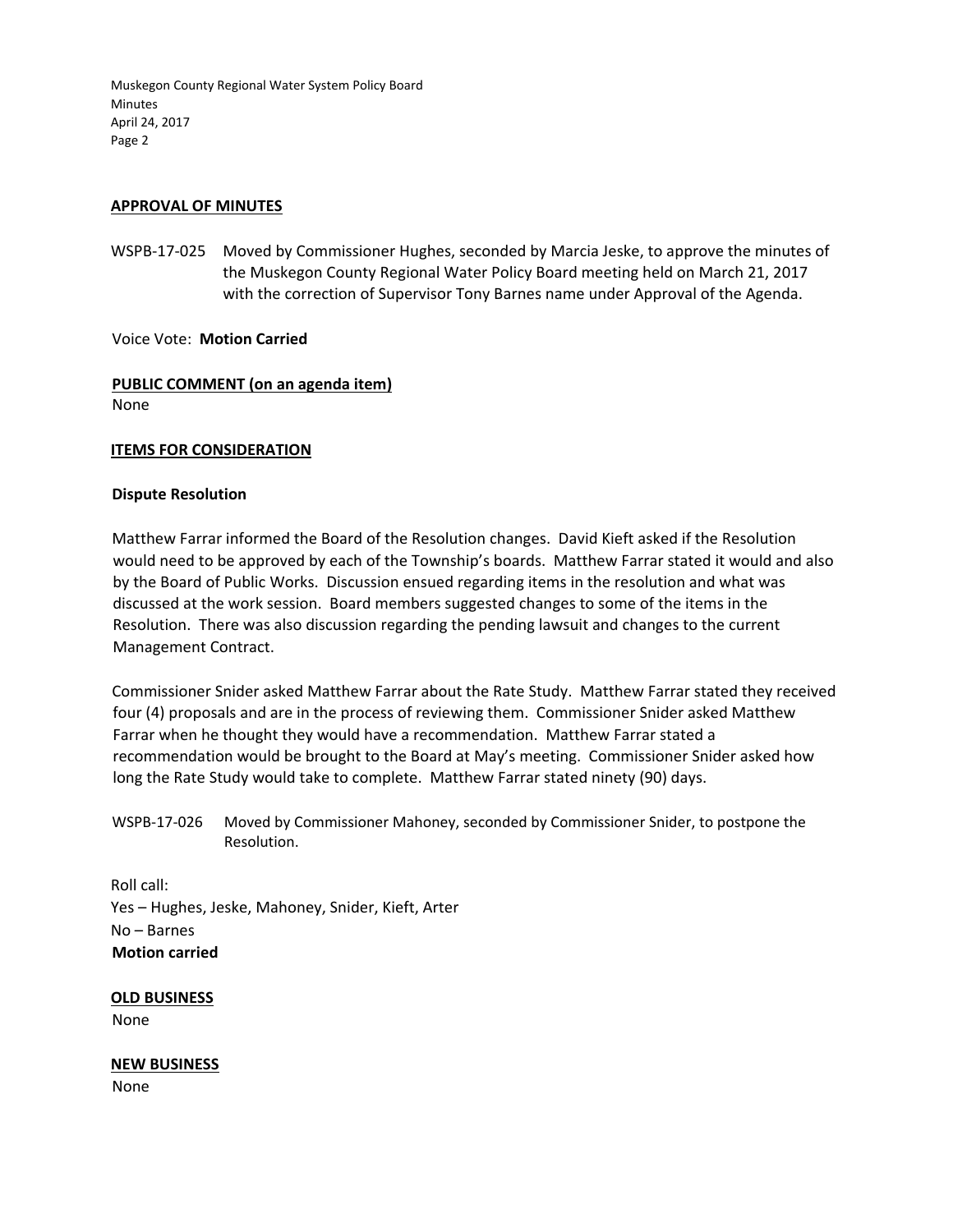### **AUDIENCE PARTICIPATION**

None

### **ADJOURN**

There being no further business to come before the Water System Policy Board, the meeting adjourned at 12:00 p.m.

Kim Arter, Chair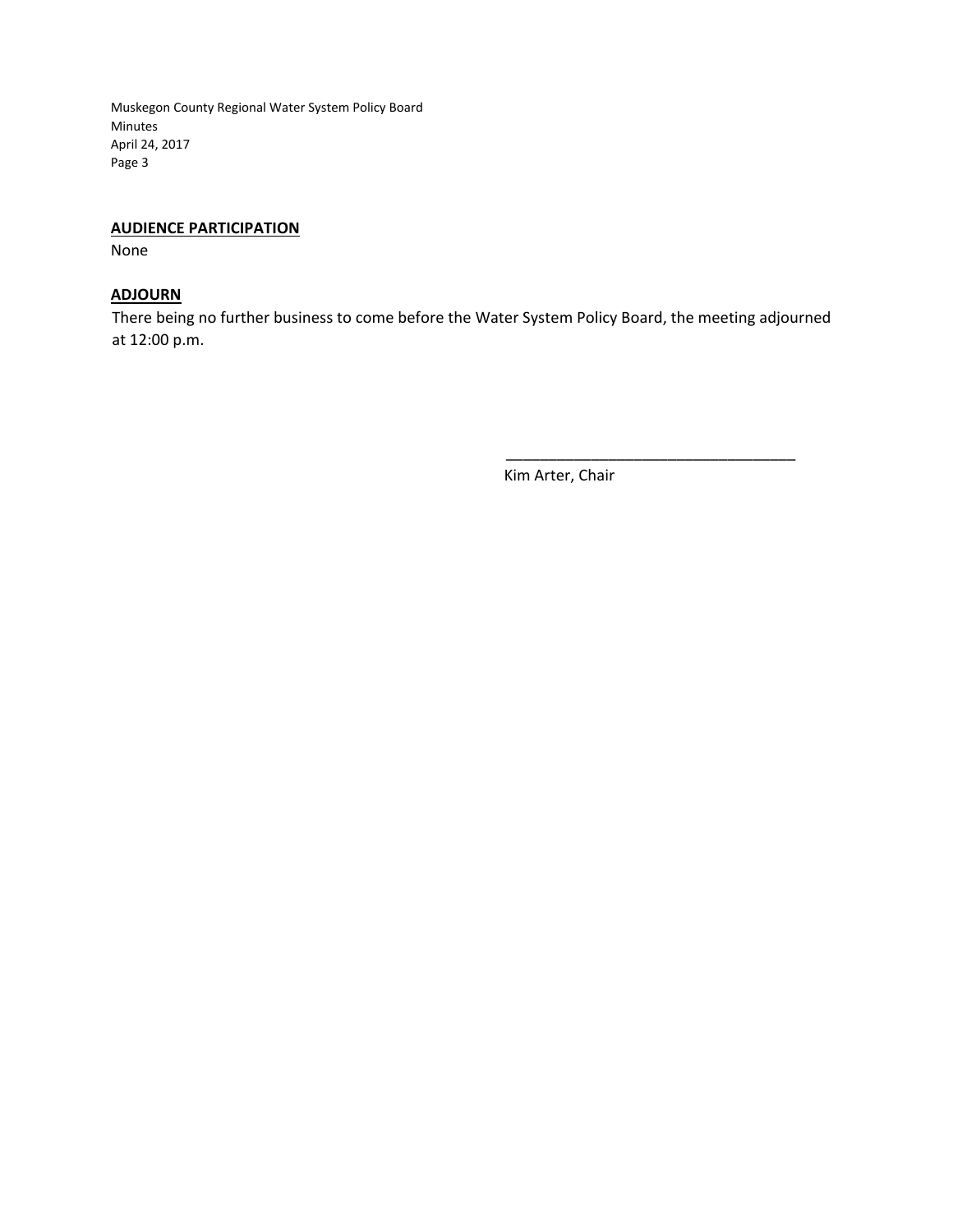Muskegon County Water System Policy Board May 9, 2017 2:00 p.m. Michael E. Kobza Hall of Justice 990 Terrace Street Board of Commissioners Room, 4<sup>th</sup> Floor

**Kim Arter, Chair** *Kim Arter, Chair Chair David Kieft, Vice Chair David Kieft, Vice Chair* 

### MINUTES

### **CALL TO ORDER**

The meeting was called to order by Chair Arter at 2:00 p.m.

### **ROLL**

| Present:     | Kim Arter, Laketon Township Supervisor                |
|--------------|-------------------------------------------------------|
|              | Tony Barnes, Dalton Township Supervisor               |
|              | Gary Foster, Muskegon County Commissioner (Alternate) |
|              | Marcia Jeske, Fruitland Township Supervisor           |
|              | Susie Hughes, Muskegon County Commissioner            |
|              | David Kieft, Muskegon Charter Township Supervisor     |
|              | I. John Snider II, Muskegon County Commissioner       |
| Excused:     | Kenneth Mahoney, Muskegon County Commissioner         |
| <b>Staff</b> |                                                       |
| Present:     | Matt Farrar, Public Works Director                    |
|              | Mark Eisenbarth, County Administrator                 |
|              | Tina Nash, DPW Departmental Clerk                     |
|              | Carly Hines, DPW Administrative Analyst               |
|              | David Bossenbroek, Attorney                           |
|              | Doug Hughes, Corporate Counsel for Muskegon County    |

### **WSPB‐17‐027 APPROVAL OF AGENDA**

Moved by Marcia Jeske, seconded by Commissioner Hughes, to approve the agenda as presented.

Voice Vote: **Motion Carried**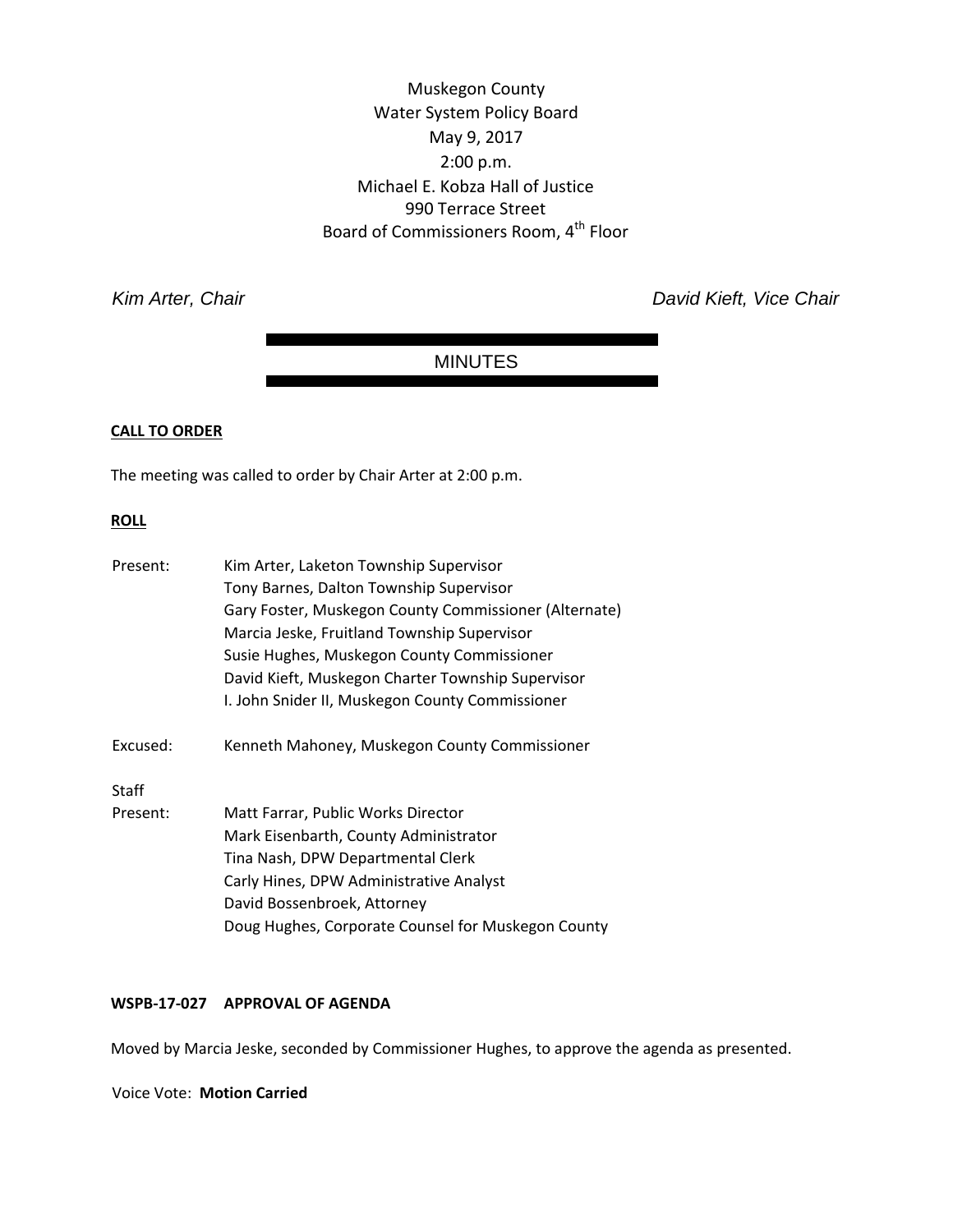### **WSPB‐17‐028 APPROVAL OF MINUTES**

Moved by Commissioner Hughes, seconded by Tony Barnes, to approve the minutes of the Muskegon County Regional Water Policy Board meeting held on April 24, 2017.

Voice Vote: **Motion Carried**

**PUBLIC COMMENT (on an agenda item)**  None

# **PRESENTATION**

## **Fiscal Year 2018 Proposed Budget**

Carly Hines presented the Fiscal Year 2018 and the Revised 2017 budget. Carly Hines listed some of the projects that were budgeted and stated there wasn't much change from last year's budget. Carly Hines answered questions concerning wages & benefits and the projected deficit. Commissioner Hughes asked about the funds that could be used for the channel crossing. Carly Hines explained the channel crossing project would come from remaining bond proceeds. Commissioner Hughes requested to see all funds related to the water system. Carly Hines will prepare a Balance Sheet report and send it to the Board members.

### **WSPB‐17‐029 Fiscal Year 2018 Proposed Budget**

Moved by Commissioner Hughes, seconded by Commissioner Snider to table the budget recommendation until June.

Voice Vote: **Motion Carried**

### **ITEMS FOR CONSIDERATION**

### **WSPB‐17‐030 Request for Qualification for Independent Counsel to Water Policy Board**

Moved by Commissioner Hughes, seconded by Commissioner Snider, to direct staff to issue a Request for Qualifications for independent legal counsel for the Muskegon County Regional Water System Policy Board.

Roll call: Yes – Barnes, Hughes, Jeske, Foster, Snider, Kieft, Arter  $No -$ Excused ‐ Mahoney **Motion carried**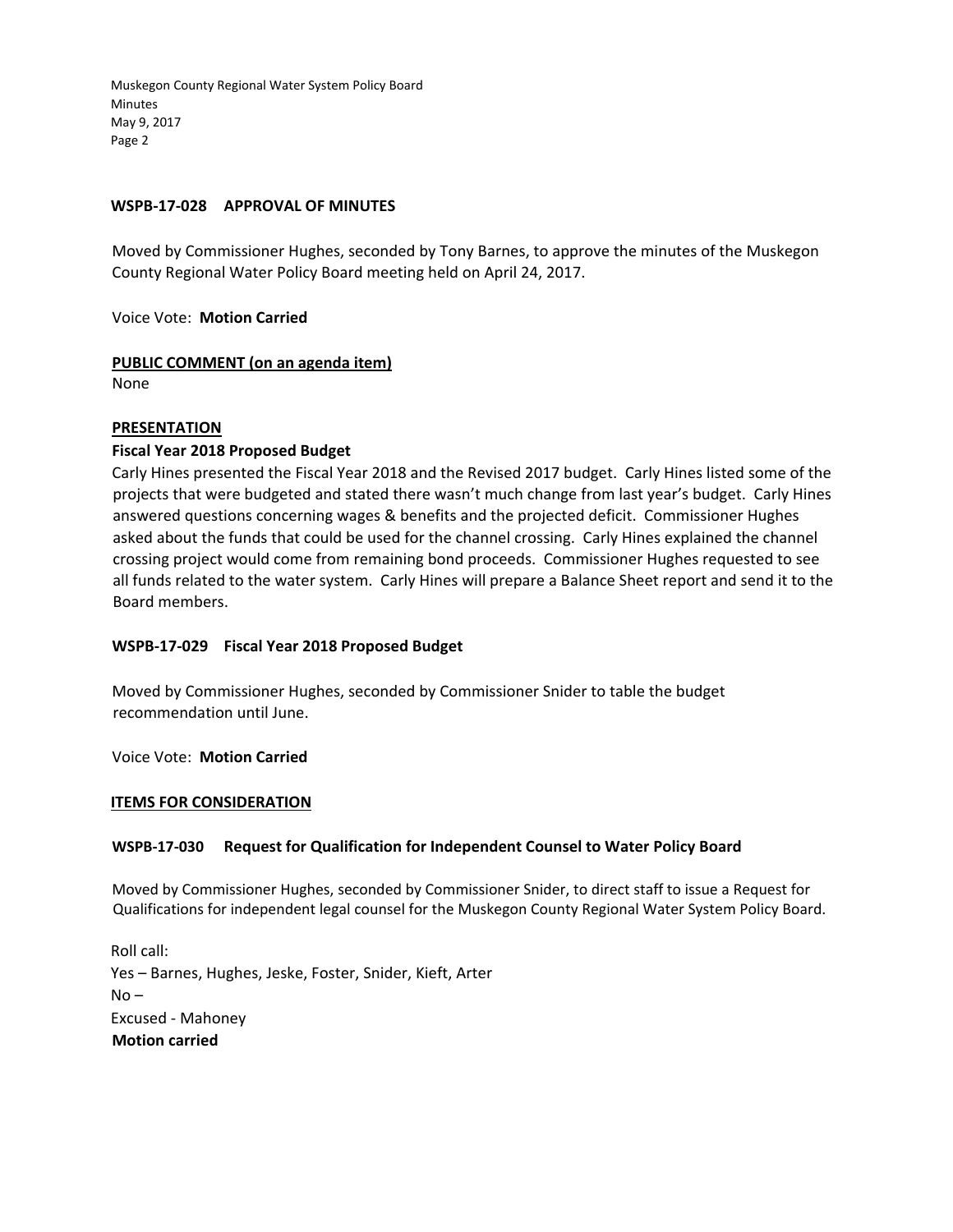### **WSPB‐17‐031 Water Cost of Service & Rate Study Recommendation/RFP 17‐2257**

Moved by Commissioner Snider, seconded by Commissioner Hughes, to recommend the Board of Public Works award the Water Rate Study, as specified in County RFP 17‐2257, to Municipal Analytics for a not‐to‐exceed cost of \$36,900.

Roll call: Yes – Jeske, Foster, Snider, Kieft, Barnes, Hughes, Arter  $No -$ Excused ‐ Mahoney **Motion carried**

### **WSPB‐17‐032 INFORMATIONAL ITEMS**

Moved by David Kieft, seconded by Tony Barnes, that the following information items be received and placed on file:

- 1. Local Fund Balance Sheet for April 2017
- 2. New Meter Set for April 2017

Voice Vote: **Motion Carried**

### **REPORTS**

### **Water System Update**

The Water System Update was accepted as written and distributed in a memo for information.

### **Reliability Study Update**

Matthew Farrar informed the Board it was submitted to the MDEQ for their review and a report will be available at the next meeting.

### **Asset Management Plan Update**

Matthew Farrar informed the Board a recommendation will be brought to the Board at the next meeting.

Commissioner Snider asked what the Asset Management Plan will look at and if Municipal Analytics will use it when preparing the Water Rate Study. Matthew Farrar stated the Asset Management Plan will look at what the water system assets are. The plan will contain the value, priority and costs of the assets. Matthew Farrar stated Municipal Analytics will be given a copy of the Asset Management Plan and the Reliability Study.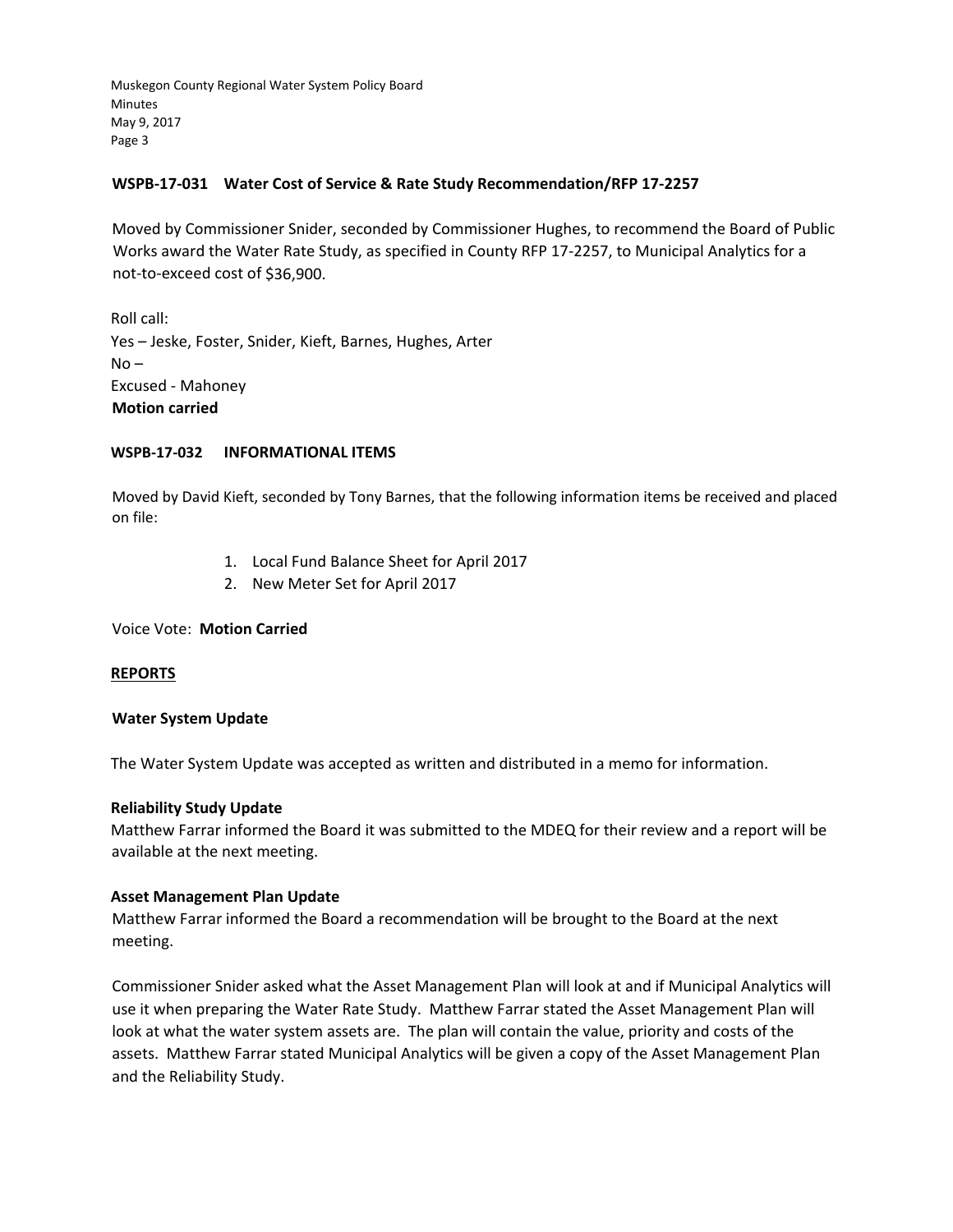David Kieft asked Matthew Farrar if staff would be attending the Muskegon Source Water Protection Committee presentation on Tuesday, May 23, 2017 and if staff could provide a summary to the Board. Matthew Farrar stated they would.

### **OLD BUSINESS**

### **WSPB‐17‐033 Consider Reimburse Pooled Account for Attorney Fees**

Chair Arter handed out the following motion.

Move to recommend Dalton, Fruitland and Laketon Townships reimburse the WPS Account \$83,366.33 for paid (\$54,870.96) and outstanding (\$28,795.37) attorney invoices paid by the account relative to MCC#15‐04995‐CK and MCA Docket #335743 and to reimburse to Dalton, Fruitland and Laketon \$60,800, \$6,800 and \$101,100 respectively for hydrant fees paid in 2013, 2014 and 2015.

Moved by Commissioner Hughes, seconded by Tony Barnes to have discussion.

### Voice Vote: **Motion Carried**

Discussion ensued regarding the dollar allocation, difference in amount presented for legal work, legal fees invoiced, the resolution presented at the last meeting and the lawsuit.

Moved by Commissioner Snider, seconded by Marcia Jeske, to table the motion as presented.

Roll call: Yes – Jeske, Snider, Arter No – Kieft, Barnes, Hughes, Foster **Motion Failed**

Discussion continued regarding the legal fees and maintenance fees. It was recommended Laketon Township, Fruitland Township and Dalton Township discuss the matter with their boards and attorneys.

### **WSPB‐17‐034 Attorney Invoices**

Moved by David Kieft, seconded by Tony Barnes, not to pay \$28,495.37 at this time.

Discussion ensued regarding what was paid and what was still outstanding to Rose & Rose, P.L.C.

Roll call: Yes – Barnes, Hughes, Jeske, Kieft No – Foster, Snider, Arter Excused ‐ Mahoney **Motion carried**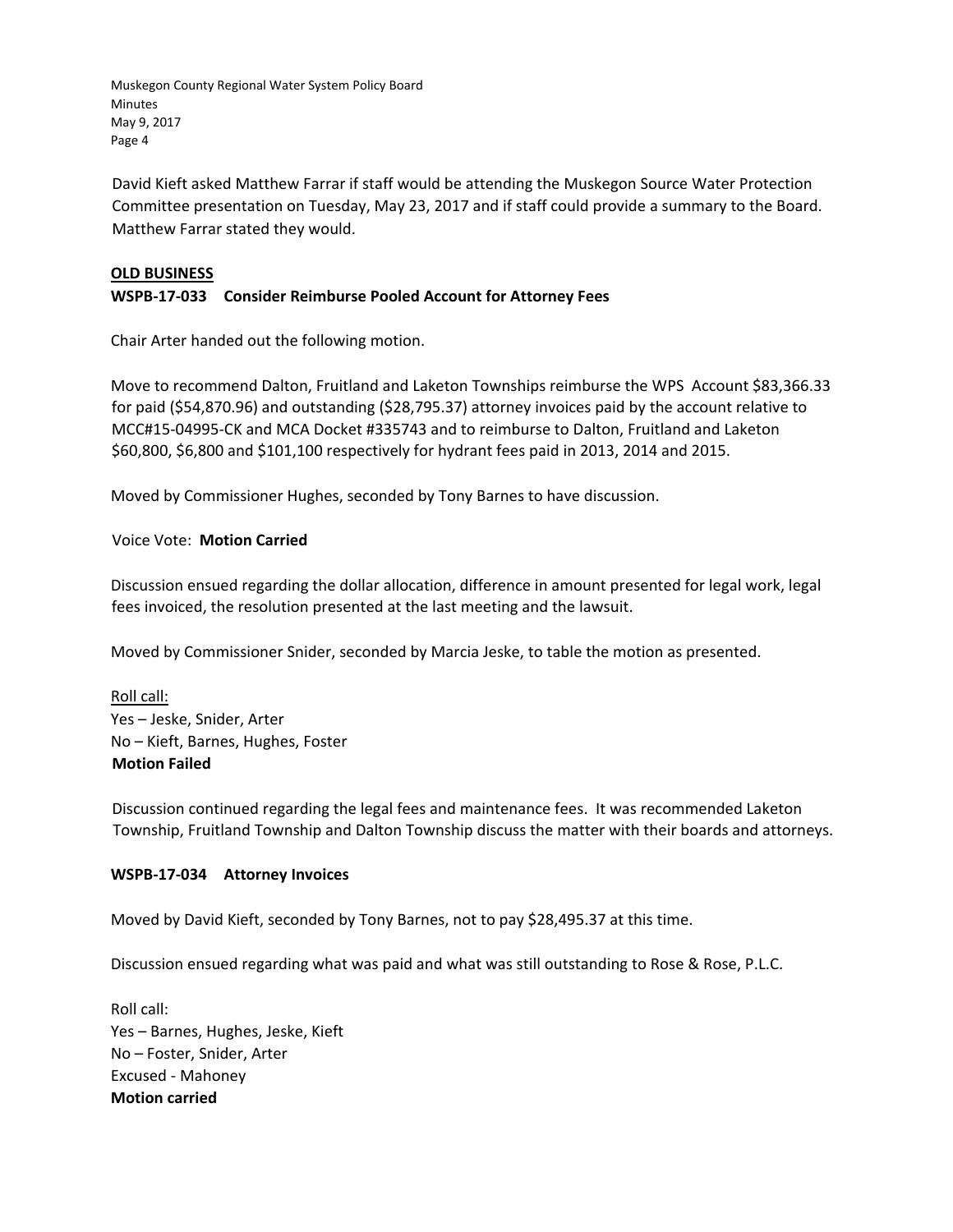### **NEW BUSINESS**

David Kieft requested the legal research completed by Dave Bossenbroek on 2/16/17 be emailed.

Matthew Farrar asked the Board what they would like staff to do. Marcia Jeske stated she would need to speak to the Fruitland Township Board and also would like to meet with both Chair Arter and Tony Barnes. Commissioner Hughes asked Matthew Farrar if he would be willing to meet with the townships. Matthew Farrar stated he would.

### **AUDIENCE PARTICIPATION**

None

### **ADJOURN**

There being no further business to come before the Water System Policy Board, the meeting adjourned at 3:14 p.m.

Kim Arter, Chair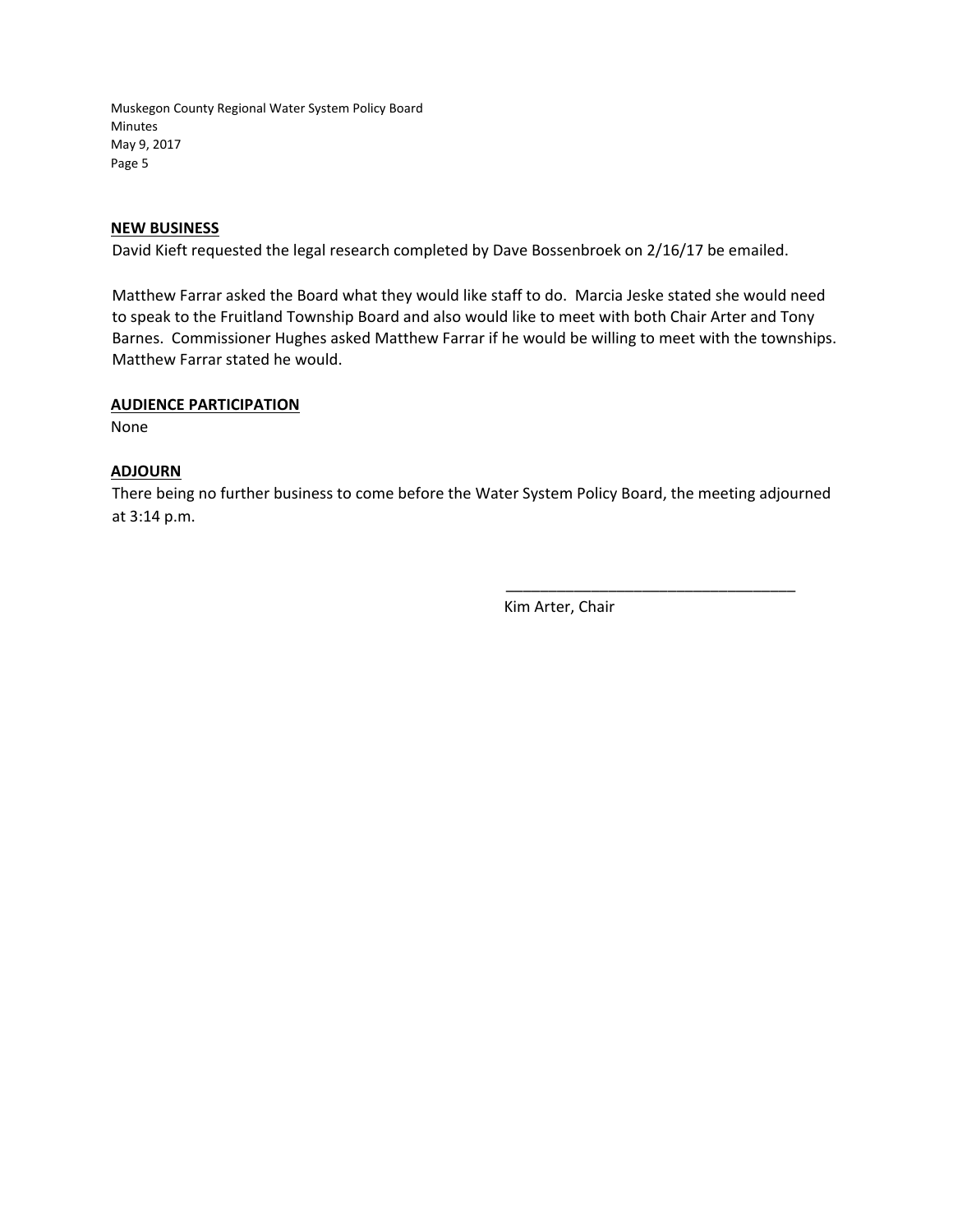Muskegon County Water System Policy Board June 13, 2017 2:00 p.m. Michael E. Kobza Hall of Justice 990 Terrace Street Board of Commissioners Room, 4<sup>th</sup> Floor

*Kim Arter, Chair David Kieft, Vice Chair* 

### MINUTES

### **CALL TO ORDER**

The meeting was called to order by Chair Arter at 2:00 p.m.

#### **ROLL**

| Present: | Kim Arter, Laketon Township Supervisor            |
|----------|---------------------------------------------------|
|          | Tony Barnes, Dalton Township Supervisor           |
|          | Marcia Jeske, Fruitland Township Supervisor       |
|          | Susie Hughes, Muskegon County Commissioner        |
|          | David Kieft, Muskegon Charter Township Supervisor |
|          | Kenneth Mahoney, Muskegon County Commissioner     |
|          | I. John Snider II, Muskegon County Commissioner   |

Excused:

Staff

Present: Matt Farrar, Public Works Director Mark Eisenbarth, County Administrator Tina Nash, DPW Departmental Clerk Carly Hines, DPW Administrative Analyst David Bossenbroek, Attorney Doug Hughes, Corporate Counsel for Muskegon County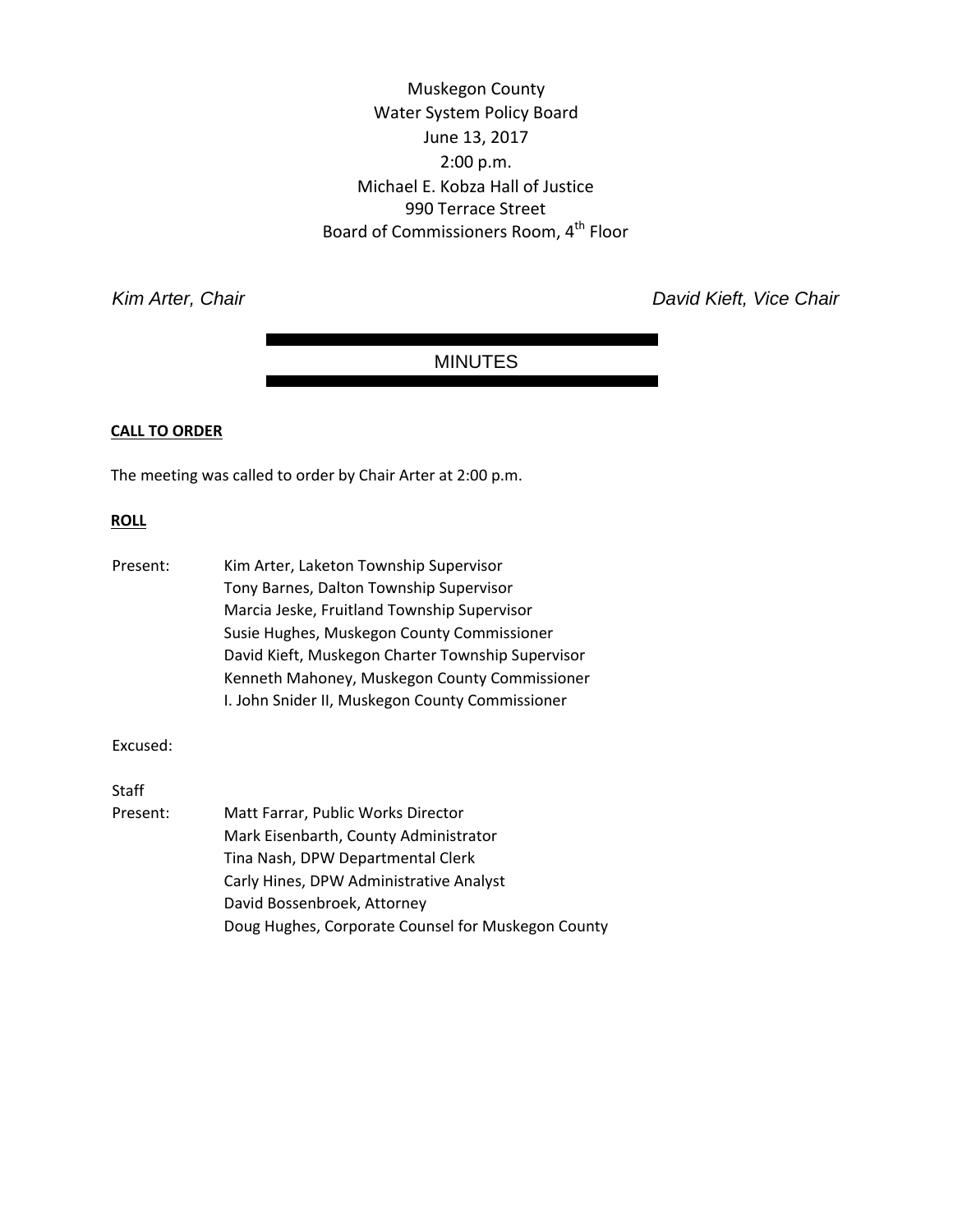### **WSPB‐17‐035 APPROVAL OF AGENDA**

Moved by Commissioner Hughes, seconded by Marcia Jeske, to approve the agenda as presented.

Discussion on old business items from the May 9, 2017 meeting ensued.

**WSPB‐17‐036** Moved by Tony Barnes, seconded by David Kieft, to amend the agenda with the addition of WSPB‐17‐033 under Old Business.

Roll call: Yes –Mahoney, Snider, Kieft, Barnes, Hughes, Jeske No – Arter **Motion carried**

**WSPB‐17‐035** Move by Commissioner Mahoney, seconded by Tony Barnes, to approve the agenda as amended.

Voice Vote: **Motion Carried**

### **WSPB‐17‐037 APPROVAL OF MINUTES**

Moved by Commissioner Hughes, seconded by Marcia Jeske, to approve the minutes of the Muskegon County Regional Water Policy Board meeting held on May 9, 2017 with correction under WSPB‐17‐034 to include Rose & Rose, P.L.C.

Voice Vote: **Motion Carried**

### **PUBLIC COMMENT (on an agenda item)**  None

### **ITEMS FOR CONSIDERATION**

### **WSPB‐17‐038 Asset Management Plan Recommendation / RFP 17‐2255**

Moved by Commissioner Hughes, seconded by Marcia Jeske, to award the Asset Management Plan, as specified in County RFP 17-2255 to Johnson & Anderson for a not-to-exceed cost of \$32,255.00.

Roll call: Yes –Snider, Kieft, Barnes, Hughes, Jeske, Mahoney, Arter  $No -$ **Motion carried**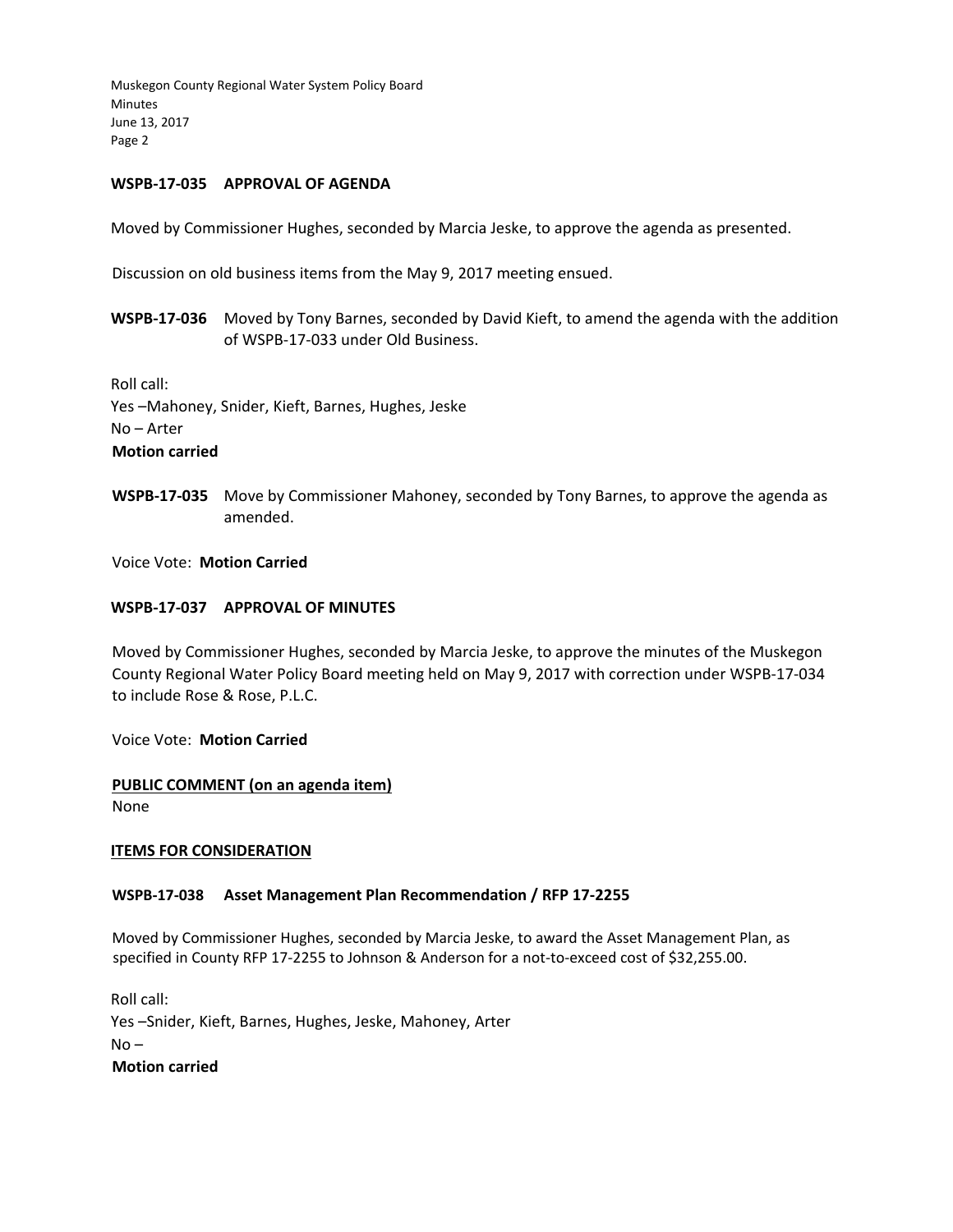### **WSPB‐17‐039 Budget Recommendation**

Moved by Commissioner Hughes, seconded by Commissioner Snider, to recommend to the Muskegon County Board of Commissioners the approval of the fiscal year 2018 budget for the Muskegon County Regional Water System as presented.

David Kieft stated the need to raise rates. David Kieft stated he could not support a budget recommendation which shows a deficit. Commissioner Hughes agreed with the need for a rate increase. Matthew Farrar stated Municipal Analytics has the information they requested and the rate study should be completed before the new fiscal year.

Carly Hines provided a timeline of the County's budget schedule due dates. Commissioner Hughes asked if the recommendation had to be approved now. Carly Hines stated budget amendments could made up to the final approval by the Board of Commissioners. Administrator Eisenbarth confirmed what Carly Hines stated. Administrator Eisenbarth stated they need the preliminary submittals from the departments to begin entering those numbers. Administrator Eisenbarth stated adjustments could be made in August.

Carly Hines answered questions from the Board regarding the budget.

A friendly amendment moved by Commissioner Hughes, seconded by Commissioner Snider to pass this as a preliminary budget.

**WSPB‐17‐039** Moved by Commissioner Hughes, seconded by Commissioner Snider, to recommend to the Muskegon County Board of Commissioners the approval of the fiscal year 2018 preliminary budget for the Muskegon County Regional Water System as presented.

Roll call: Yes – Jeske, Mahoney, Snider, Barnes, Hughes, Arter No – Kieft **Motion carried**

### **WSPB‐17‐040 INFORMATIONAL ITEMS**

Moved by Tony Barnes, seconded by Commissioner Hughes, that the following information items be received and placed on file:

- 1. Local Fund Balance Sheet for May 2017
- 2. New Meter Set for May 2017

Voice Vote: **Motion Carried**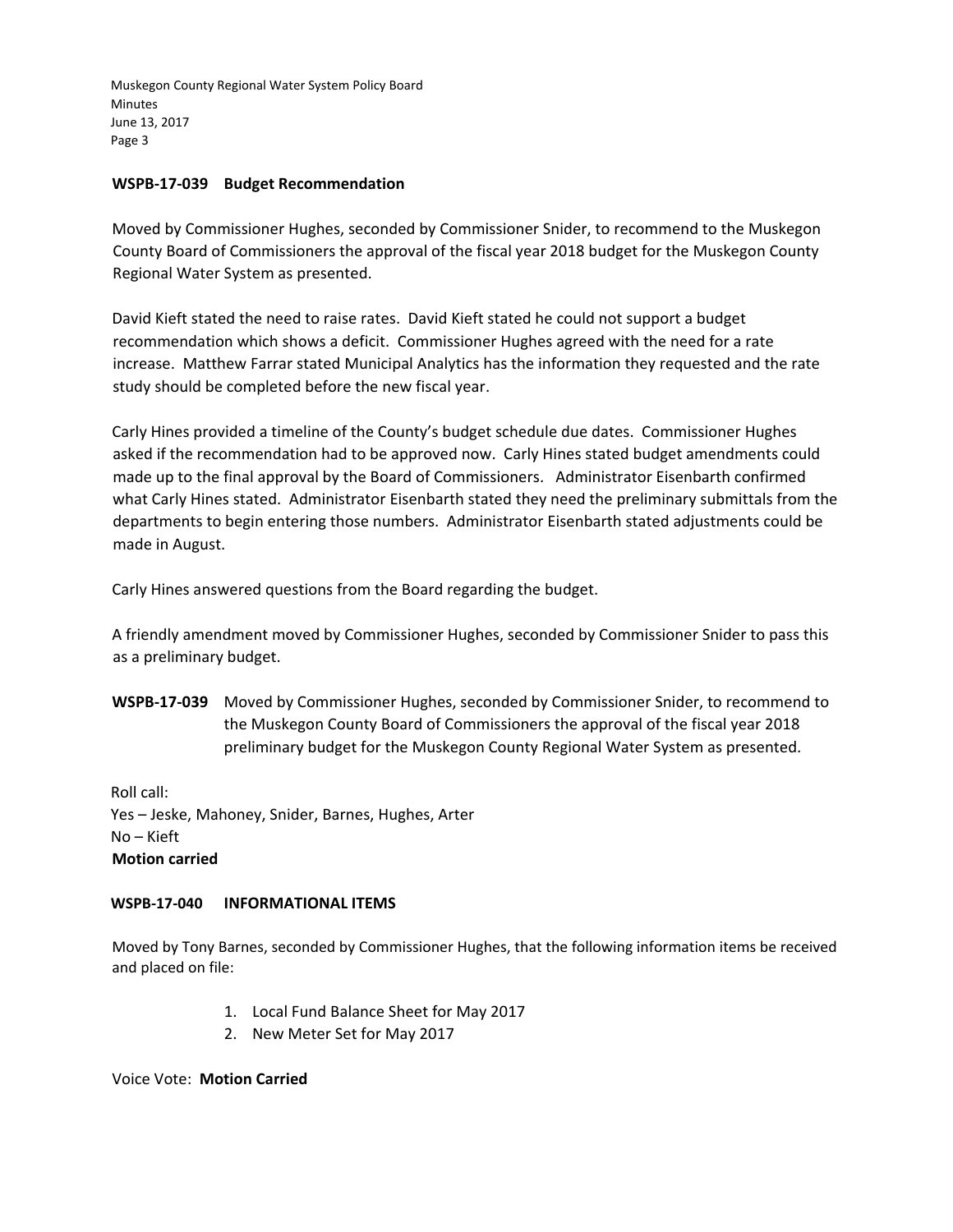### **REPORTS Water System Update**

The Water System Update was accepted as written and distributed in a memo for information.

Matthew Farrar stated they were able to save a considerable amount of money by using the County's master electrician to install the variable frequency drive. Matthew Farrar stated Municipal Analytics has the information they requested for the rate study. Matthew Farrar stated Robert Ribbens has submitted all of the annual reports to the MDEQ. These reports are due by July. Matthew Farrar stated the Consumer Confidence Report certification was sent. Matthew Farrar noted there were no violations.

### **OLD BUSINESS**

### **WSPB‐17‐033 Consider Reimburse Pooled Account for Attorney Fees**

Move to recommend Dalton, Fruitland and Laketon Townships reimburse the WPS Account \$83,366.33 for paid (\$54,870.96) and outstanding (\$28,795.37) attorney invoices paid by the account relative to MCC#15‐04995‐CK and MCA Docket #335743 and to reimburse to Dalton, Fruitland and Laketon \$60,800, \$6,800 and \$101,100 respectively for hydrant fees paid in 2013, 2014 and 2015.

Discussion ensued regarding the meetings Supervisors from Dalton Township, Fruitland and Laketon Townships had with their boards. Commissioner Hughes asked if they had any recommendations. Tony Barnes stated it should be based on hydrants. Kim Arter stated all townships were represented equally and no recommendation was provided. Marcia Jeske stated Fruitland wants to stay with the original motion made by this Board in 2015 and does not want to be reimbursed their \$6,800.

Discussion continued.

Moved by Tony Barnes that Dalton, Fruitland & Laketon Townships be reimbursed for the hydrant fees paid for 2013 and 2014 \$60,800, \$6,800 and \$101,100 respective to the hydrant fees Muskegon Township didn't pay for those three years.

Motion was not considered due to lack of support.

### **NEW BUSINESS**

David Kieft questioned the email sent by Chair Arter regarding the legal research completed by Dave Bossenbroek on 2/16/17. Chair Arter stated the information she sent is what she received.

### **AUDIENCE PARTICIPATION**

Dave Bossenbroek asked what the cost was for the fire line installation at Michigan's Adventure. Robert Ribbens stated he would have to look into the cost. Robert Ribbens stated the project was handled by Steve Fink. Robert Ribbens stated he will get the information and send it.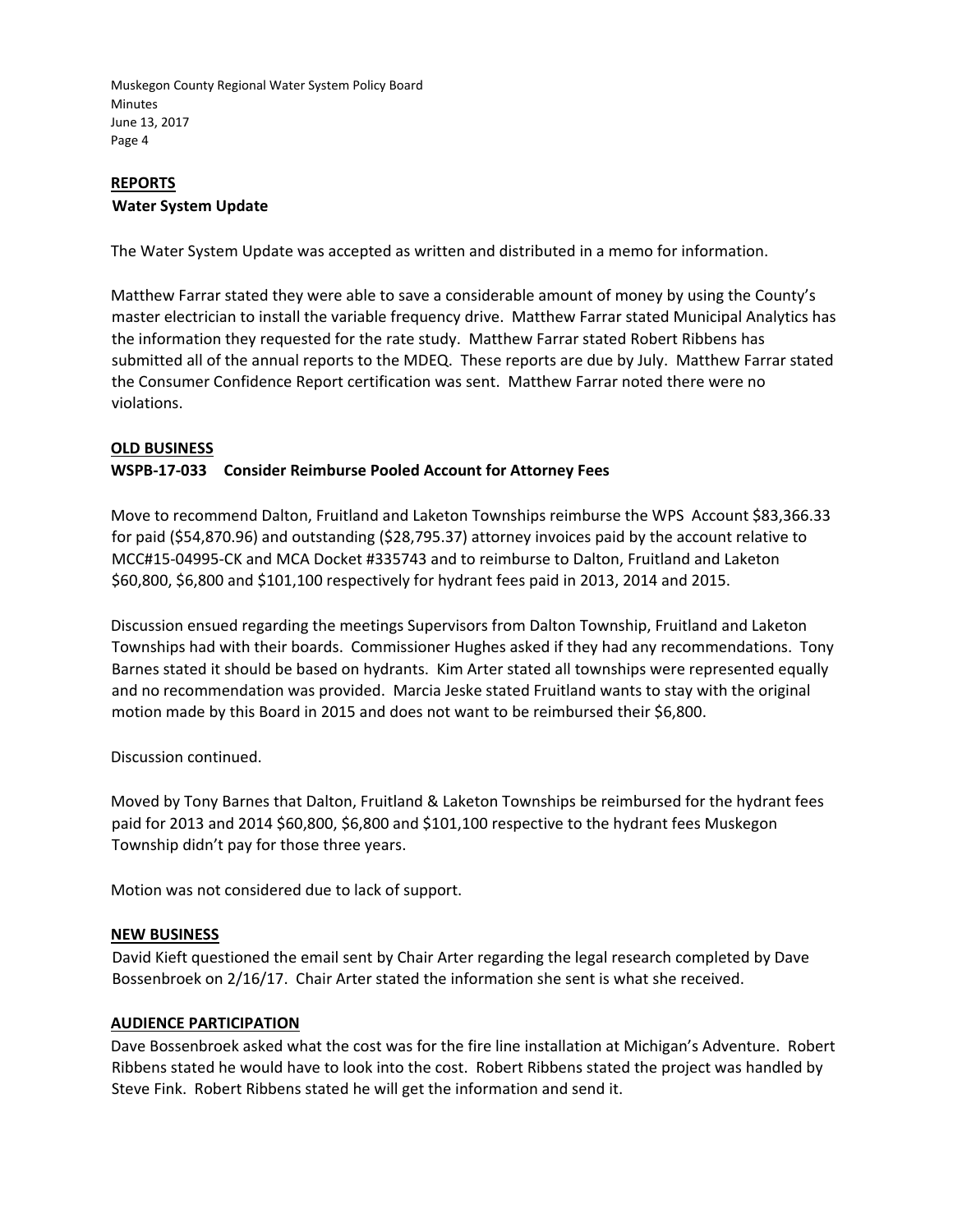### **ADJOURN**

There being no further business to come before the Water System Policy Board, the meeting adjourned at 3:48 p.m.

Kim Arter, Chair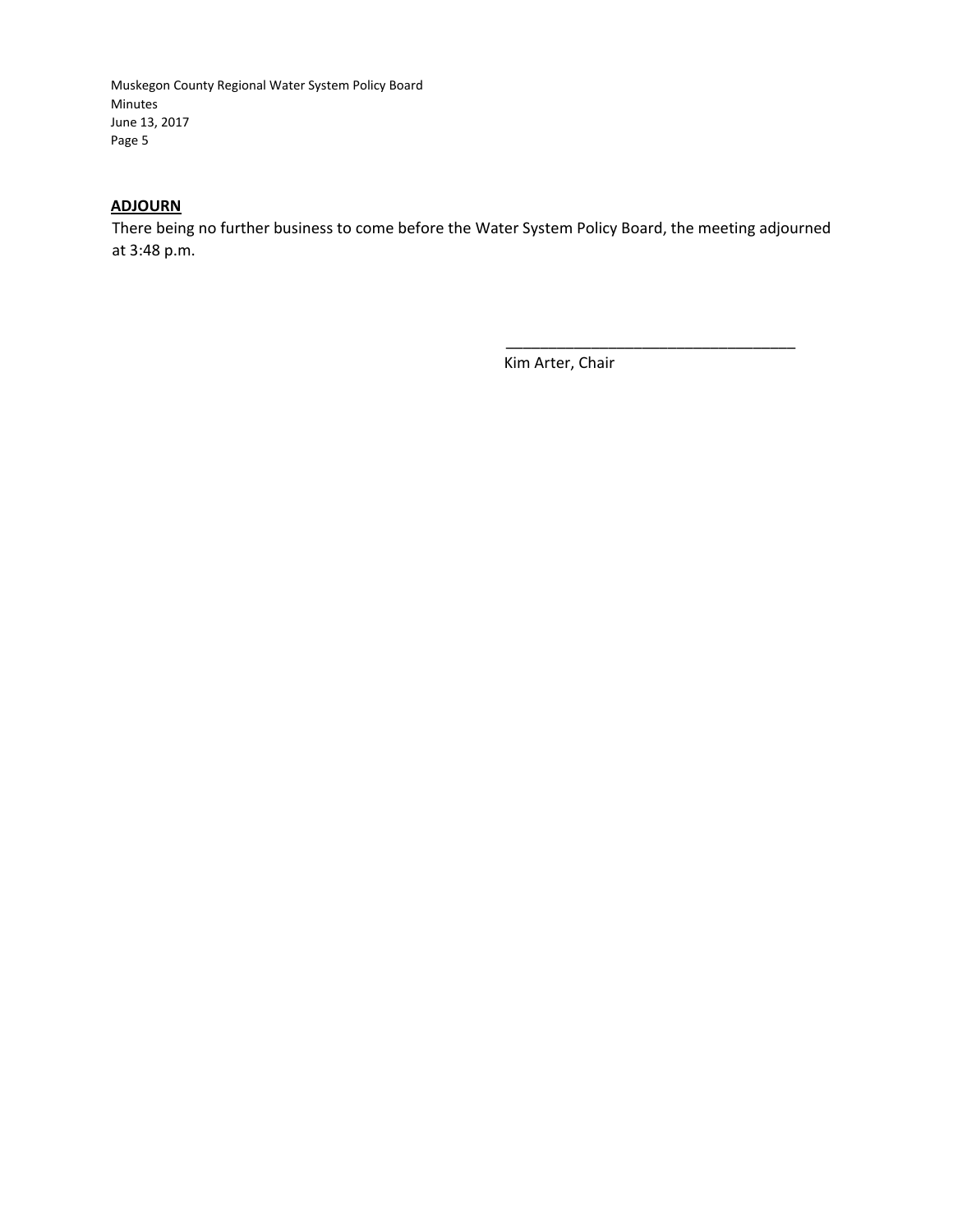Muskegon County Water System Policy Board July 11, 2017 2:00 p.m. Michael E. Kobza Hall of Justice 990 Terrace Street Board of Commissioners Room, 4<sup>th</sup> Floor

*Kim Arter, Chair David Kieft, Vice Chair* 

### MINUTES

### **CALL TO ORDER**

The meeting was called to order by Chair Arter at 2:00 p.m.

#### **ROLL**

| Present: | Kim Arter, Laketon Township Supervisor            |
|----------|---------------------------------------------------|
|          | Tony Barnes, Dalton Township Supervisor           |
|          | Marcia Jeske, Fruitland Township Supervisor       |
|          | Susie Hughes, Muskegon County Commissioner        |
|          | David Kieft, Muskegon Charter Township Supervisor |
|          | Kenneth Mahoney, Muskegon County Commissioner     |
|          | I. John Snider II, Muskegon County Commissioner   |

Excused:

Staff

Present: Matt Farrar, Public Works Director Mark Eisenbarth, County Administrator Commissioner Foster, Muskegon County Commissioner Robert Ribbens, Water System Supervisor Tina Nash, DPW Departmental Clerk Carly Hines, DPW Administrative Analyst David Bossenbroek, Attorney Doug Hughes, Corporate Counsel for Muskegon County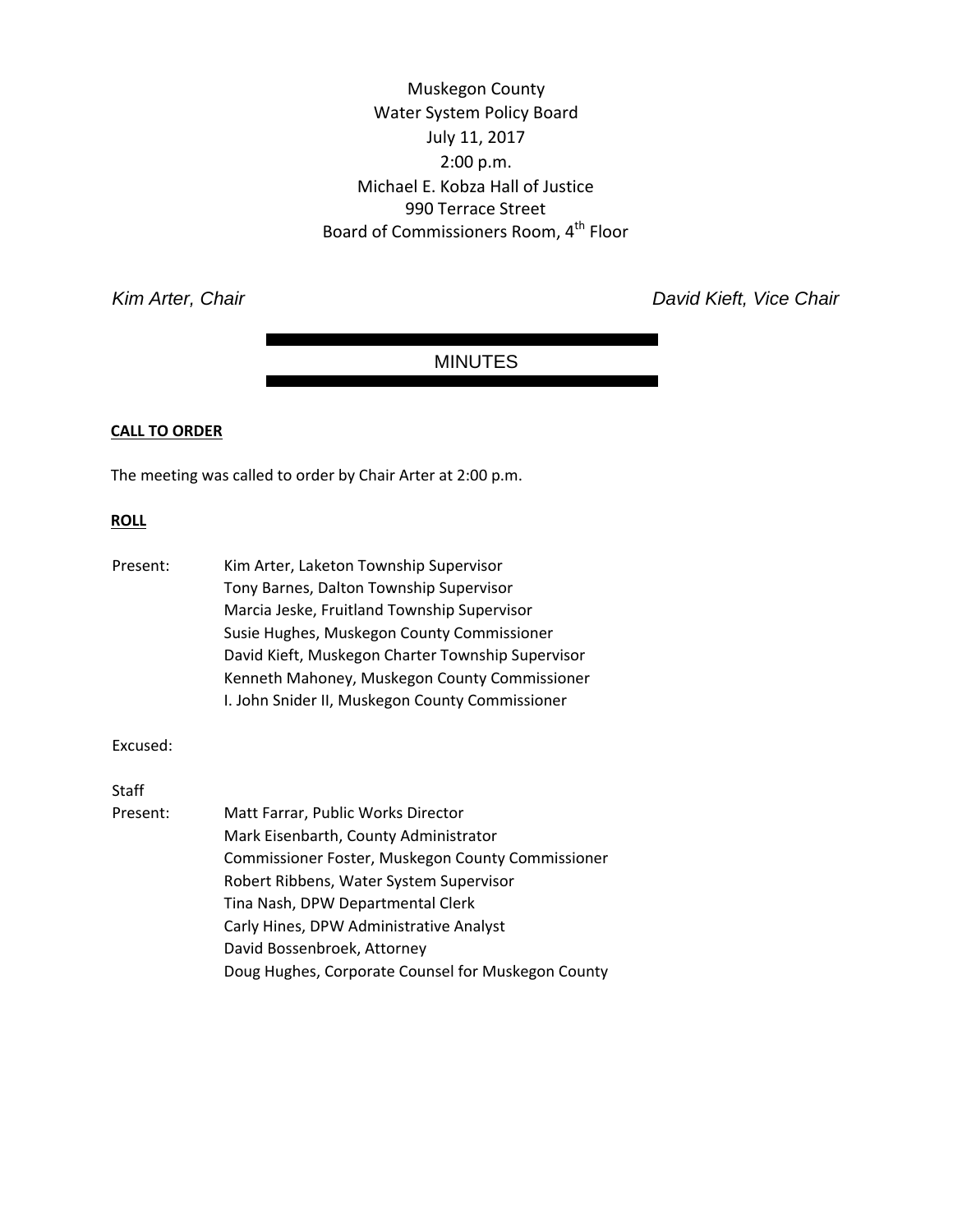### **WSPB‐17‐041 APPROVAL OF AGENDA**

Moved by Commissioner Snider, seconded by Commissioner Hughes, to approve the agenda as presented.

Voice Vote: **Motion Carried**

### **WSPB‐17‐042 APPROVAL OF MINUTES**

Moved by Commissioner Snider, seconded by Commissioner Mahoney, to approve the minutes of the Muskegon County Regional Water Policy Board meeting held on June 13, 2017.

Voice Vote: **Motion Carried**

# **PUBLIC COMMENT (on an agenda item)**

None

### **ITEMS FOR DISCUSSION**

### **Attorney**

Chair Arter stated the five submitted request for qualifications (RFQ) and the evaluation form was sent to the Board members. Chair Arter opened the floor for discussion. Marcia Jeske stated the Board should go back out for bids. Marcia Jeske stated there was only one response to the RFQ who was qualified and we should try to stay more local. Discussion ensued regarding the location of some of the firm's offices, possible conflict of interest and the attorney's attendance at meetings. Matthew Farrar asked the Board to narrow down the list of firms they are interested in and he would request cost proposals and possibly set up interviews. Matthew Farrar informed the Board the RFQ was advertised on the MITN website.

**WSPB‐17‐043** Moved by Commissioner Hughes, seconded by Commissioner Mahoney, to have staff select 3 of the firms they would recommend and get a quote of their cost.

David Kieft asked if the recommendation would be on the next agenda. Matthew Farrar stated staff would move quickly on this. Marcia Jeske asked Matthew Farrar if it would help to have the Board submit their evaluations. Matthew Farrar stated it would. Chair Arter requested the Board members complete the evaluation form and submit them to Matthew Farrar.

Voice Vote: **Motion Carried**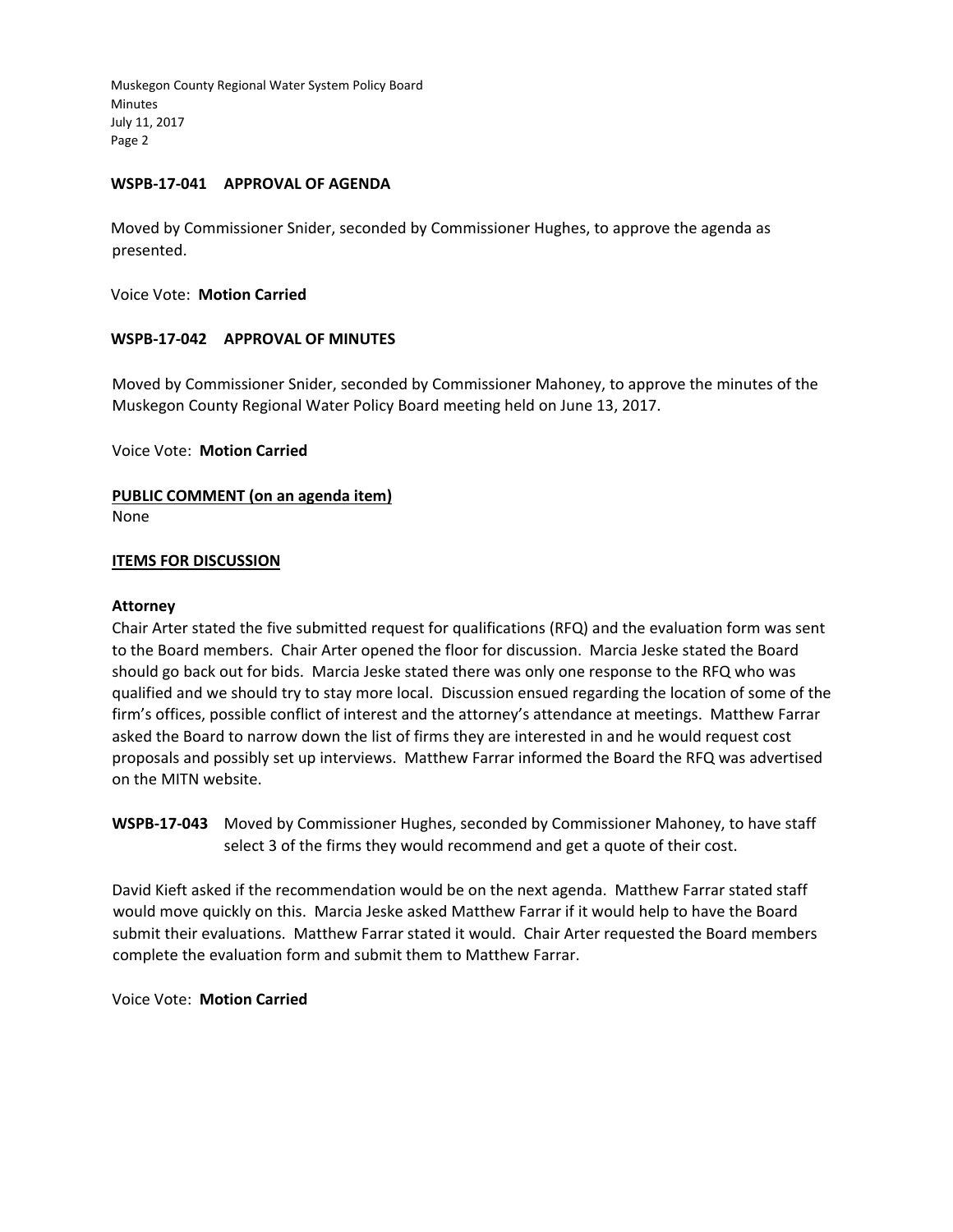### **Schedule A (REU)**

Matthew Farrar explained to the Board the REU schedule. Matthew Farrar answered Dave Bossenbroek's question regarding the fire line installation at Michigan's Adventure and stated Michigan's Adventure paid for all costs related to the installation. Matthew Farrar answered questions from the Board members. Discussion ensued regarding a ready to serve charge on fire lines/hydrants. Matthew Farrar stated currently there is not a ready to serve charge for fire lines. The Board requested Matthew Farrar look further into to this and report his findings.

Chair Arter stated several months ago Commissioner Hughes, Commissioner Foster and herself attended a meeting with the VFW in North Muskegon on Witham Road (Don Rea VFW Post #8846) concerning their sewer bill. Chair Arter stated they explained to them how the REU scheduled worked. The issue is with the VFW's auxiliary space of the building which is at 2.0 REU. The VFW has requested some relief due to the amount of their monthly bills. Chair Arter stated she brought this before the Board for discussion due to Schedule A of the contract and the Uniform Rate Ordinance. Discussion ensued. It was stated Dalton Township, Fruitland Township, Laketon Township and Muskegon Township would all have to approve any changes.

### **WSPB‐17‐044 INFORMATIONAL ITEMS**

Moved by Tony Barnes, seconded by Commissioner Snider, that the following information items be received and placed on file:

- 1. Local Fund Balance Sheet for June 2017
- 2. New Meter Set for June 2017

Voice Vote: **Motion Carried**

### **REPORTS Water System Update**

The Water System Update was accepted as written and distributed in a memo for information.

Matthew Farrar stated they met with Johnson & Anderson to discuss the Asset Management Plan which will be completed before the end of the year. The Reliability Study was submitted to the MDEQ and staff was informed it could take six (6) months before it gets finalized.

Commissioner Snider asked Matthew Farrar about the Rate Study. Matthew Farrar stated it was half way completed.

### **OLD BUSINESS**

None

### **NEW BUSINESS**

None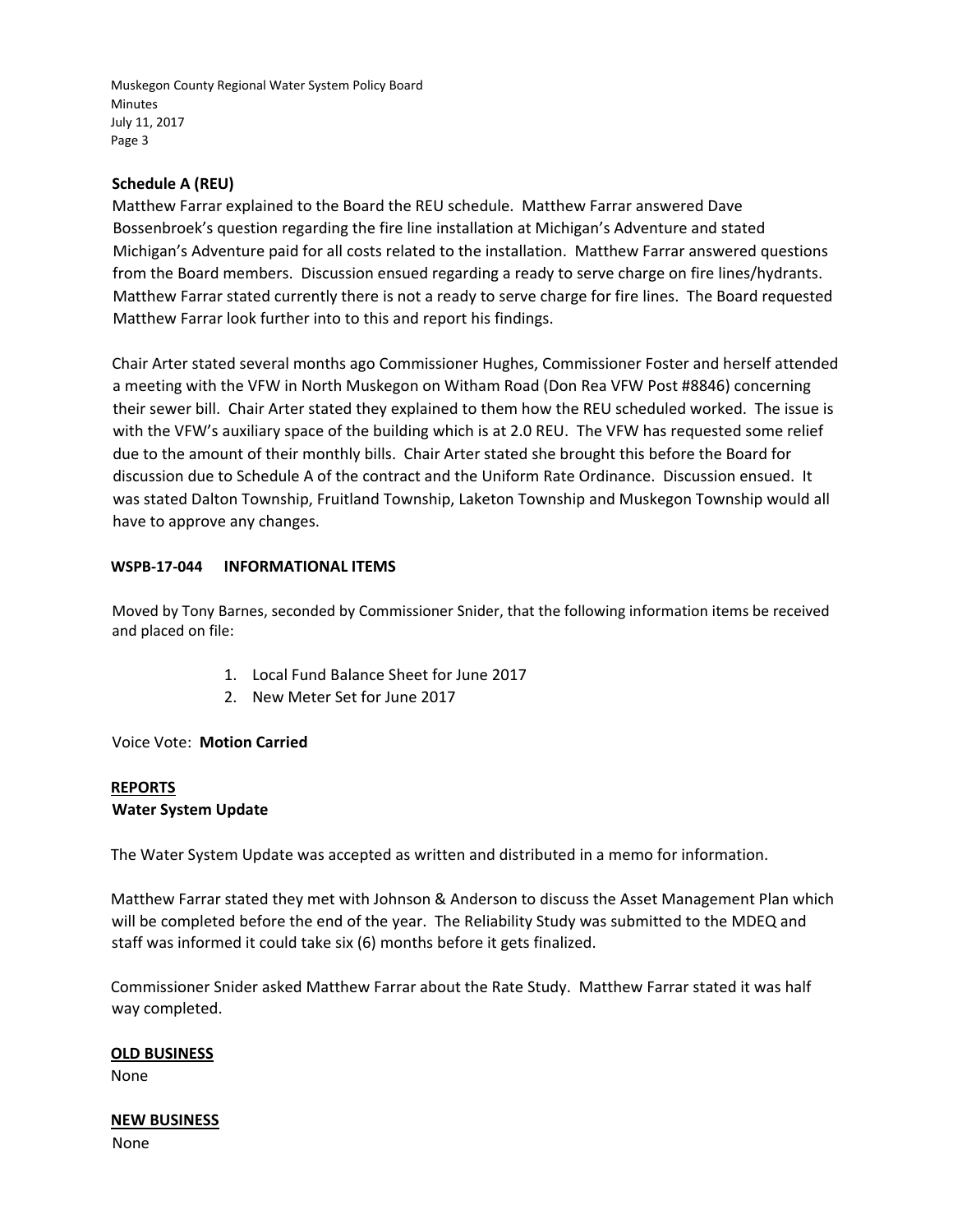### **AUDIENCE PARTICIPATION**

None

### **ADJOURN**

There being no further business to come before the Water System Policy Board, the meeting adjourned at 2:48 p.m.

Kim Arter, Chair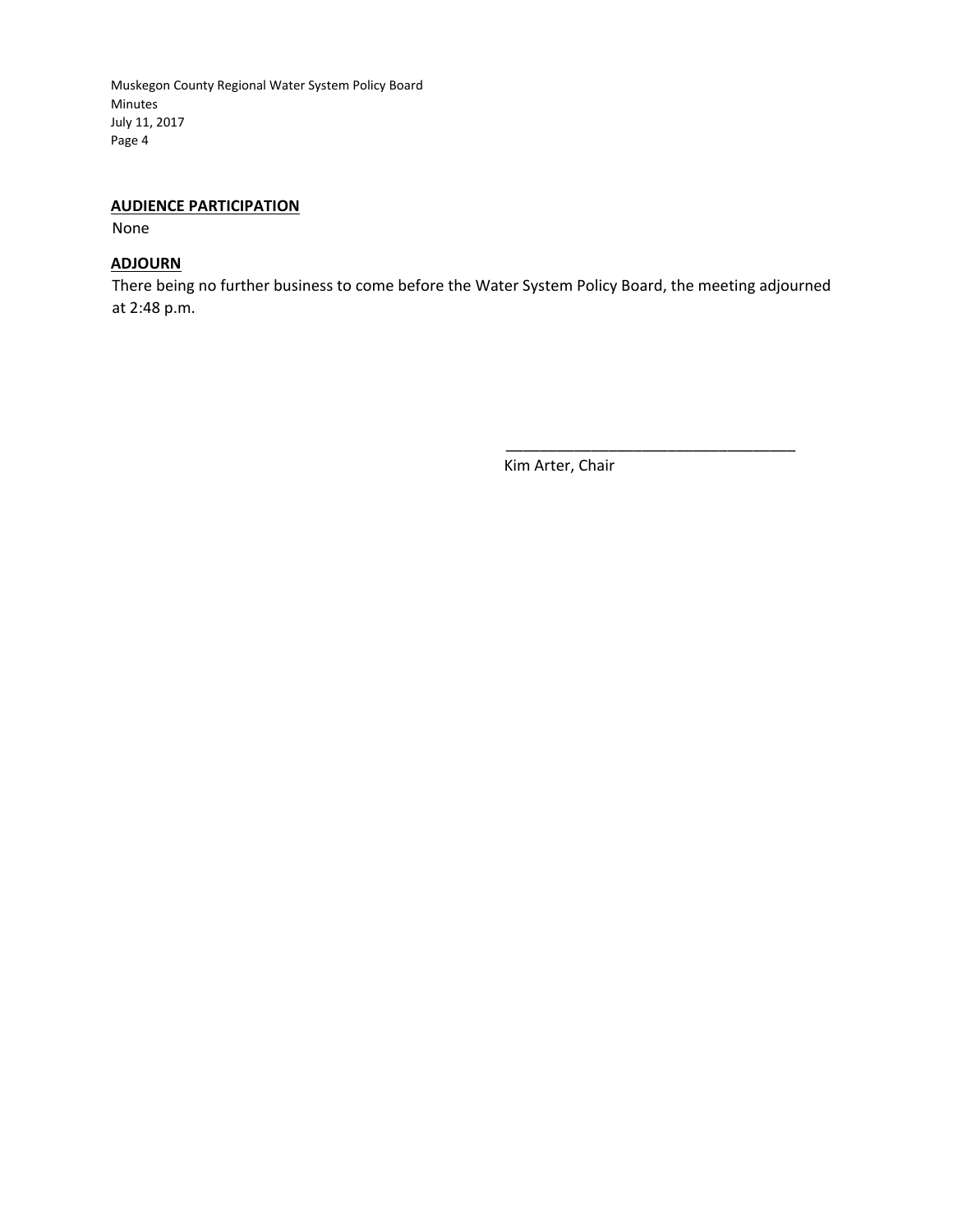Muskegon County Water System Policy Board August 8, 2017 2:00 p.m. Michael E. Kobza Hall of Justice 990 Terrace Street Board of Commissioners Room, 4<sup>th</sup> Floor

*Kim Arter, Chair David Kieft, Vice Chair* 

### MINUTES

### **CALL TO ORDER**

The meeting was called to order by Chair Arter at 2:00 p.m.

#### **ROLL**

| Present: | Kim Arter, Laketon Township Supervisor            |
|----------|---------------------------------------------------|
|          | Tony Barnes, Dalton Township Supervisor           |
|          | Melissa Beegle, Fruitland Township Treasurer      |
|          | Susie Hughes, Muskegon County Commissioner        |
|          | David Kieft, Muskegon Charter Township Supervisor |
|          | Kenneth Mahoney, Muskegon County Commissioner     |
|          | I. John Snider II, Muskegon County Commissioner   |

Excused:

Staff

Present: Matt Farrar, Public Works Director Mark Eisenbarth, County Administrator Commissioner Foster, Muskegon County Commissioner Tina Nash, DPW Departmental Clerk Carly Hines, DPW Administrative Analyst David Bossenbroek, Attorney Doug Hughes, Corporate Counsel for Muskegon County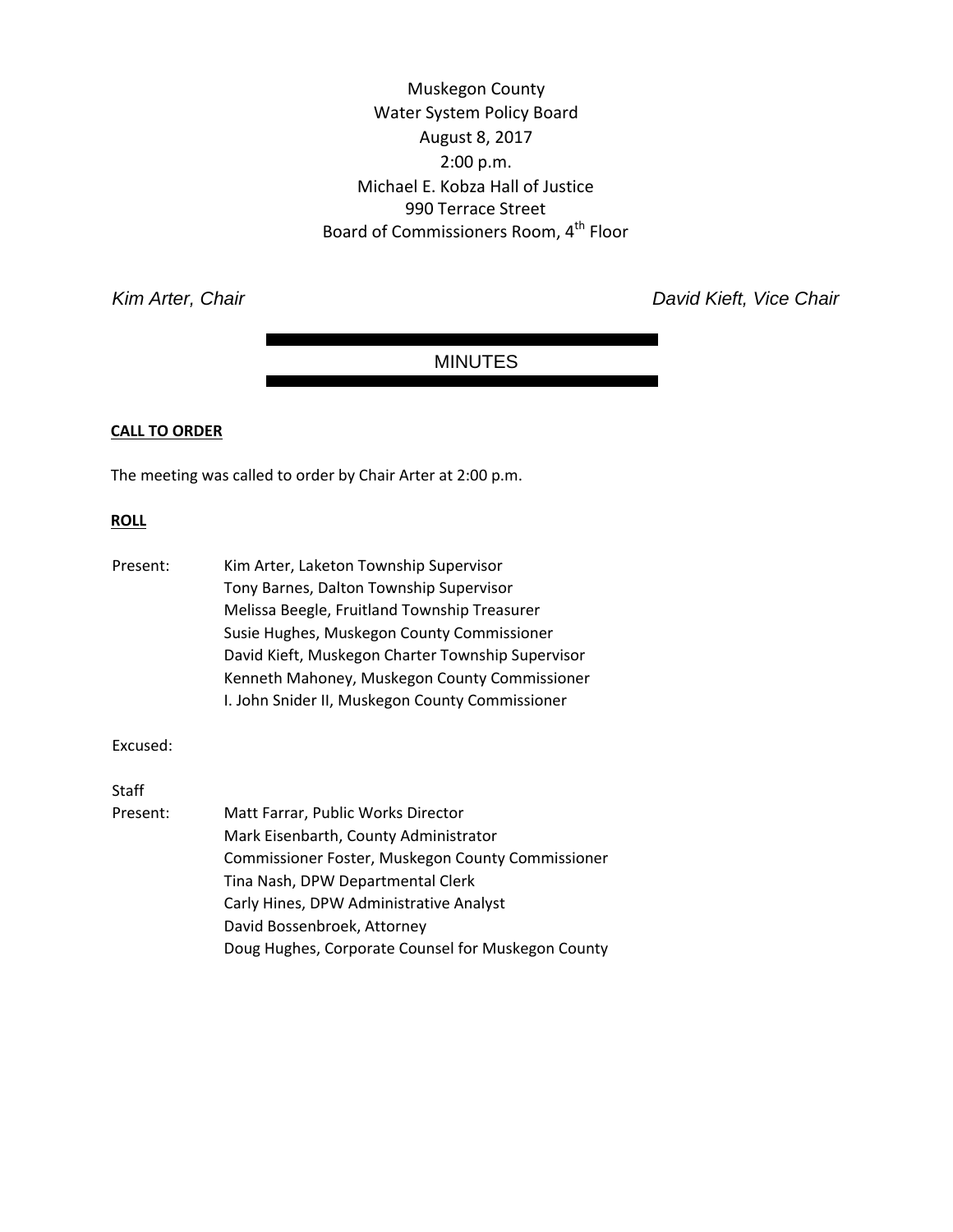### **WSPB‐17‐045 APPROVAL OF AGENDA**

Moved by Commissioner Mahoney, seconded by Commissioner Snider, to approve the agenda as presented.

Voice Vote: **Motion Carried**

### **WSPB‐17‐046 APPROVAL OF MINUTES**

Moved by Commissioner Snider, seconded by Commissioner Mahoney, to approve the minutes of the Muskegon County Regional Water Policy Board meeting held on July 11, 2017.

Voice Vote: **Motion Carried**

### **PUBLIC COMMENT (on an agenda item)**

None

### **WSPB‐17‐047 INFORMATIONAL ITEMS**

Moved by Tony Barnes, seconded by Commissioner Hughes, that the following information items be received and placed on file:

1. Local Fund Balance Sheet for July 2017

Voice Vote: **Motion Carried**

### **REPORTS Water System Update**

The Water System Update was accepted as written and distributed in a memo for information.

Matthew Farrar asked the Board if they have seen the North Port Village project. Many of the Board members stated they have and were impressed with how the project is moving along.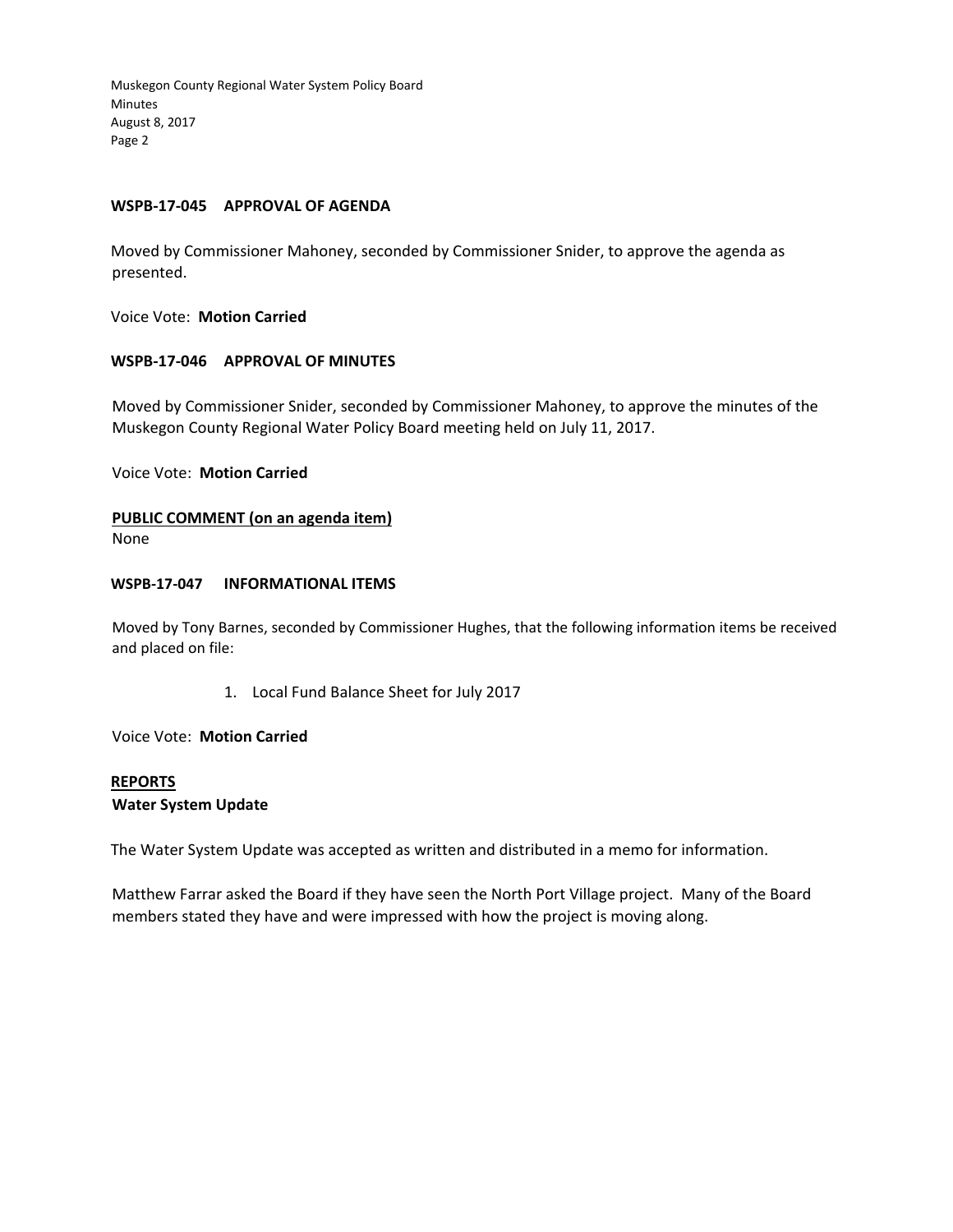### **OLD BUSINESS**

### **WSPB‐17‐048 Budget Recommendation**

Moved by Commissioner Snider, seconded by Commissioner Mahoney, to recommend to the Muskegon County Board of Commissioners the approval of the fiscal year 2018 budget for the Muskegon County Regional Water System as presented.

Roll call: Yes – Hughes, Mahoney, Snider, Arter No – Barnes, Beegle, Kieft **Motion carried**

### **Fire Line Ready‐to‐Serve**

Matthew Farrar stated he spoke to the following individuals regarding a hydrant ready‐to‐serve charge:

Robert Schneider, MDEQ Drinking Water and Municipal Assistance Division Luke Dehtiar, MDEQ Grand Rapids Division Acting District Supervisor Mike Engels, Michigan Rural Water Association Director John Kazor, Municipal Analytics

Mathew Farrar stated Robert Schneider, Luke Dehtiar and Mike Engels all stated they have not heard of a hydrant ready‐to‐serve charge. Matthew Farrar stated John Kazor would not recommend a hydrant ready‐to‐serve charge and would elaborate further when he presented the rate study. Chair Arter asked Matthew Farrar if he spoke to any other municipalities. Matthew Farrar stated he talked to Brian Armstrong, City of Whitehall DPW Director, about their ordinance. Brain Armstrong stated the ordinance is not referring to a fire hydrant ready‐to‐serve. The ordinance is referring to a fire suppression system inside of a building.

Matthew Farrar recommended the Board wait for the rate expert's presentation.

David Kieft asked Matthew Farrar if the rate of the ready‐to‐serve charge is determined by the size of the meter. Matthew Farrar stated it was.

Chair Arter asked if the City of North Muskegon has a meter. Matthew Farrar stated there is not one right now; however they have discussed putting one in.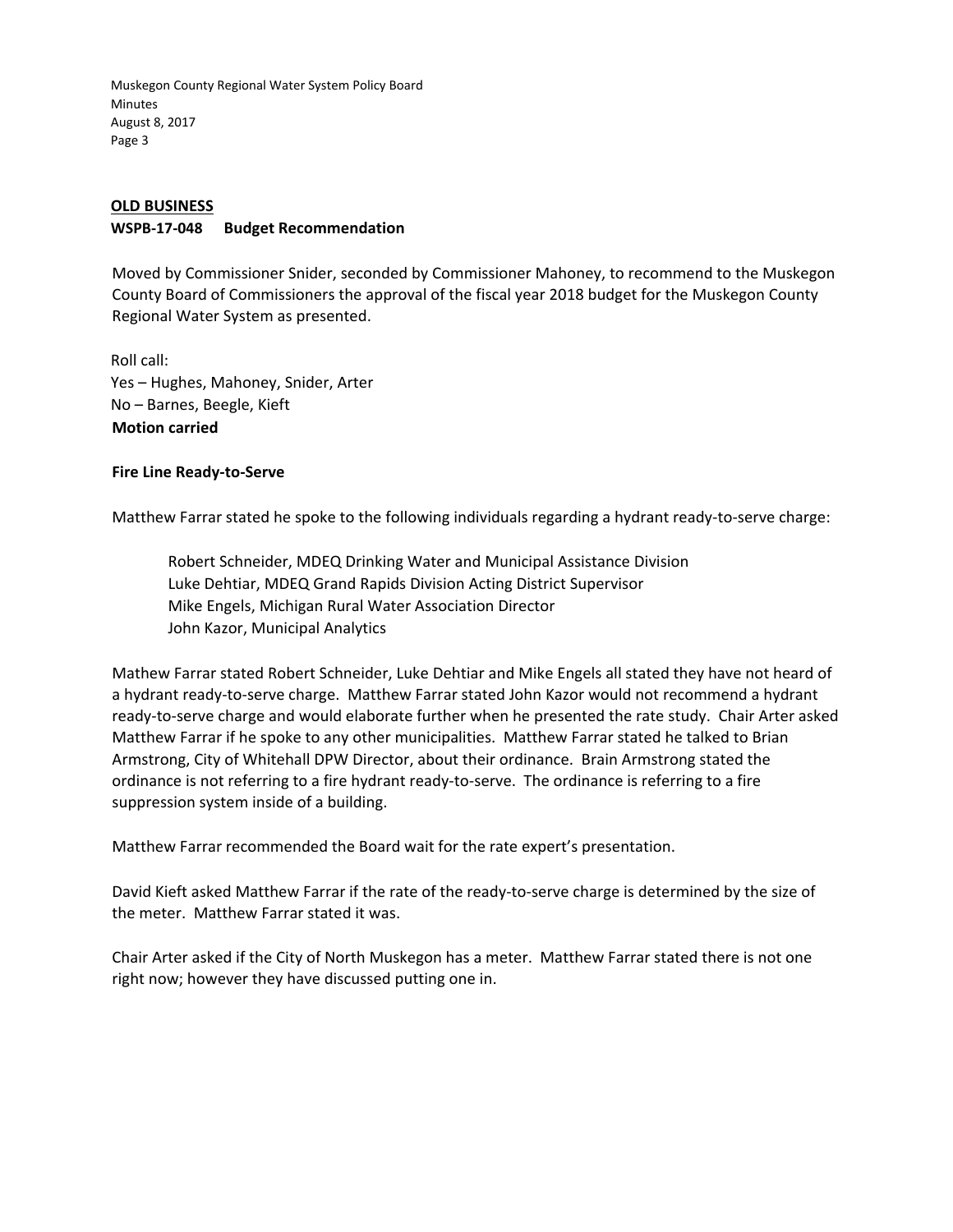### **WSPB‐17‐049 Attorney**

Matthew Farrar gave an overview of the timeline and procedures.

Moved by Tony Barnes, seconded by Commissioner Mahoney, to appoint the Law office of Crystal Morgan as the attorney for the Water Policy Board pursuant to the terms of County RFQu 17‐2268‐1 & 2 effective August 21, 2017.

Roll call: Yes – Hughes, Mahoney, Snider, Kieft, Barnes No –Beegle, Arter **Motion carried**

### **NEW BUSINESS**

None

### **AUDIENCE PARTICIPATION**

Dave Bossenbroek spoke on the Marathon line in North Muskegon. Dave Bossenbroek stated the line has been in service for over a year. Dave Bossenbroek stated there were discussions between John Warner, Sam Janson and Randy Phillips regarding the charges for the line. Dave Bossenbroek stated he had put together a draft agreement that was not acted on. Dave Bossenbroek stated this is something this board needs to put in place. Matthew Farrar stated Dave Bossenbroek provided him with a copy of the draft agreement and he will follow up on it.

### **ADJOURN**

There being no further business to come before the Water System Policy Board, the meeting adjourned at 2:17 p.m.

Kim Arter, Chair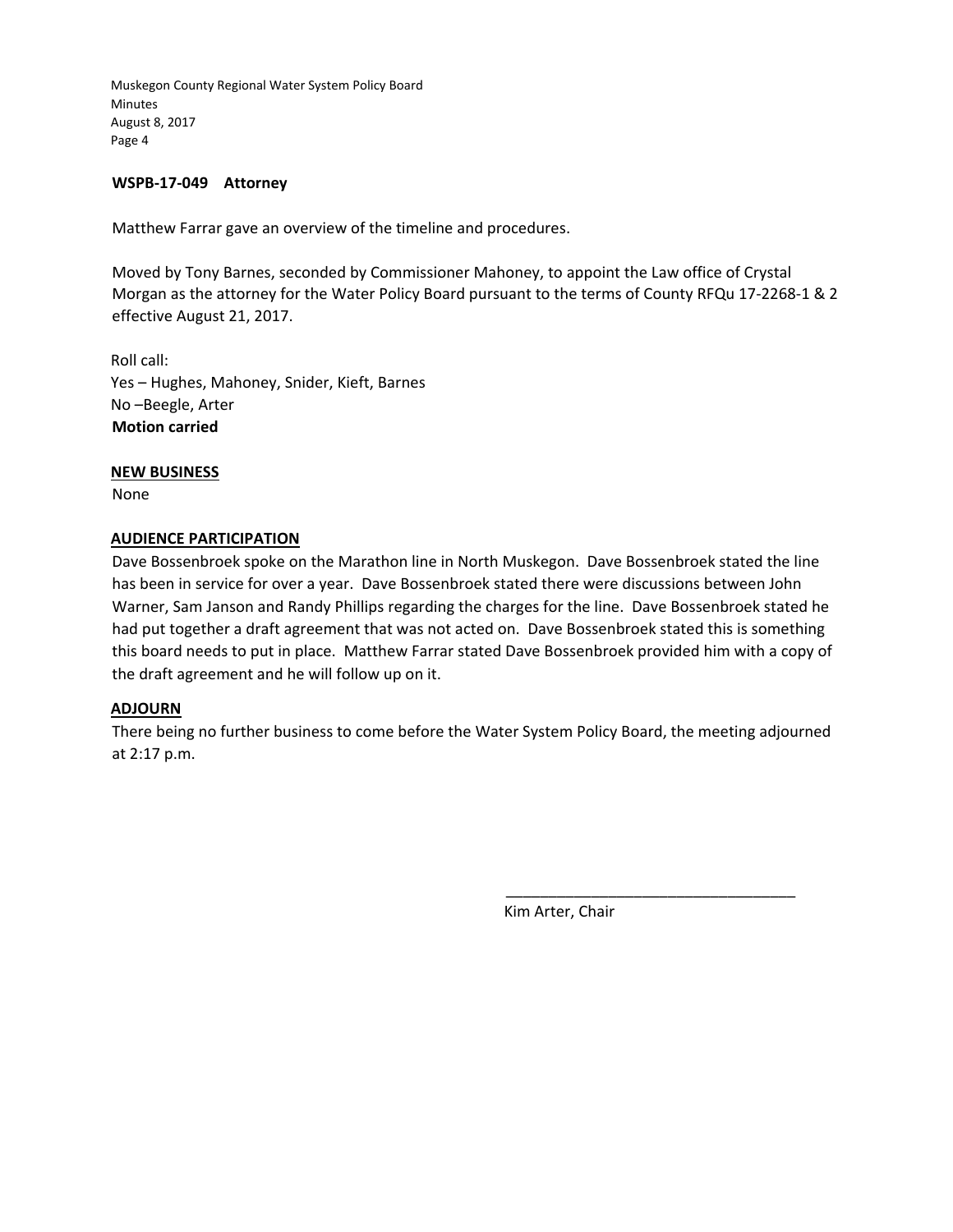Muskegon County Water System Policy Board October 10, 2017 1:30 p.m. Michael E. Kobza Hall of Justice 990 Terrace Street Board of Commissioners Room, 4<sup>th</sup> Floor

**Kim Arter, Chair** *Kim Arter, Chair Chair David Kieft, Vice Chair David Kieft, Vice Chair* 

### MINUTES

### **CALL TO ORDER**

The meeting was called to order by Chair Arter at 1:30 p.m.

#### **ROLL**

| Present: | Kim Arter, Laketon Township Supervisor            |
|----------|---------------------------------------------------|
|          | Tony Barnes, Dalton Township Supervisor           |
|          | Marcia Jeske, Fruitland Township Supervisor       |
|          | Susie Hughes, Muskegon County Commissioner        |
|          | David Kieft, Muskegon Charter Township Supervisor |
|          | Kenneth Mahoney, Muskegon County Commissioner     |
|          | I. John Snider II, Muskegon County Commissioner   |

Excused:

Staff

Present: Matt Farrar, Public Works Director Tina Nash, DPW Departmental Clerk Carly Hines, DPW Administrative Analyst Steve Fink, Public Works Project Manager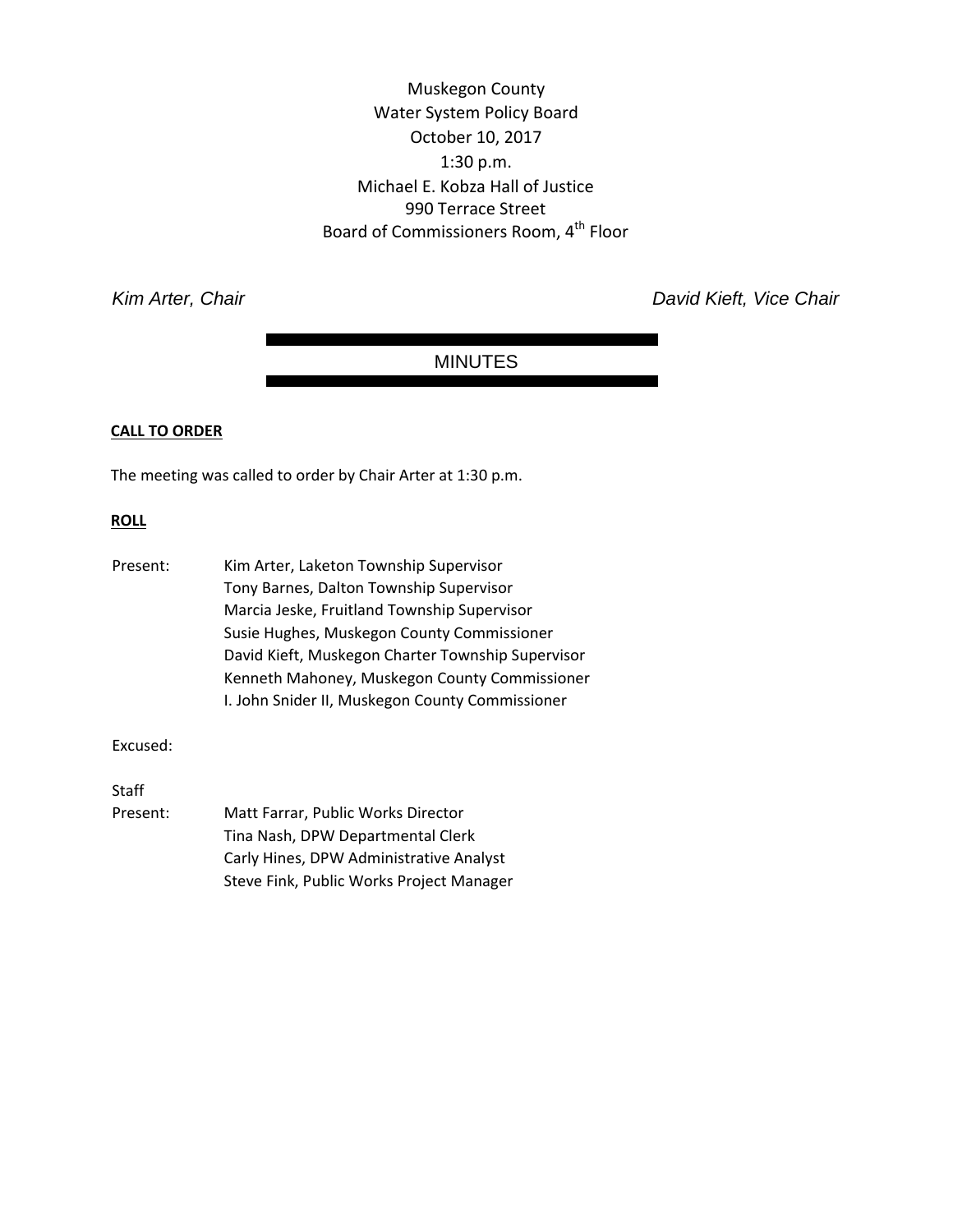### **WSPB‐17‐050 APPROVAL OF AGENDA**

Moved by David Kieft, seconded by Tony Barnes, to approve the amended agenda by adding item F. 5.

Roll call: Yes – Mahoney, Kieft, Barnes, Hughes, Jeske No –Snider, Arter **Motion Carried**

### **WSPB‐17‐051 APPROVAL OF MINUTES**

Moved by Commissioner Hughes, seconded by Commissioner Snider, to approve the minutes of the Muskegon County Regional Water Policy Board meeting held on August 8, 2017.

Voice Vote: **Motion Carried**

### **PUBLIC COMMENT (on an agenda item)**

Melissa Beegle, Fruitland Township Treasurer and alternate to the Water System Policy Board, read the following statement from Fruitland Township's Board regarding items F. 3 and F. 4.

"The attempt to pay Muskegon Township's attorney's fees is unprecedented and an unauthorized act. Any action to approve those fees would be a violation of the agreement between the members and will likely result in continued litigation. There is no basis in law or in fact to justify the payment of Muskegon Township's attorney's fees. It appears as though this is being presented not based upon reason or policy but based upon some other motives."

### **ITEMS FOR CONSIDERATION**

### **WSPB‐17‐052 Meeting Schedule Change**

Moved by Marcia Jeske, seconded by Commissioner Snider, to adopt the change to the 2017 meeting schedule for the months of November and December for Wednesdays at 10 a.m. unless canceled for lack of agenda items.

Roll call: Yes – Hughes, Jeske, Mahoney, Snider, Kieft, Barnes, Arter  $No -$ **Motion carried**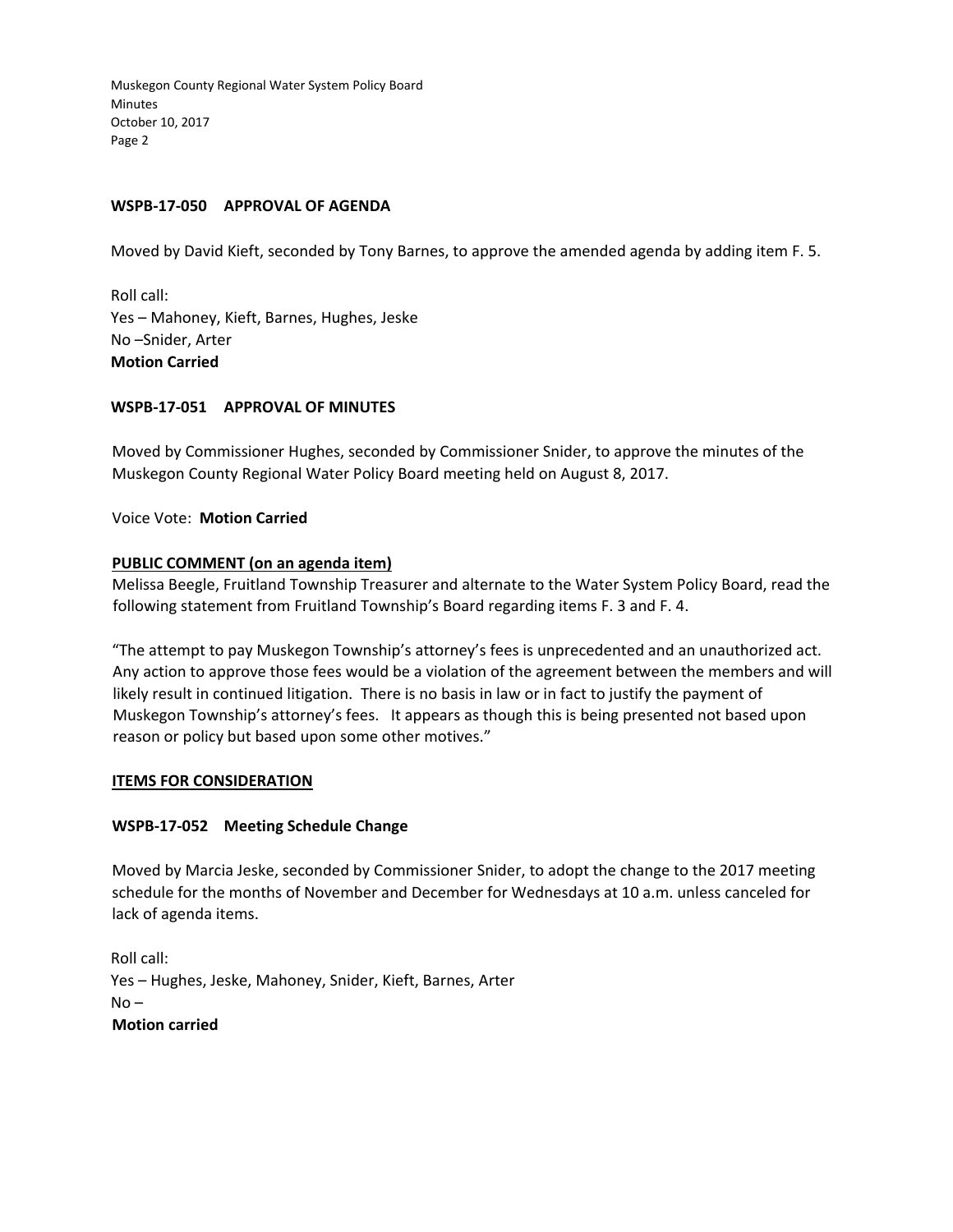### **WSPB‐17‐053 Laketon, Dalton, and Fruitland Township's Appeal Invoices**

Moved by Tony Barnes, seconded by David Kieft, to recommend to the Board of Public Works that it not pay the attorney fees on behalf of Laketon, Dalton, and Fruitland Townships related to the appeal of the lower Court's decision.

Roll call: Yes –Hughes, Kieft, Barnes No – Jeske, Mahoney, Snider, Arter **Motion failed**

### **WSPB‐17‐054 Muskegon Charter Township's Attorney Fees**

Moved by David Kieft, seconded by Tony Barnes, to recommend to the Board of Public Works that it pay the attorney fees for Muskegon Township related to the original lawsuit and its reconsideration.

Roll call: Yes – Kieft, Barnes, Hughes, No – Snider, Jeske, Mahoney, Arter **Motion failed**

### **WSPB‐17‐055 Muskegon Charter Township's Appeal Invoices**

Moved by David Kieft, seconded by Tony Barnes, to recommend to the Board of Public Works that it pay the attorney fees for Muskegon Township related to the appeal of the original lawsuit and its reconsideration.

Roll call: Yes – Hughes, Kieft, Barnes No – Jeske, Mahoney, Snider, Arter **Motion failed**

### **WSPB‐17‐056 Establish a Trust and Agency Fund**

Moved by David Kieft, seconded by Commissioner Hughes, to establish a trust and agency fund and transfer the hydrant fees paid by Laketon, Dalton and Fruitland Township into the trust and agency fund; and to journalize the attorney fees paid by Laketon, Dalton, and Fruitland Townships out of this fund and credit the same in the Water Pooled Account.

A friendly amendment was made by Tony Barnes, seconded by Commissioner Hughes, to add to the motion ‐ *proportionate to the number of hydrants*.

Discussion ensued.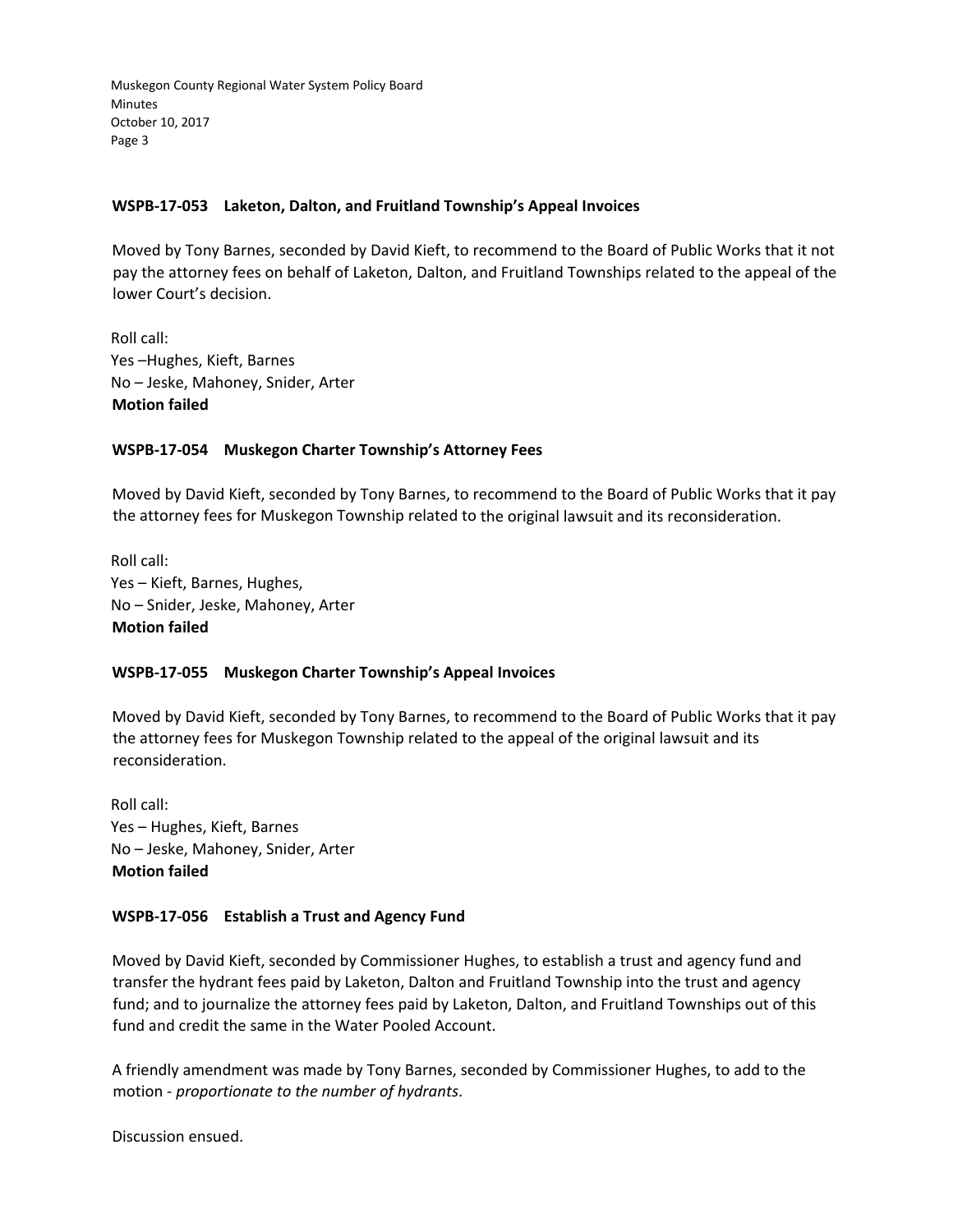Moved by David Kieft, seconded by Commissioner Hughes, to establish a trust and agency fund and transfer the hydrant fees paid by Laketon, Dalton and Fruitland Township into the trust and agency fund; and to journalize the attorney fees proportionate to the number hydrants, paid by Laketon, Dalton, and Fruitland Townships out of this fund and credit the same in the Water Pooled Account.

Roll call: Yes – Barnes, Hughes, Kieft, No – Jeske, Mahoney, Snider, Arter **Motion failed**

### **WSPB‐17‐057 Establish a Trust and Agency Fund**

Moved by David Kieft, seconded by Tony Barnes, to establish a trust and agency fund and transfer the hydrant fees paid by Laketon, Dalton and Fruitland Township into the trust and agency fund; and to journalize the attorney fees paid by Laketon, Dalton, and Fruitland Townships out of this fund and credit the same in the Water Pooled Account.

Roll call: Yes – Kieft, Barnes, Hughes, No – Jeske, Mahoney, Snider, Arter **Motion failed**

### **WSPB‐17‐058 INFORMATIONAL ITEMS**

Moved by Tony Barnes, seconded by Commissioner Snider, that the following information items be received and placed on file:

- 1. Local Fund Balance Sheet for July 2017
- 2. Meter Set List for September 2017

### Voice Vote: **Motion Carried**

# **REPORTS**

### **Water System Update**

The Water System Update was accepted as written and distributed in a memo for information.

Matthew Farrar updated the Board on the timeline for the Route Study for the channel crossing, Asset Management Plan and the Rate Study.

### **OLD BUSINESS**

None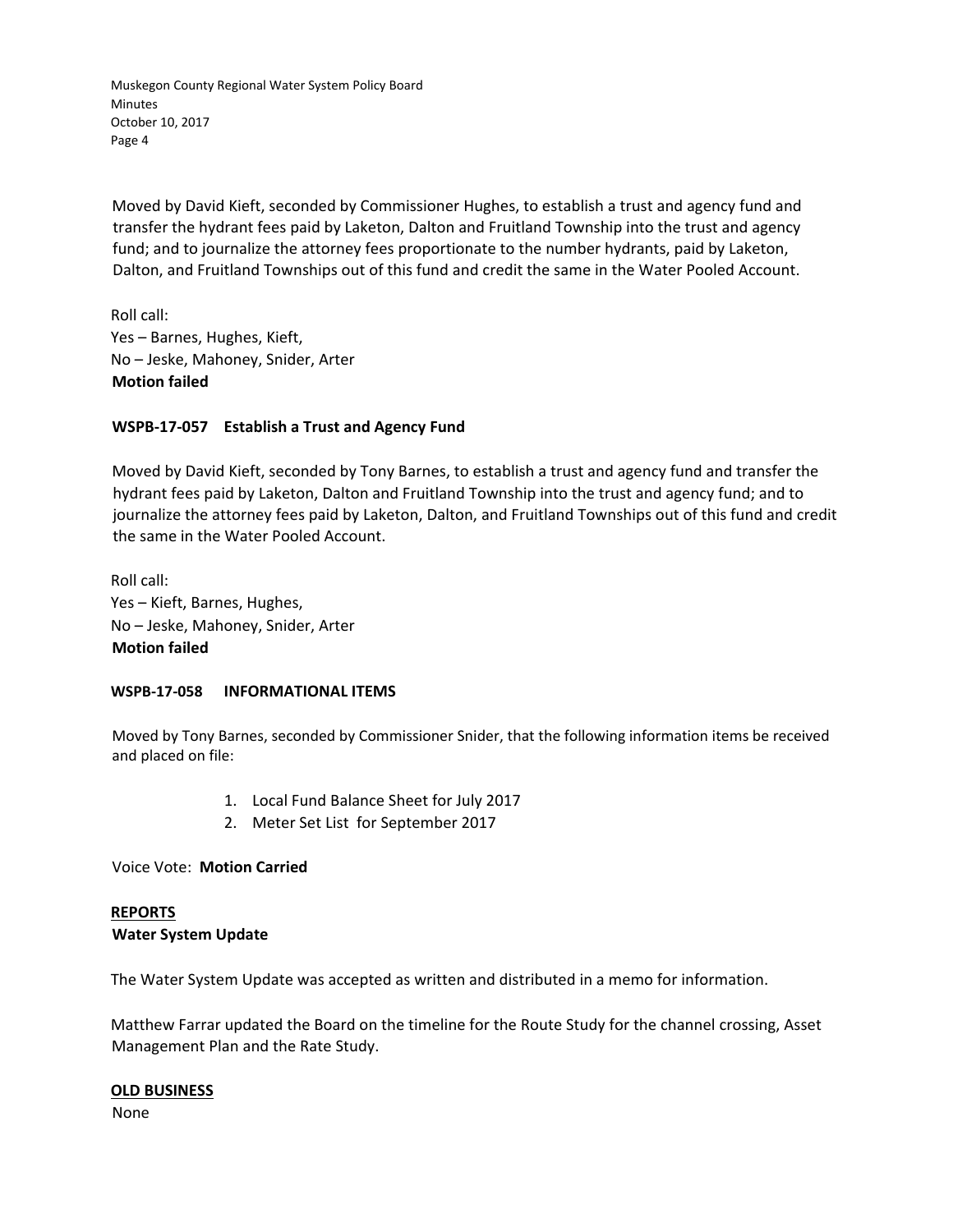### **NEW BUSINESS**

None

### **AUDIENCE PARTICIPATION**

Joe Kemp representing the VFW #8846 Don Rea Post addressed the Board regarding the high sewer bills received quarterly. Joe Kemp stated in the REU schedule there is not a category that fits his organization. Joe Kemp gave examples of what the VFW is paying compared to other businesses. Joe Kemp requested the Board amend the REU schedule to reflect non-profit organizations or have the sewer bill be based on metered water.

Discussion ensued regarding the REU schedule.

Chair Arter requested staff and the WSPB attorney look into this and report back to the Board at next month's meeting.

### **ADJOURN**

There being no further business to come before the Water System Policy Board, the meeting adjourned at 2:32 p.m.

Kim Arter, Chair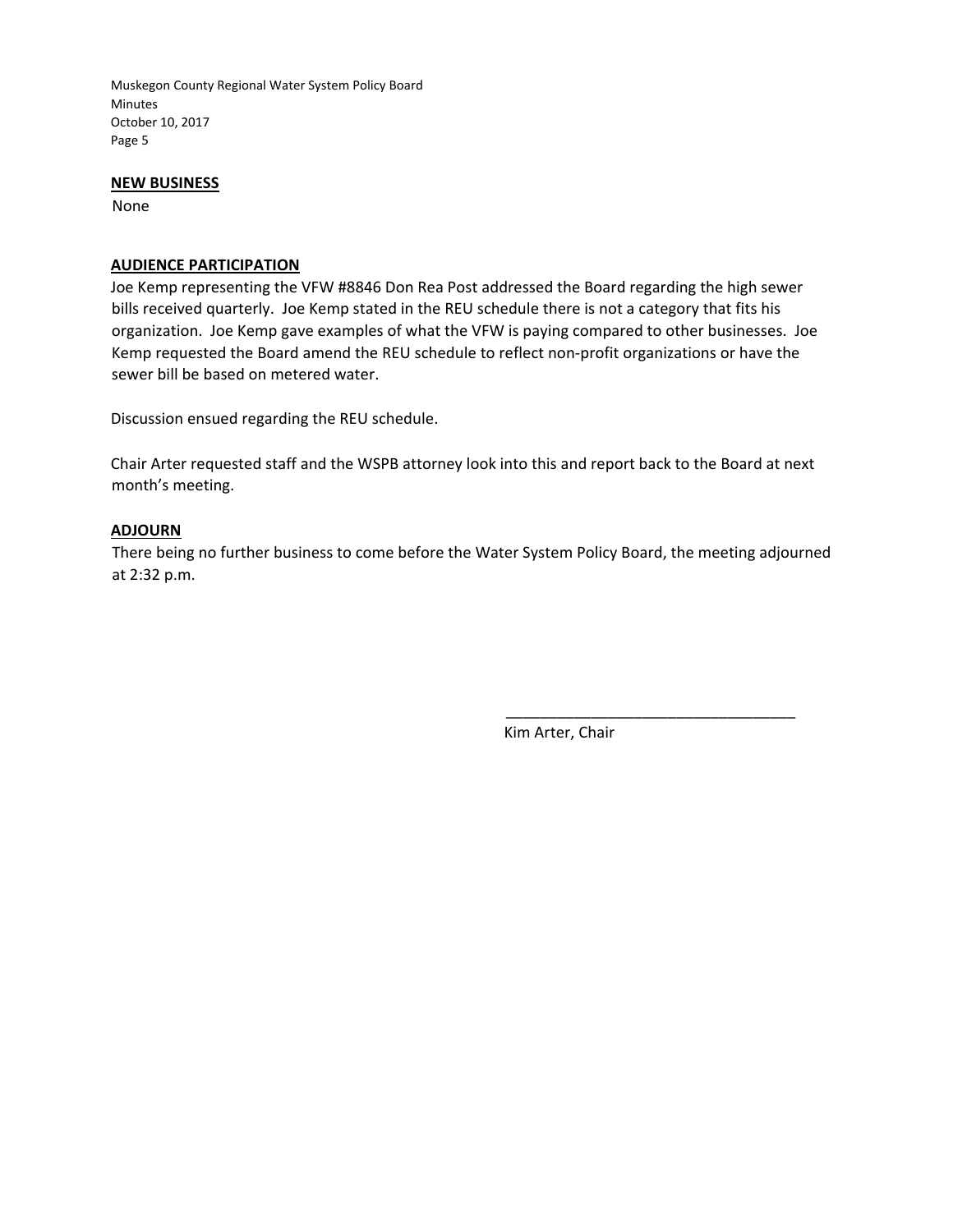Muskegon County Water System Policy Board November 8, 2017 10:00 a.m. Michael E. Kobza Hall of Justice 990 Terrace Street Board of Commissioners Room, 4<sup>th</sup> Floor

*Kim Arter, Chair David Kieft, Vice Chair* 

### MINUTES

#### **CALL TO ORDER**

The meeting was called to order by Chair Arter at 10:00 a.m.

### **ROLL**

| Present: | Kim Arter, Laketon Township Supervisor            |
|----------|---------------------------------------------------|
|          | Tony Barnes, Dalton Township Supervisor           |
|          | Marcia Jeske, Fruitland Township Supervisor       |
|          | Susie Hughes, Muskegon County Commissioner        |
|          | David Kieft, Muskegon Charter Township Supervisor |
|          | Kenneth Mahoney, Muskegon County Commissioner     |
|          | I. John Snider II, Muskegon County Commissioner   |

Excused:

Staff

Present: Matt Farrar, Public Works Director Tina Nash, Public Works Coordinator Carly Hines, Public Works Finance and Sustainability Administrator Mark Eisenbarth, County Administrator Crystal Morgan, WSPB Attorney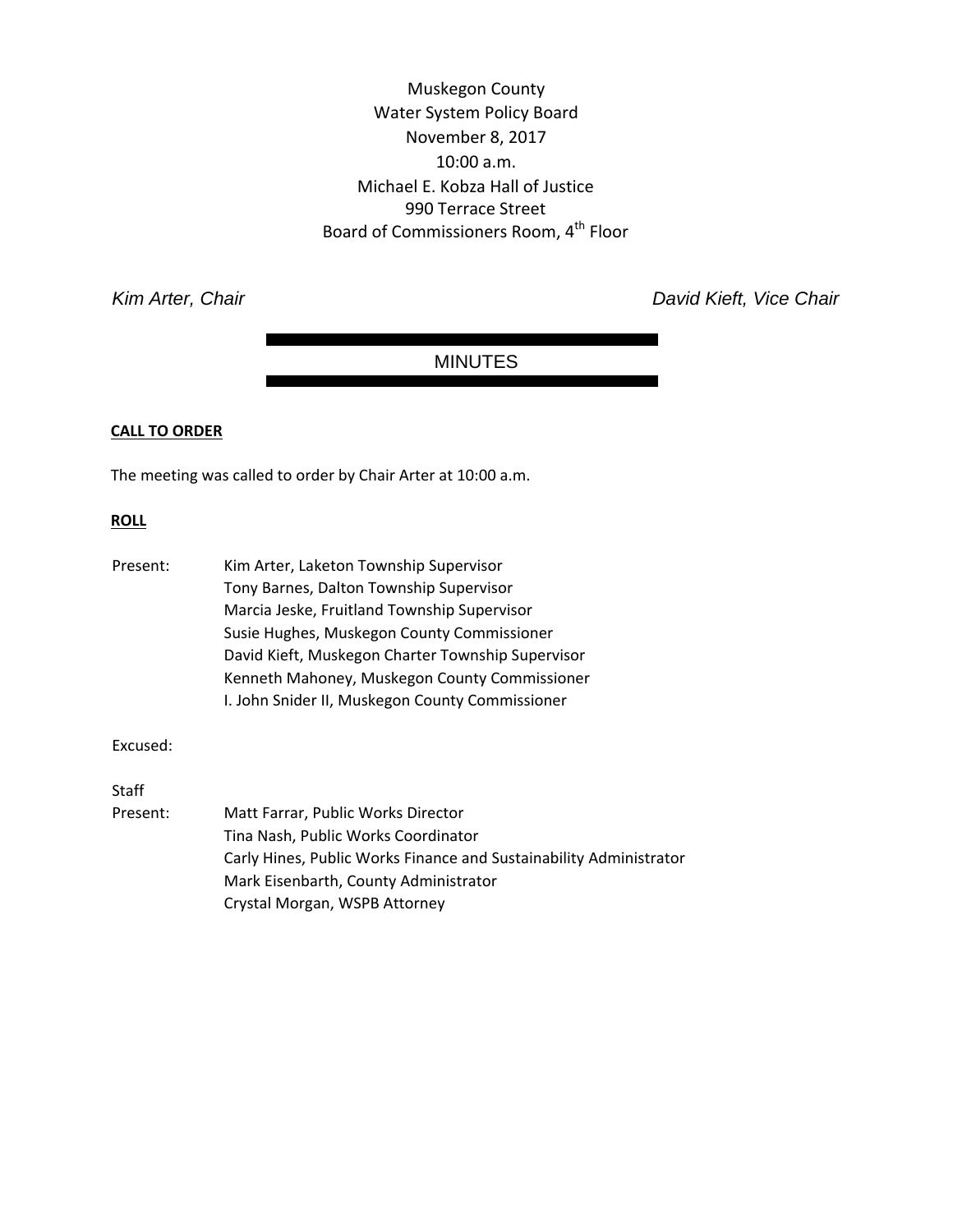### **WSPB‐17‐059 APPROVAL OF AGENDA**

Moved by Tony Barnes, seconded by David Kieft, to amend the agenda by adding the following motion as F. 2.

*I make a motion that the System Maintenance Fees paid by Dalton, Fruitland and Laketon Townships in* 2014, 2015 and 2016 be returned to the respective townships; after all legal fees paid out of the pooled *account on behalf of the above townships in regards to their lawsuit against Muskegon Township have been subtracted from the total of fees paid; and that the remaining balance of the fees paid be distributed 60.07% to Laketon Township, 36.01% to Dalton Township and 3.92% to Fruitland Township.*

David Kieft asked staff what gives the Chair the authority to control the agenda. Matthew Farrar stated agendas are run through the Chair. Matthew Farrar stated if there needs to be a change to protocol the Board may speak to their attorney and address their bylaws.

Discussion ensued.

Roll call: Yes – Hughes, Mahoney, Kieft, Barnes No – Jeske, Snider, Arter **Motion carried**

Moved by Commissioner Snider, seconded by Marcia Jeske, to approve the amended agenda.

Voice Vote: **Motion Carried**

### **WSPB‐17‐060 APPROVAL OF MINUTES**

Moved by Commissioner Snider, seconded by Commissioner Mahoney, to approve the minutes of the Muskegon County Regional Water Policy Board meeting held on October 10, 2017.

Voice Vote: **Motion Carried**

### **PUBLIC COMMENT (on an agenda item)**

Joe Kemp representing the VFW #8846 Don Rea Post addressed the Board regarding motion WSPB‐17‐ 061 / Appendix A. Joe Kemp stated Laketon Township uses Appendix A for their sewer billing. Joe Kemp noted they are classified as a restaurant and that his organization is not a restaurant. He asked that a restaurant category "not in regular use" be considered.

Chris Hall addressed the Board regarding WSPB‐17‐061 / Appendix A. Chris Hall stated he would like to see a new item added for Fraternal/Memorial/Veterans Post-Auxiliary use.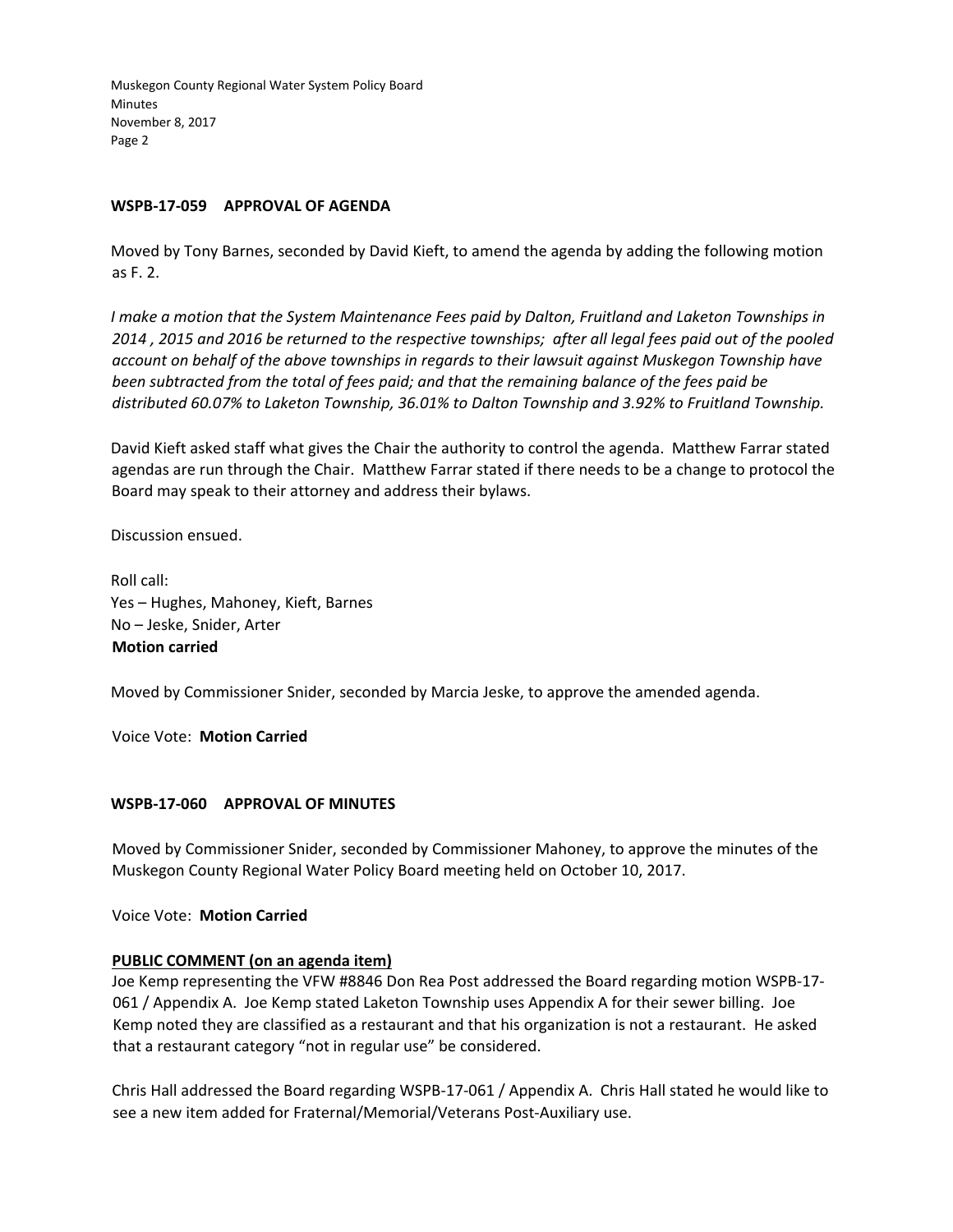### **ITEMS FOR CONSIDERATION**

### **WSPB‐17‐061 Appendix A**

Moved by Marcia Jeske, seconded by Commissioner Snider, to amend Appendix A to include a section for Memorial Post or Veterans use at a rate of .5 per thousand sq. ft. and recommend the units approve it as such.

David Kieft stated this is not a Water Policy Board issue. Crystal Morgan stated this issue was presented due to Laketon Township's sewer billings being based upon Appendix A but this is not the context of this request. This would be a periodic review of Appendix A. Crystal Morgan stated if the Board makes the recommendation, all of the units would need to adopt the amended Appendix A. Crystal Morgan stated the Board should look at the actual use of the property and not the owner of the property.

Discussion ensued.

Commissioner Snider called for the question. Marcia Jeske called point of order and a roll call vote.

Roll call: Yes – Jeske, Mahoney, Snider, Arter No – Barnes, Hughes, Kieft **Motion carried**

Commissioner Hughes asked what happens if all the municipalities do not pass this. Crystal Morgan stated she would have to look into it and report back.

### **WSPB‐17‐062 System Maintenance Fees Reimbursement**

Moved by Tony Barnes, seconded by David Kieft, that the System Maintenance Fees paid by Dalton, Fruitland and Laketon Townships in 2014 , 2015 and 2016 be returned to the respective townships; after all legal fees paid out of the pooled account on behalf of the above townships in regards to their lawsuit against Muskegon Township have been subtracted from the total of fees paid; and that the remaining balance of the fees paid be distributed 60.07% to Laketon Township, 36.01% to Dalton Township and 3.92% to Fruitland Township.

Chair Arter stated her concerns regarding Laketon Township's millage. Discussion ensued.

Roll call: Yes – Kieft, Barnes, Hughes, Mahoney No ‐ Snider, Jeske, Arter **Motion carried**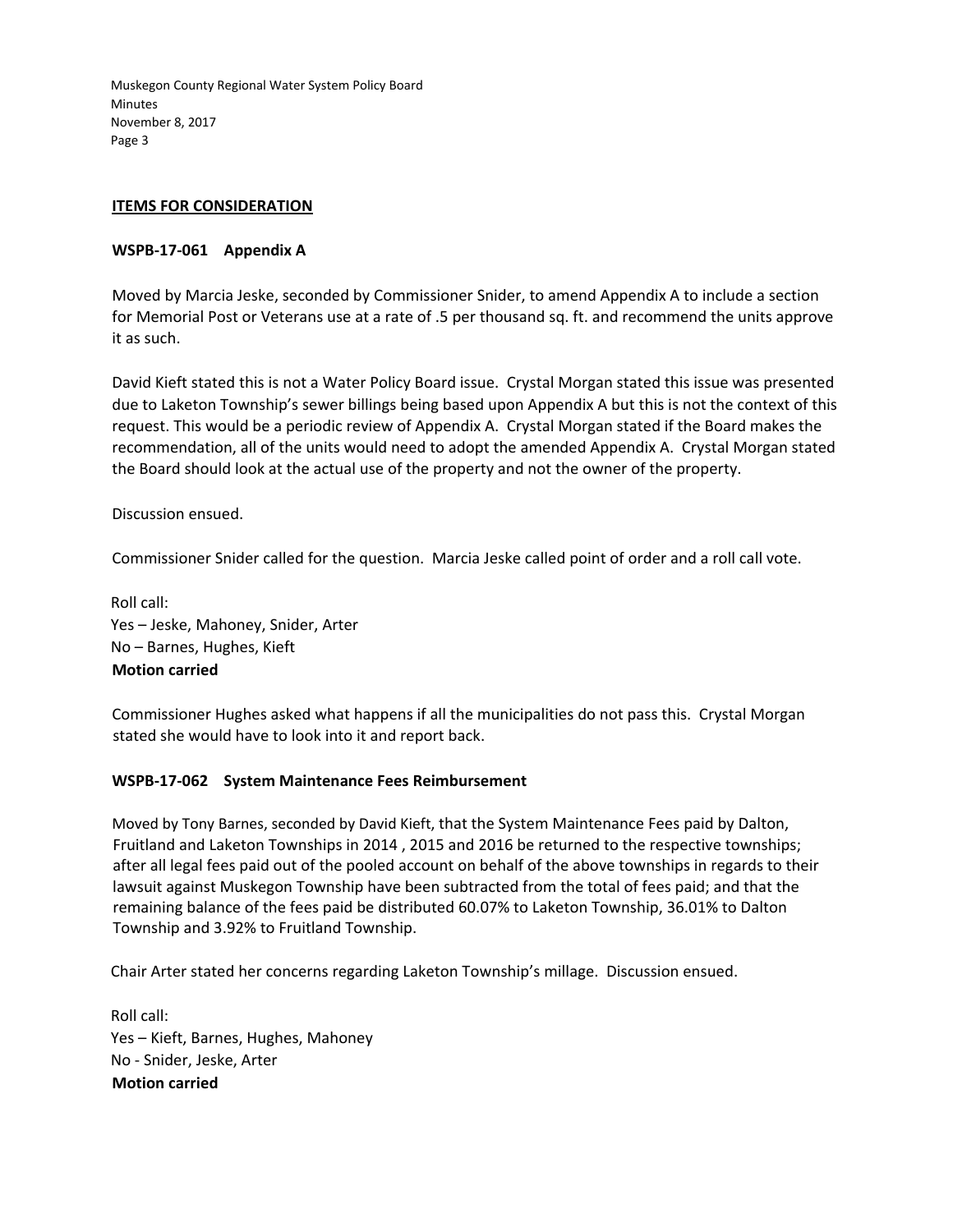### **WSPB‐17‐063 INFORMATIONAL ITEMS**

Moved by David Kieft, seconded by Tony Barnes, that the following information items be received and placed on file:

- 1. Local Fund Balance Sheet for October 2017
- 2. Meter Set List for October 2017

Marcia Jeske asked about the payments to Williams|Hughes Law Offices. Matthew Farrar stated it was an oversight and those will be taken off.

Commissioner Hughes informed the members of a fire extinguisher recall.

Tony Barnes asked about Crystal Morgan's invoice. Crystal Morgan stated the bill was for work performed in September. Crystal Morgan stated she reviewed the minutes from the October meeting which referenced Appendix A and the Chair was contacted because the minutes indicated the Board had requested a legal opinion. Crystal Morgan stated if she is to follow a different procedure she would be willing to make recommendations.

Discussion ensued.

Voice Vote: **Motion Carried**

### **REPORTS Water System Update**

The Water System Update was accepted as written and distributed in a memo for information.

Matthew Farrar updated the Board on the timeline for the Asset Management Plan, Rate Study, Reliability Study, and Route Study.

### **OLD BUSINESS**

### **Appeal Invoices**

Moved by Tony Barnes, seconded by David Kieft, not to pay at this time.

Moved by Marcia Jeske, seconded by Commissioner Snider, to recommend to the Board of Public Works that it pay the attorney fees on behalf of Laketon, Dalton, and Fruitland Township related to the appeal of the lower Court's decision.

Discussion ensued.

Chair Arter stated this was brought back because she felt there was confusion.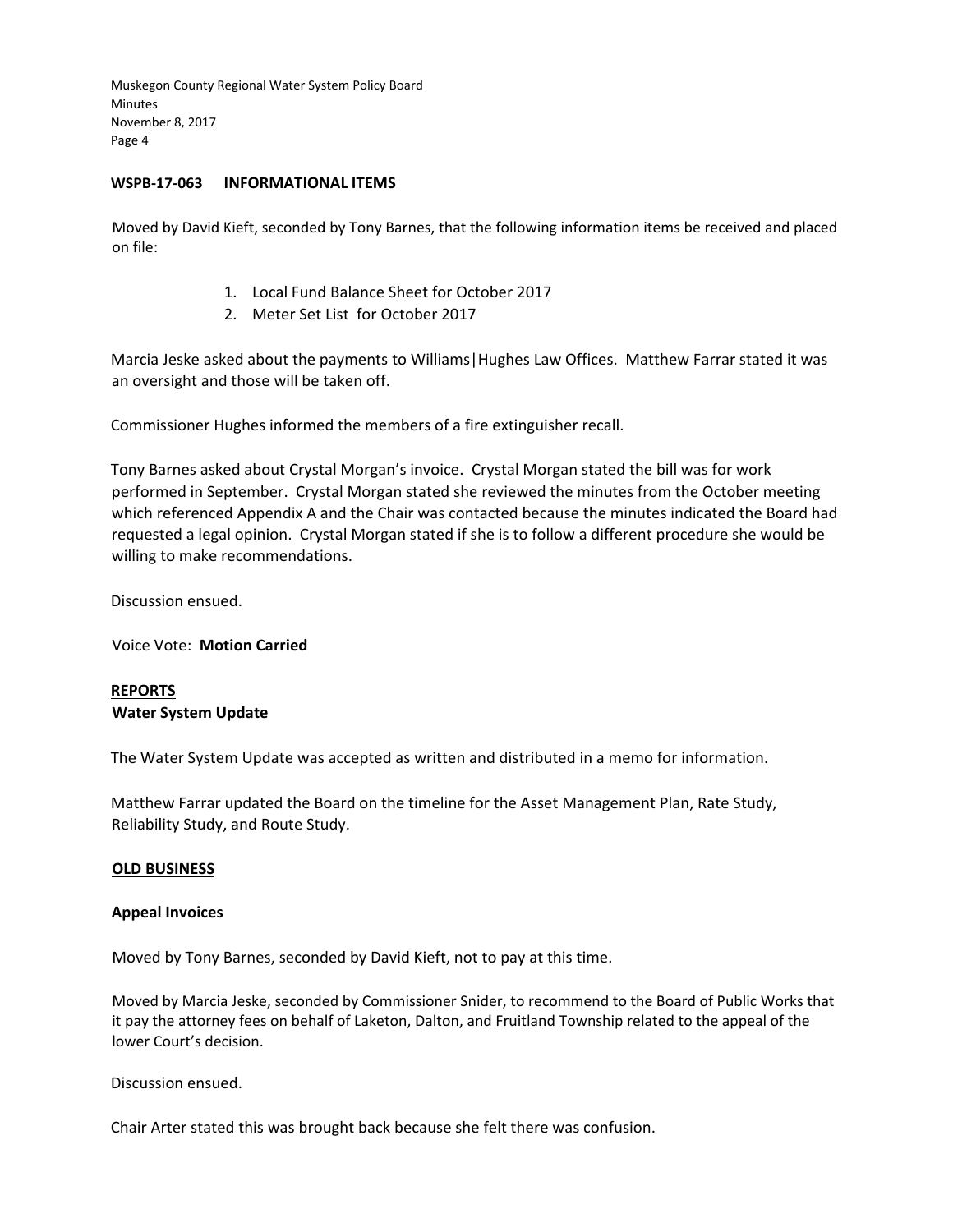**WSPB‐17‐064** Moved by Tony Barnes, seconded by David Kieft, not to pay at this time.

Roll call: Yes – Hughes, Mahoney, Kieft, Barnes No – Jeske, Snider, Arter **Motion carried**

**WSPB‐17‐065** Moved by Marcia Jeske, seconded by Commissioner Snider, to recommend to the Board of Public Works that it pay the attorney fees on behalf of Laketon, Dalton, and Fruitland Township related to the appeal of the lower Court's decision.

Roll call: Yes – Jeske, Snider, Arter No – Kieft, Barnes, Hughes, Mahoney **Motion failed**

### **NEW BUSINESS**

Moved by Commissioner Hughes, seconded by Tony Barnes, any work that requires the attorney needs to come before the Water Policy Board to be voted on prior to the Chair contacting the attorney.

Some members were confused by the motion. Commissioner Hughes explained.

Discussion ensued.

Commissioner Mahoney suggested staff put together a proposal.

Commissioner Hughes withdrew her motion.

Crystal Morgan stated she does plan on attending the meetings and as the Board gets to know her and she gets to know the Board this may not be an issue.

### **AUDIENCE PARTICIPATION**

Joe Kemp commented on his observation of the meeting. He suggested a County commissioner and attorney unrelated to the townships be members.

### **ADJOURN**

There being no further business to come before the Water System Policy Board, the meeting adjourned at 11:03 a.m.

Kim Arter, Chair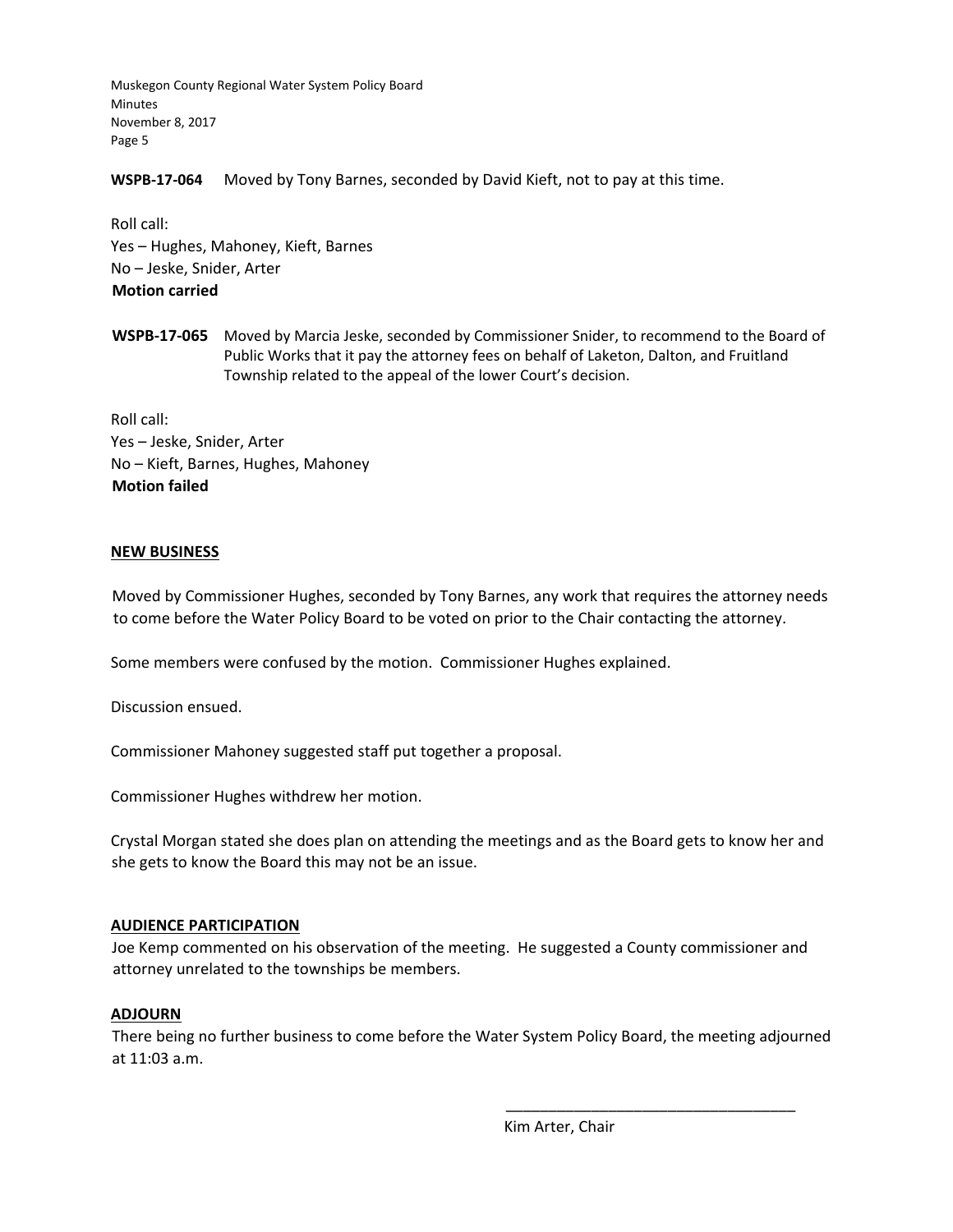Muskegon County Water System Policy Board December 6, 2017 10:00 a.m. Michael E. Kobza Hall of Justice 990 Terrace Street Board of Commissioners Room, 4<sup>th</sup> Floor

**Kim Arter, Chair** *Kim Arter, Chair Chair David Kieft, Vice Chair David Kieft, Vice Chair* 

## MINUTES

### **CALL TO ORDER**

The meeting was called to order by Chair Arter at 10:00 a.m.

### **ROLL**

| Present: | Kim Arter, Laketon Township Supervisor<br>Tony Barnes, Dalton Township Supervisor<br>Marcia Jeske, Fruitland Township Supervisor<br>Susie Hughes, Muskegon County Commissioner<br>David Kieft, Muskegon Charter Township Supervisor<br>Kenneth Mahoney, Muskegon County Commissioner<br>I. John Snider II, Muskegon County Commissioner |
|----------|-----------------------------------------------------------------------------------------------------------------------------------------------------------------------------------------------------------------------------------------------------------------------------------------------------------------------------------------|
|          |                                                                                                                                                                                                                                                                                                                                         |
| Excused: |                                                                                                                                                                                                                                                                                                                                         |
| Staff    |                                                                                                                                                                                                                                                                                                                                         |
| Present: | Matt Farrar, Public Works Director                                                                                                                                                                                                                                                                                                      |
|          | Tina Nash, Public Works Coordinator                                                                                                                                                                                                                                                                                                     |
|          | Carly Hines, Public Works Finance and Sustainability Administrator                                                                                                                                                                                                                                                                      |
|          | Robert Ribbens, Environmental Manager                                                                                                                                                                                                                                                                                                   |
|          | Mark Eisenbarth, County Administrator                                                                                                                                                                                                                                                                                                   |
|          | Beth Dick, Assistant Administrator & Finance Director                                                                                                                                                                                                                                                                                   |
|          | Crystal Morgan, WSPB Attorney                                                                                                                                                                                                                                                                                                           |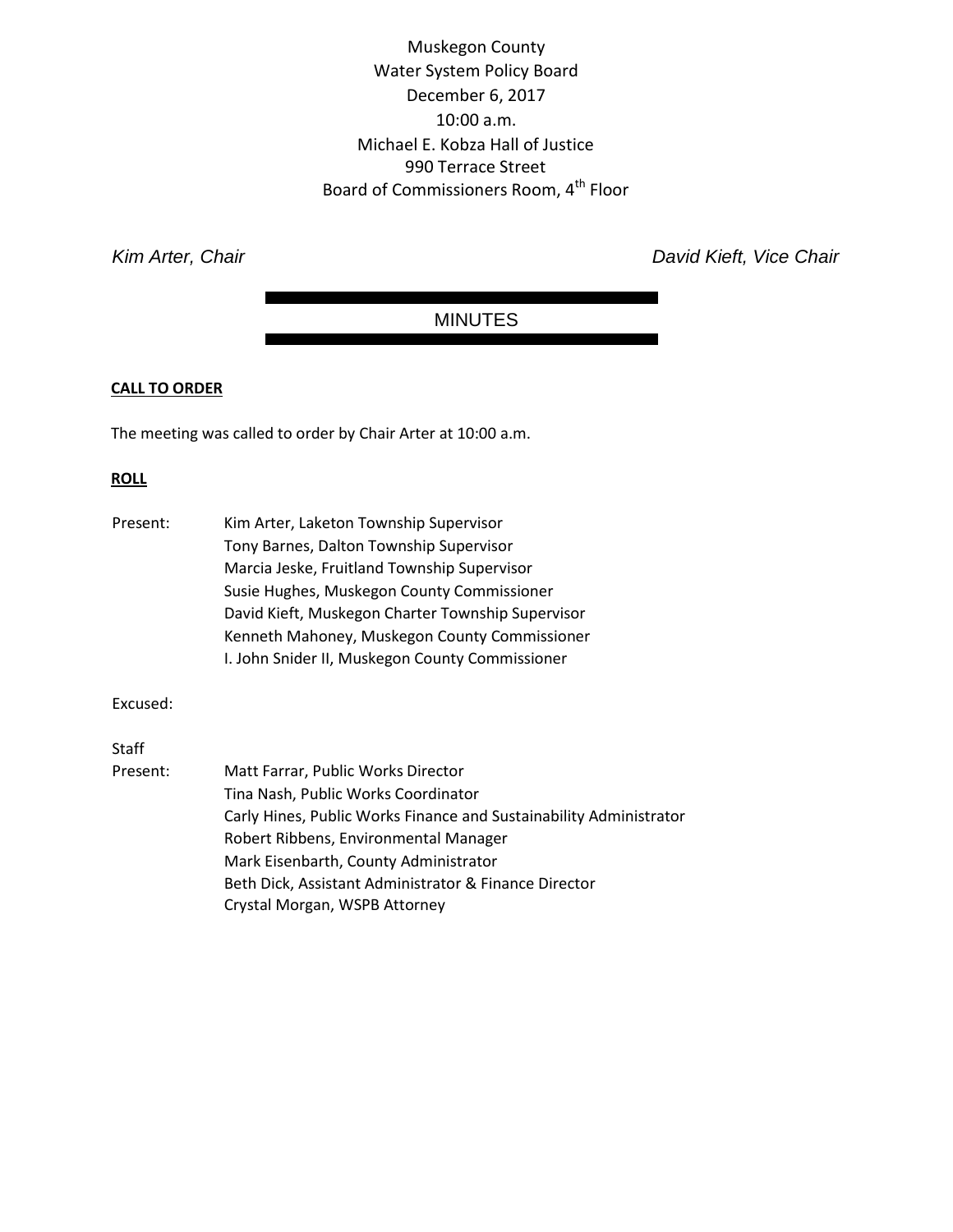### **WSPB-17-066 APPROVAL OF AGENDA**

Moved by Commissioner Hughes, seconded by Commissioner Snider, to approve the agenda as presented.

Moved by David Kieft, seconded by Commissioner Hughes, to add to the agenda to discuss the Resolution per the emails as item H.3.

Vote took place on amended agenda.

Voice Vote: **Motion Carried** 

### **WSPB-17-067 APPROVAL OF MINUTES**

Moved by Marcia Jeske, seconded by Commissioner Hughes, to approve the minutes of the Muskegon County Regional Water Policy Board meeting held on November 8, 2017.

### Voice Vote: **Motion Carried**

### **PUBLIC COMMENT (on an agenda item)**

None

### **PRESENTATION – COST OF SERVICE AND RATE STUDY**

John Kaczor with Municipal Analytics introduced himself and Bill Popp. John Kaczor presented to the board a summary of the cost of service and rate study (attached). John Kaczor stated Bill Popp, Jaymes Vettraino and himself worked on the study. After the presentation John Kaczor answered questions from the board. There was discussion regarding the contract, bond ratio, current markets for bonding, the financial shape of the system for bonding, the effects on rates if others join the system, yearly updates to the study, rates, percentage of rates towards wages/retirement and local units add-on charges to rates.

The board thanked John Kaczor and his team for the work they did.

### **ITEMS FOR CONSIDERATION**

### **WSPB-17-068 Approve January's meeting date/time**

Moved by Tony Barnes, seconded by Commissioner Mahoney, to hold the Muskegon County Regional Water System Policy Board meeting on Wednesday, January 10, 2018 at 10AM.

Voice Vote: **Motion Carried**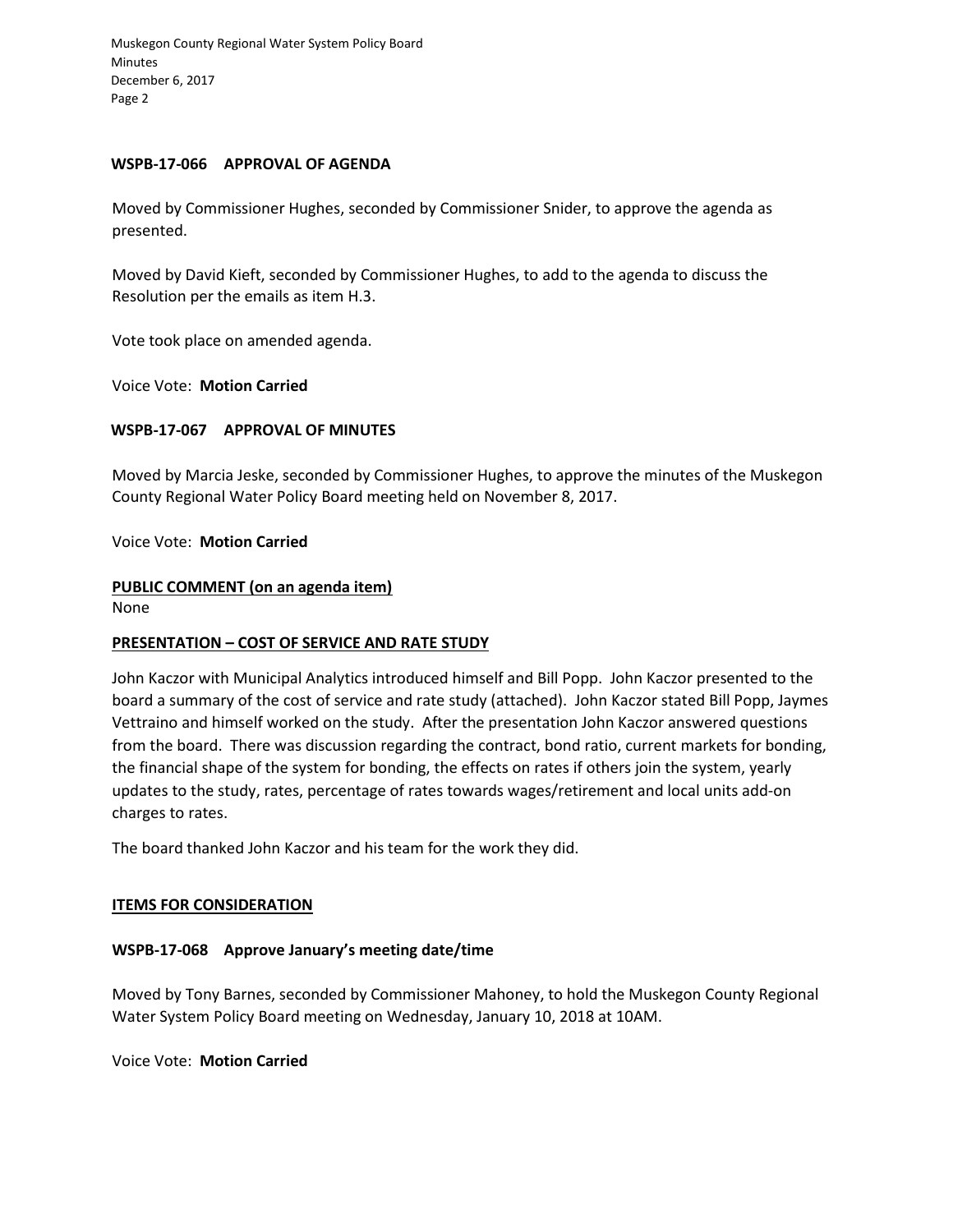### **WSPB-17-063 INFORMATIONAL ITEMS**

Moved by David Kieft, seconded by Tony Barnes, that the following information items be received and placed on file:

- 1. Local Fund Balance Sheet for November 2017
- 2. Meter Set List for November2017

Tony Barnes asked Robert Ribbens to further discuss the hydrants as stated in the monthly report. Robert Ribbens stated due to freezing hydrants along Whitehall Road, all hydrants in Dalton Township were inspected. Robert Ribbens stated at the Business Park there's been a lot of sacrificial flushing due to the Business Park's zero use. Because it sits dead and because they are unsure of the quality, the main has been shut off at Hein and at Agard. Each hydrant is marked "out of service". Robert Ribbens stated he talked to the District Engineer from MDEQ and he agreed this was a good thing to do. Robert Ribbens stated he believed Dalton's Fire Chief was going to forward the information to Central Dispatch with each hydrant listed. Matt Farrar stated the MDEQ encouraged us to shut that water off.

### Voice Vote: **Motion Carried**

3. Resolution Discussion

David Kieft questioned Crystal Morgan regarding the emails sent. Crystal Morgan explained the timeline and conversation she had with the Chair regarding the draft Resolution and draft Appendix A. Crystal Morgan stated upon learning that Laketon Township had already adopted the Resolution she immediately wanted to disburse the documents to the board members as it was provided. Crystal Morgan stated she was informed historically staff circulated documents to board members so she sent the documents to Tina Nash and she sent those via email.

Crystal Morgan stated she agreed with John Kaczor's comment on record keeping. Crystal Morgan stated upon being retained as legal counsel she attempted to obtain the board's documents and had a difficult time finding those. Crystal Morgan stated she met with Matthew Farrar and he was able to provide some documents.

David Kieft stated some form of policy and procedures need to be developed. Crystal Morgan stated she needs direction from the board on how to disburse information/documents and who the contact person should be.

Discussion continued regarding the Resolution and the prepared documents.

Tony Barnes distributed the draft Resolution prepared by Crystal Morgan and the Resolution adopted by Laketon Township to the board members. Discussion ensued.